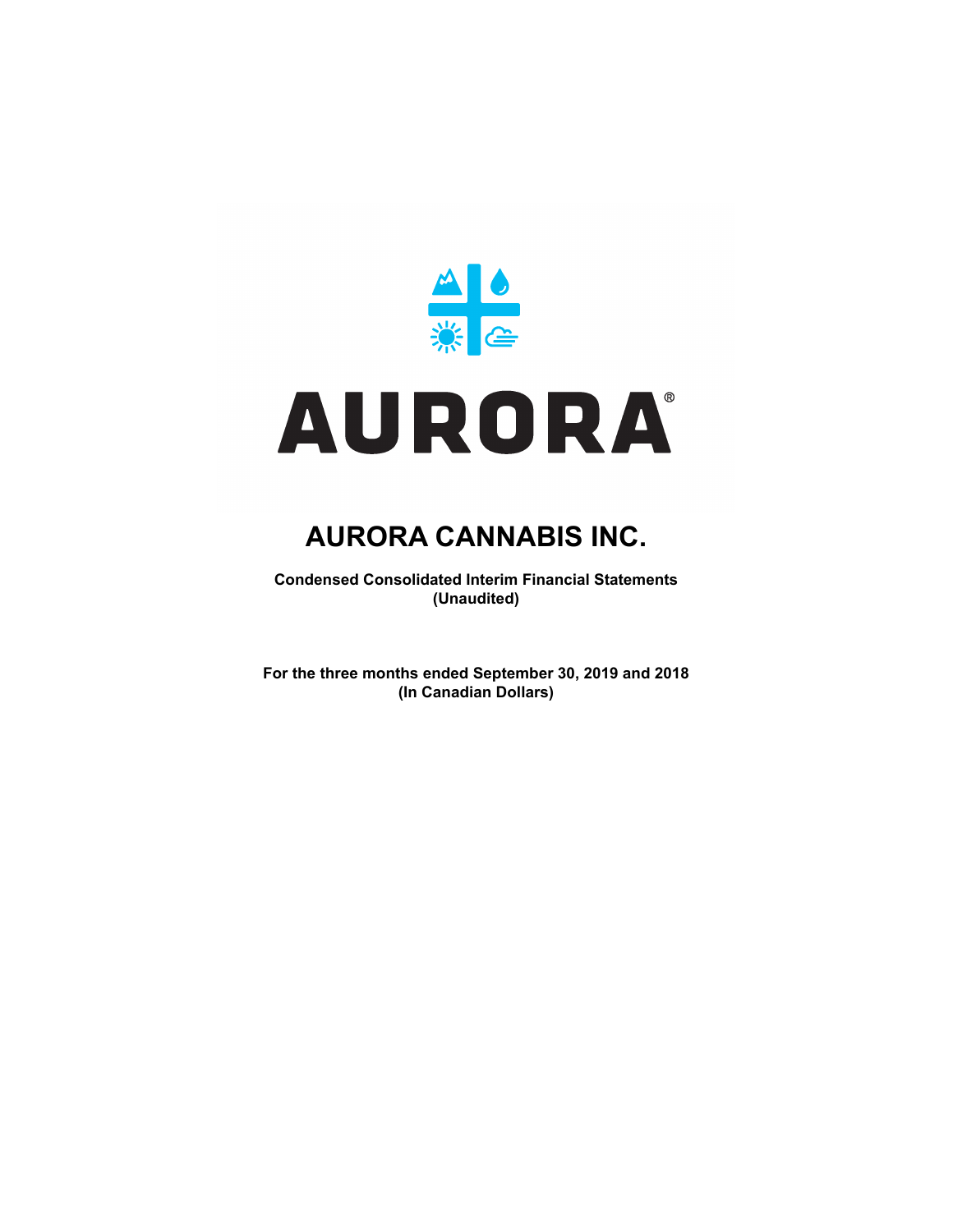## **Table of Contents**

| Notes to the Condensed Consolidated Interim Financial Statements |  |
|------------------------------------------------------------------|--|

| Note 1  |  |                                                                                                |  |
|---------|--|------------------------------------------------------------------------------------------------|--|
| Note 2  |  |                                                                                                |  |
| Note 3  |  |                                                                                                |  |
| Note 4  |  |                                                                                                |  |
| Note 5  |  |                                                                                                |  |
| Note 6  |  | Investments in Associates and Joint Ventures 16 Note 18 Supplementary Cash Flow Information 25 |  |
| Note 7  |  |                                                                                                |  |
| Note 8  |  |                                                                                                |  |
| Note 9  |  |                                                                                                |  |
| Note 10 |  |                                                                                                |  |
| Note 11 |  |                                                                                                |  |
|         |  |                                                                                                |  |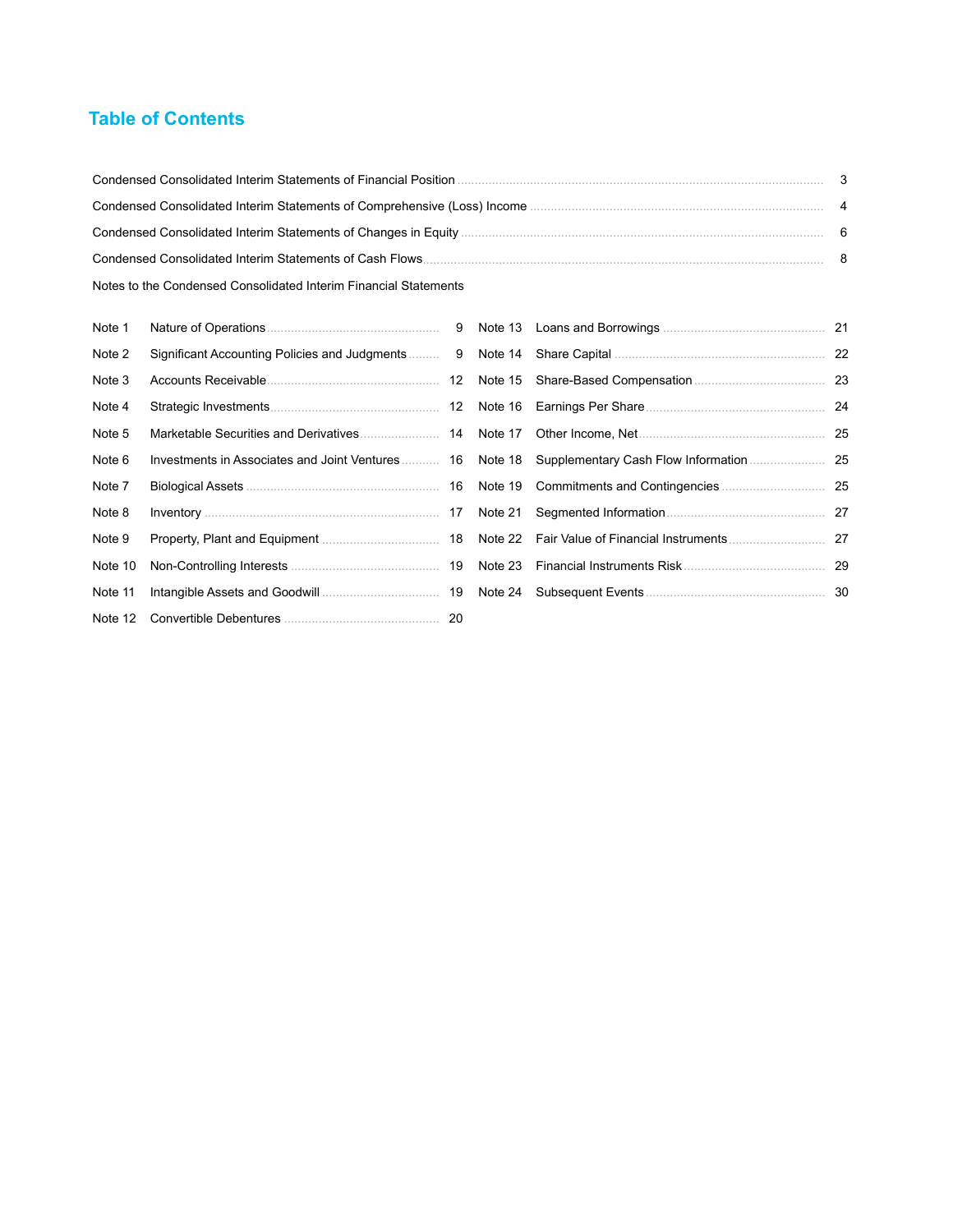#### **Condensed Consolidated Interim Statements of Financial Position**

As at September 30, 2019 and June 30, 2019 (Unaudited – Amounts reflected in thousands of Canadian dollars)

|                                                  | <b>Notes</b> | September 30, 2019 | June 30, 2019 |
|--------------------------------------------------|--------------|--------------------|---------------|
|                                                  |              | \$                 | \$            |
| <b>Assets</b>                                    |              |                    |               |
| Current                                          |              |                    |               |
| Cash and cash equivalents                        |              | 152,526            | 172,727       |
| Restricted cash                                  | 13(a)        | 45,002             | 46,066        |
| Accounts receivable                              | 3, 23(a)     | 91,194             | 103,493       |
| Income taxes receivable                          |              | 8,748              | 8,833         |
| Marketable securities                            | 5(a)         | 39,404             | 143,248       |
| <b>Derivatives</b>                               | 5(b)         | 7,409              |               |
| <b>Biological assets</b>                         | 7            | 50,733             | 51,836        |
| Inventory                                        | 8            | 151,762            | 113,641       |
| Prepaids and other current assets                |              | 41,537             | 24,323        |
|                                                  |              | 588,315            | 664,167       |
|                                                  |              |                    |               |
| Property, plant and equipment                    | 9            | 972,788            | 765,567       |
| Derivatives                                      | 5(b)         | 64,497             | 86,409        |
| Deposits                                         |              | 10,705             | 6,926         |
| Investments in associates and joint ventures     | 6            | 114,794            | 118,845       |
| Intangible assets                                | 11           | 682,694            | 688,366       |
| Goodwill                                         | 11           | 3,173,006          | 3,172,550     |
| Total assets                                     |              | 5,606,799          | 5,502,830     |
| <b>Liabilities</b>                               |              |                    |               |
| Current                                          |              |                    |               |
| Accounts payable and accrued liabilities         | 23(b)        | 163,579            | 152,884       |
| Deferred revenue                                 |              | 637                | 749           |
| Convertible debentures                           | 12           | 248,617            | 235,909       |
| Loans and borrowings                             | 13           | 25,977             | 13,758        |
| Contingent consideration payable                 | 22           | 25,411             | 28,137        |
| Deferred gain on derivatives                     |              | 344                | 728           |
| Provisions                                       | 19(a)        |                    | 4,200         |
|                                                  |              | 464,565            | 436,365       |
|                                                  |              |                    |               |
| Convertible debentures                           | 12           | 264,806            | 267,672       |
| Loans and borrowings                             | 13           | 256,328            | 127,486       |
| Derivative liability                             | 12(ii)       | 33,581             | 177,395       |
| Other long-term liability                        |              | 12,038             | 11,979        |
| Deferred tax liability                           |              | 109,071            | 91,886        |
| <b>Total liabilities</b>                         |              | 1,140,389          | 1,112,783     |
|                                                  |              |                    |               |
| Shareholders' equity                             |              |                    |               |
| Share capital                                    | 14           | 4,759,680          | 4,673,118     |
| Reserves                                         |              | 158,177            | 139,327       |
| Accumulated other comprehensive loss             |              | (162, 226)         | (143, 170)    |
| Deficit                                          |              | (289, 145)         | (283, 638)    |
| Total equity attributable to Aurora shareholders |              | 4,466,486          | 4,385,637     |
| Non-controlling interests                        | 10           | (76)               | 4,410         |
| Total equity                                     |              | 4,466,410          | 4,390,047     |
| Total liabilities and equity                     |              | 5,606,799          | 5,502,830     |

Nature of Operations (Note 1) Strategic Investments (Note 4) Commitments and Contingencies (Note 19) Subsequent Events (Note 24)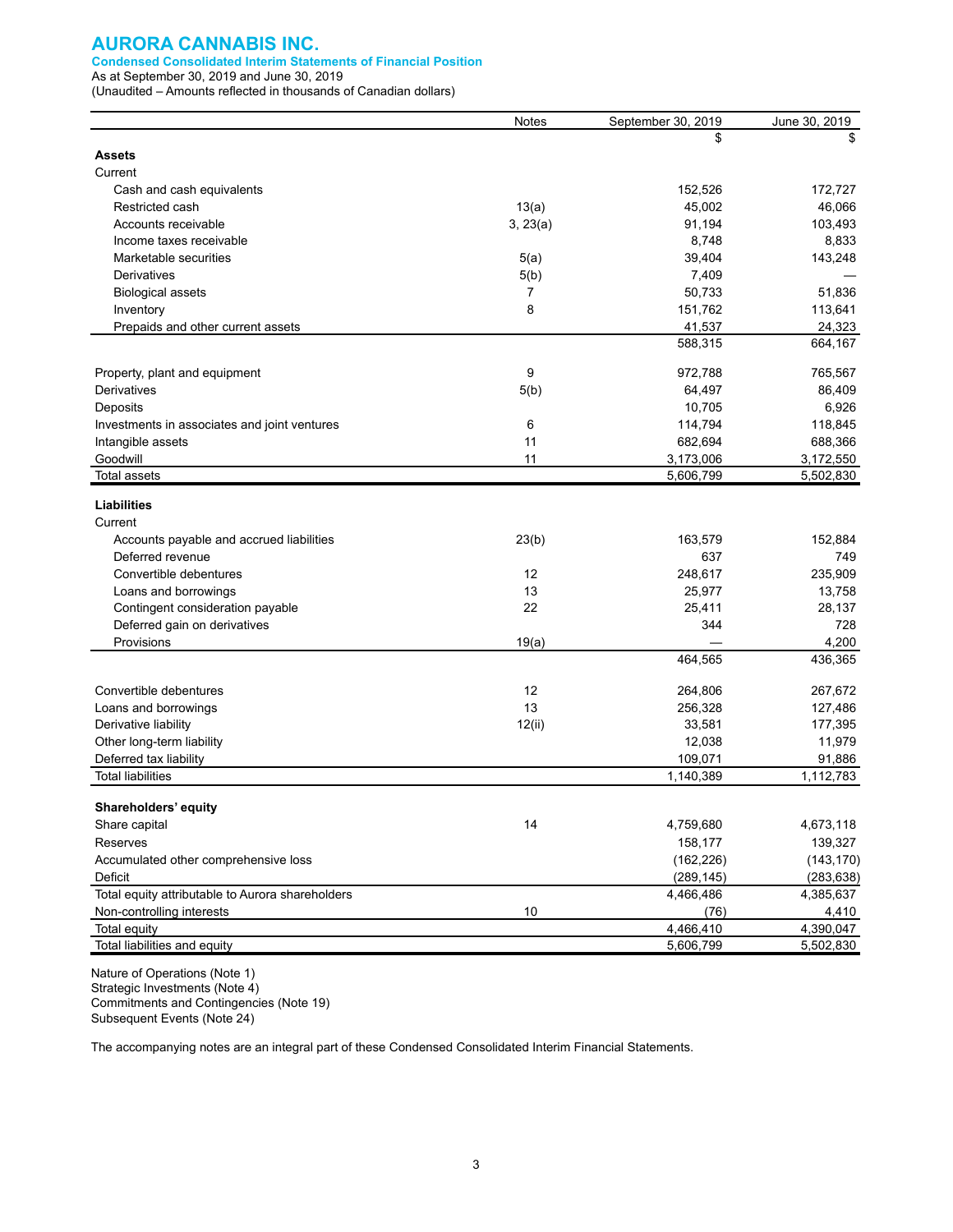#### **Condensed Consolidated Interim Statements of Comprehensive (Loss) Income**

Three months ended September 30, 2019 and 2018

(Unaudited – Amounts reflected in thousands of Canadian dollars, except share and per share amounts)

| 2019<br>2018<br>Notes<br>\$<br>\$<br>20<br>26,458<br>83,313<br>Revenue from sale of goods<br>3,216<br>1,844<br>Revenue from provision of services<br>85,157<br>29,674<br>Gross revenue<br>(9, 912)<br>Excise taxes<br>75,245<br>29,674<br>Net revenue<br>32,739<br>13,962<br>Cost of sales<br>42,506<br>15,712<br>Gross profit before fair value adjustments<br>18,534<br>9,941<br>Changes in fair value of inventory sold<br>$\overline{7}$<br>Unrealized gain on changes in fair value of biological assets<br>(29, 736)<br>(2, 279)<br>53,708<br>8,050<br>Gross profit<br>Expense<br>59,121<br>35,943<br>General and administration<br>Sales and marketing<br>22,011<br>29,376<br>964<br>Acquisition costs<br>14,980<br>6,048<br>3,426<br>Research and development<br>Depreciation and amortization<br>18,209<br>15,122<br>9, 11<br>Share-based compensation<br>15(a)(b)<br>24,757<br>21,076<br>131,110<br>119,923<br>Loss from operations<br>(77, 402)<br>(111, 873)<br>Other (expense) income<br>977<br>Interest and other income<br>750<br>Finance and other costs<br>(17, 911)<br>(8, 527)<br>(3,709)<br>129<br>Foreign exchange (loss) gain<br>17<br>127,656<br>228,235<br>Other income, net<br>107,013<br>220,587<br>Income before taxes<br>29,611<br>108,714<br>Income tax recovery (expense)<br>Current<br>4,579<br>(23, 820)<br>Deferred, net<br>(4,533)<br>(19, 241)<br>(4, 533)<br>10,370<br>104,181<br>Net income<br>Other comprehensive (loss) income that will not be reclassified to net income<br>1,906<br>Deferred tax recovery (expense)<br>(7, 464)<br>Unrealized (loss) gain on marketable securities<br>(19, 074)<br>87,586<br>5(a)<br>(17, 168)<br>80,122<br>Other comprehensive loss that may be reclassified to net income<br>Share of loss from investment in associates<br>(92)<br>(1,796)<br>(3,256)<br>Foreign currency translation loss<br>(1,888)<br>(3,256)<br>(19,056)<br>76,866<br>Total other comprehensive (loss) income |                             |         |         |
|----------------------------------------------------------------------------------------------------------------------------------------------------------------------------------------------------------------------------------------------------------------------------------------------------------------------------------------------------------------------------------------------------------------------------------------------------------------------------------------------------------------------------------------------------------------------------------------------------------------------------------------------------------------------------------------------------------------------------------------------------------------------------------------------------------------------------------------------------------------------------------------------------------------------------------------------------------------------------------------------------------------------------------------------------------------------------------------------------------------------------------------------------------------------------------------------------------------------------------------------------------------------------------------------------------------------------------------------------------------------------------------------------------------------------------------------------------------------------------------------------------------------------------------------------------------------------------------------------------------------------------------------------------------------------------------------------------------------------------------------------------------------------------------------------------------------------------------------------------------------------------------------------------------------------------------------------------------|-----------------------------|---------|---------|
|                                                                                                                                                                                                                                                                                                                                                                                                                                                                                                                                                                                                                                                                                                                                                                                                                                                                                                                                                                                                                                                                                                                                                                                                                                                                                                                                                                                                                                                                                                                                                                                                                                                                                                                                                                                                                                                                                                                                                                |                             |         |         |
|                                                                                                                                                                                                                                                                                                                                                                                                                                                                                                                                                                                                                                                                                                                                                                                                                                                                                                                                                                                                                                                                                                                                                                                                                                                                                                                                                                                                                                                                                                                                                                                                                                                                                                                                                                                                                                                                                                                                                                |                             |         |         |
|                                                                                                                                                                                                                                                                                                                                                                                                                                                                                                                                                                                                                                                                                                                                                                                                                                                                                                                                                                                                                                                                                                                                                                                                                                                                                                                                                                                                                                                                                                                                                                                                                                                                                                                                                                                                                                                                                                                                                                |                             |         |         |
|                                                                                                                                                                                                                                                                                                                                                                                                                                                                                                                                                                                                                                                                                                                                                                                                                                                                                                                                                                                                                                                                                                                                                                                                                                                                                                                                                                                                                                                                                                                                                                                                                                                                                                                                                                                                                                                                                                                                                                |                             |         |         |
|                                                                                                                                                                                                                                                                                                                                                                                                                                                                                                                                                                                                                                                                                                                                                                                                                                                                                                                                                                                                                                                                                                                                                                                                                                                                                                                                                                                                                                                                                                                                                                                                                                                                                                                                                                                                                                                                                                                                                                |                             |         |         |
|                                                                                                                                                                                                                                                                                                                                                                                                                                                                                                                                                                                                                                                                                                                                                                                                                                                                                                                                                                                                                                                                                                                                                                                                                                                                                                                                                                                                                                                                                                                                                                                                                                                                                                                                                                                                                                                                                                                                                                |                             |         |         |
|                                                                                                                                                                                                                                                                                                                                                                                                                                                                                                                                                                                                                                                                                                                                                                                                                                                                                                                                                                                                                                                                                                                                                                                                                                                                                                                                                                                                                                                                                                                                                                                                                                                                                                                                                                                                                                                                                                                                                                |                             |         |         |
|                                                                                                                                                                                                                                                                                                                                                                                                                                                                                                                                                                                                                                                                                                                                                                                                                                                                                                                                                                                                                                                                                                                                                                                                                                                                                                                                                                                                                                                                                                                                                                                                                                                                                                                                                                                                                                                                                                                                                                |                             |         |         |
|                                                                                                                                                                                                                                                                                                                                                                                                                                                                                                                                                                                                                                                                                                                                                                                                                                                                                                                                                                                                                                                                                                                                                                                                                                                                                                                                                                                                                                                                                                                                                                                                                                                                                                                                                                                                                                                                                                                                                                |                             |         |         |
|                                                                                                                                                                                                                                                                                                                                                                                                                                                                                                                                                                                                                                                                                                                                                                                                                                                                                                                                                                                                                                                                                                                                                                                                                                                                                                                                                                                                                                                                                                                                                                                                                                                                                                                                                                                                                                                                                                                                                                |                             |         |         |
|                                                                                                                                                                                                                                                                                                                                                                                                                                                                                                                                                                                                                                                                                                                                                                                                                                                                                                                                                                                                                                                                                                                                                                                                                                                                                                                                                                                                                                                                                                                                                                                                                                                                                                                                                                                                                                                                                                                                                                |                             |         |         |
|                                                                                                                                                                                                                                                                                                                                                                                                                                                                                                                                                                                                                                                                                                                                                                                                                                                                                                                                                                                                                                                                                                                                                                                                                                                                                                                                                                                                                                                                                                                                                                                                                                                                                                                                                                                                                                                                                                                                                                |                             |         |         |
|                                                                                                                                                                                                                                                                                                                                                                                                                                                                                                                                                                                                                                                                                                                                                                                                                                                                                                                                                                                                                                                                                                                                                                                                                                                                                                                                                                                                                                                                                                                                                                                                                                                                                                                                                                                                                                                                                                                                                                |                             |         |         |
|                                                                                                                                                                                                                                                                                                                                                                                                                                                                                                                                                                                                                                                                                                                                                                                                                                                                                                                                                                                                                                                                                                                                                                                                                                                                                                                                                                                                                                                                                                                                                                                                                                                                                                                                                                                                                                                                                                                                                                |                             |         |         |
|                                                                                                                                                                                                                                                                                                                                                                                                                                                                                                                                                                                                                                                                                                                                                                                                                                                                                                                                                                                                                                                                                                                                                                                                                                                                                                                                                                                                                                                                                                                                                                                                                                                                                                                                                                                                                                                                                                                                                                |                             |         |         |
|                                                                                                                                                                                                                                                                                                                                                                                                                                                                                                                                                                                                                                                                                                                                                                                                                                                                                                                                                                                                                                                                                                                                                                                                                                                                                                                                                                                                                                                                                                                                                                                                                                                                                                                                                                                                                                                                                                                                                                |                             |         |         |
|                                                                                                                                                                                                                                                                                                                                                                                                                                                                                                                                                                                                                                                                                                                                                                                                                                                                                                                                                                                                                                                                                                                                                                                                                                                                                                                                                                                                                                                                                                                                                                                                                                                                                                                                                                                                                                                                                                                                                                |                             |         |         |
|                                                                                                                                                                                                                                                                                                                                                                                                                                                                                                                                                                                                                                                                                                                                                                                                                                                                                                                                                                                                                                                                                                                                                                                                                                                                                                                                                                                                                                                                                                                                                                                                                                                                                                                                                                                                                                                                                                                                                                |                             |         |         |
|                                                                                                                                                                                                                                                                                                                                                                                                                                                                                                                                                                                                                                                                                                                                                                                                                                                                                                                                                                                                                                                                                                                                                                                                                                                                                                                                                                                                                                                                                                                                                                                                                                                                                                                                                                                                                                                                                                                                                                |                             |         |         |
|                                                                                                                                                                                                                                                                                                                                                                                                                                                                                                                                                                                                                                                                                                                                                                                                                                                                                                                                                                                                                                                                                                                                                                                                                                                                                                                                                                                                                                                                                                                                                                                                                                                                                                                                                                                                                                                                                                                                                                |                             |         |         |
|                                                                                                                                                                                                                                                                                                                                                                                                                                                                                                                                                                                                                                                                                                                                                                                                                                                                                                                                                                                                                                                                                                                                                                                                                                                                                                                                                                                                                                                                                                                                                                                                                                                                                                                                                                                                                                                                                                                                                                |                             |         |         |
|                                                                                                                                                                                                                                                                                                                                                                                                                                                                                                                                                                                                                                                                                                                                                                                                                                                                                                                                                                                                                                                                                                                                                                                                                                                                                                                                                                                                                                                                                                                                                                                                                                                                                                                                                                                                                                                                                                                                                                |                             |         |         |
|                                                                                                                                                                                                                                                                                                                                                                                                                                                                                                                                                                                                                                                                                                                                                                                                                                                                                                                                                                                                                                                                                                                                                                                                                                                                                                                                                                                                                                                                                                                                                                                                                                                                                                                                                                                                                                                                                                                                                                |                             |         |         |
|                                                                                                                                                                                                                                                                                                                                                                                                                                                                                                                                                                                                                                                                                                                                                                                                                                                                                                                                                                                                                                                                                                                                                                                                                                                                                                                                                                                                                                                                                                                                                                                                                                                                                                                                                                                                                                                                                                                                                                |                             |         |         |
|                                                                                                                                                                                                                                                                                                                                                                                                                                                                                                                                                                                                                                                                                                                                                                                                                                                                                                                                                                                                                                                                                                                                                                                                                                                                                                                                                                                                                                                                                                                                                                                                                                                                                                                                                                                                                                                                                                                                                                |                             |         |         |
|                                                                                                                                                                                                                                                                                                                                                                                                                                                                                                                                                                                                                                                                                                                                                                                                                                                                                                                                                                                                                                                                                                                                                                                                                                                                                                                                                                                                                                                                                                                                                                                                                                                                                                                                                                                                                                                                                                                                                                |                             |         |         |
|                                                                                                                                                                                                                                                                                                                                                                                                                                                                                                                                                                                                                                                                                                                                                                                                                                                                                                                                                                                                                                                                                                                                                                                                                                                                                                                                                                                                                                                                                                                                                                                                                                                                                                                                                                                                                                                                                                                                                                |                             |         |         |
|                                                                                                                                                                                                                                                                                                                                                                                                                                                                                                                                                                                                                                                                                                                                                                                                                                                                                                                                                                                                                                                                                                                                                                                                                                                                                                                                                                                                                                                                                                                                                                                                                                                                                                                                                                                                                                                                                                                                                                |                             |         |         |
|                                                                                                                                                                                                                                                                                                                                                                                                                                                                                                                                                                                                                                                                                                                                                                                                                                                                                                                                                                                                                                                                                                                                                                                                                                                                                                                                                                                                                                                                                                                                                                                                                                                                                                                                                                                                                                                                                                                                                                |                             |         |         |
|                                                                                                                                                                                                                                                                                                                                                                                                                                                                                                                                                                                                                                                                                                                                                                                                                                                                                                                                                                                                                                                                                                                                                                                                                                                                                                                                                                                                                                                                                                                                                                                                                                                                                                                                                                                                                                                                                                                                                                |                             |         |         |
|                                                                                                                                                                                                                                                                                                                                                                                                                                                                                                                                                                                                                                                                                                                                                                                                                                                                                                                                                                                                                                                                                                                                                                                                                                                                                                                                                                                                                                                                                                                                                                                                                                                                                                                                                                                                                                                                                                                                                                |                             |         |         |
|                                                                                                                                                                                                                                                                                                                                                                                                                                                                                                                                                                                                                                                                                                                                                                                                                                                                                                                                                                                                                                                                                                                                                                                                                                                                                                                                                                                                                                                                                                                                                                                                                                                                                                                                                                                                                                                                                                                                                                |                             |         |         |
|                                                                                                                                                                                                                                                                                                                                                                                                                                                                                                                                                                                                                                                                                                                                                                                                                                                                                                                                                                                                                                                                                                                                                                                                                                                                                                                                                                                                                                                                                                                                                                                                                                                                                                                                                                                                                                                                                                                                                                |                             |         |         |
|                                                                                                                                                                                                                                                                                                                                                                                                                                                                                                                                                                                                                                                                                                                                                                                                                                                                                                                                                                                                                                                                                                                                                                                                                                                                                                                                                                                                                                                                                                                                                                                                                                                                                                                                                                                                                                                                                                                                                                |                             |         |         |
|                                                                                                                                                                                                                                                                                                                                                                                                                                                                                                                                                                                                                                                                                                                                                                                                                                                                                                                                                                                                                                                                                                                                                                                                                                                                                                                                                                                                                                                                                                                                                                                                                                                                                                                                                                                                                                                                                                                                                                |                             |         |         |
|                                                                                                                                                                                                                                                                                                                                                                                                                                                                                                                                                                                                                                                                                                                                                                                                                                                                                                                                                                                                                                                                                                                                                                                                                                                                                                                                                                                                                                                                                                                                                                                                                                                                                                                                                                                                                                                                                                                                                                |                             |         |         |
|                                                                                                                                                                                                                                                                                                                                                                                                                                                                                                                                                                                                                                                                                                                                                                                                                                                                                                                                                                                                                                                                                                                                                                                                                                                                                                                                                                                                                                                                                                                                                                                                                                                                                                                                                                                                                                                                                                                                                                |                             |         |         |
|                                                                                                                                                                                                                                                                                                                                                                                                                                                                                                                                                                                                                                                                                                                                                                                                                                                                                                                                                                                                                                                                                                                                                                                                                                                                                                                                                                                                                                                                                                                                                                                                                                                                                                                                                                                                                                                                                                                                                                |                             |         |         |
|                                                                                                                                                                                                                                                                                                                                                                                                                                                                                                                                                                                                                                                                                                                                                                                                                                                                                                                                                                                                                                                                                                                                                                                                                                                                                                                                                                                                                                                                                                                                                                                                                                                                                                                                                                                                                                                                                                                                                                |                             |         |         |
|                                                                                                                                                                                                                                                                                                                                                                                                                                                                                                                                                                                                                                                                                                                                                                                                                                                                                                                                                                                                                                                                                                                                                                                                                                                                                                                                                                                                                                                                                                                                                                                                                                                                                                                                                                                                                                                                                                                                                                |                             |         |         |
|                                                                                                                                                                                                                                                                                                                                                                                                                                                                                                                                                                                                                                                                                                                                                                                                                                                                                                                                                                                                                                                                                                                                                                                                                                                                                                                                                                                                                                                                                                                                                                                                                                                                                                                                                                                                                                                                                                                                                                |                             |         |         |
|                                                                                                                                                                                                                                                                                                                                                                                                                                                                                                                                                                                                                                                                                                                                                                                                                                                                                                                                                                                                                                                                                                                                                                                                                                                                                                                                                                                                                                                                                                                                                                                                                                                                                                                                                                                                                                                                                                                                                                |                             |         |         |
|                                                                                                                                                                                                                                                                                                                                                                                                                                                                                                                                                                                                                                                                                                                                                                                                                                                                                                                                                                                                                                                                                                                                                                                                                                                                                                                                                                                                                                                                                                                                                                                                                                                                                                                                                                                                                                                                                                                                                                |                             |         |         |
|                                                                                                                                                                                                                                                                                                                                                                                                                                                                                                                                                                                                                                                                                                                                                                                                                                                                                                                                                                                                                                                                                                                                                                                                                                                                                                                                                                                                                                                                                                                                                                                                                                                                                                                                                                                                                                                                                                                                                                |                             |         |         |
|                                                                                                                                                                                                                                                                                                                                                                                                                                                                                                                                                                                                                                                                                                                                                                                                                                                                                                                                                                                                                                                                                                                                                                                                                                                                                                                                                                                                                                                                                                                                                                                                                                                                                                                                                                                                                                                                                                                                                                |                             |         |         |
|                                                                                                                                                                                                                                                                                                                                                                                                                                                                                                                                                                                                                                                                                                                                                                                                                                                                                                                                                                                                                                                                                                                                                                                                                                                                                                                                                                                                                                                                                                                                                                                                                                                                                                                                                                                                                                                                                                                                                                |                             |         |         |
|                                                                                                                                                                                                                                                                                                                                                                                                                                                                                                                                                                                                                                                                                                                                                                                                                                                                                                                                                                                                                                                                                                                                                                                                                                                                                                                                                                                                                                                                                                                                                                                                                                                                                                                                                                                                                                                                                                                                                                |                             |         |         |
|                                                                                                                                                                                                                                                                                                                                                                                                                                                                                                                                                                                                                                                                                                                                                                                                                                                                                                                                                                                                                                                                                                                                                                                                                                                                                                                                                                                                                                                                                                                                                                                                                                                                                                                                                                                                                                                                                                                                                                | Comprehensive (loss) income | (8,686) | 181,047 |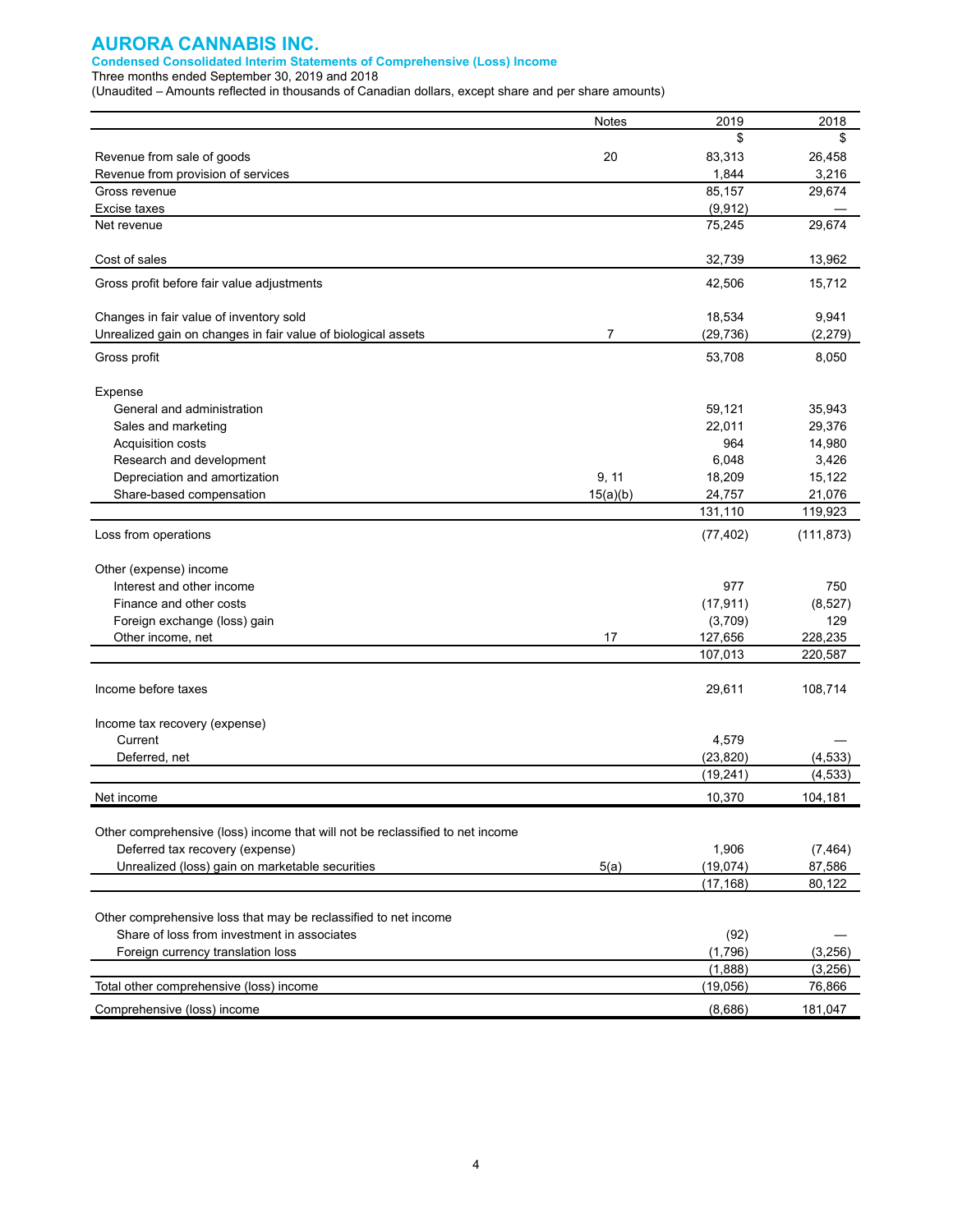#### **Condensed Consolidated Interim Statements of Comprehensive (Loss) Income**

Three months ended September 30, 2019 and 2018

(Unaudited – Amounts reflected in thousands of Canadian dollars, except share and per share amounts)

(Continued)

|                                              | <b>Notes</b> | 2019     | 2018    |
|----------------------------------------------|--------------|----------|---------|
|                                              |              | \$       | \$      |
| Net income (loss) attributable to:           |              |          |         |
| Aurora Cannabis Inc.                         |              | 12,756   | 105,462 |
| Non-controlling interests                    |              | (2,386)  | (1,281) |
|                                              |              |          |         |
| Comprehensive (loss) income attributable to: |              |          |         |
| Aurora Cannabis Inc.                         |              | (6, 392) | 182,342 |
| Non-controlling interests                    |              | (2, 294) | (1,295) |
|                                              |              |          |         |
| Net earnings per share                       |              |          |         |
| Basic                                        | 16           | \$0.01   | \$0.12  |
| <b>Diluted</b>                               | 16           | \$0.01   | \$0.12  |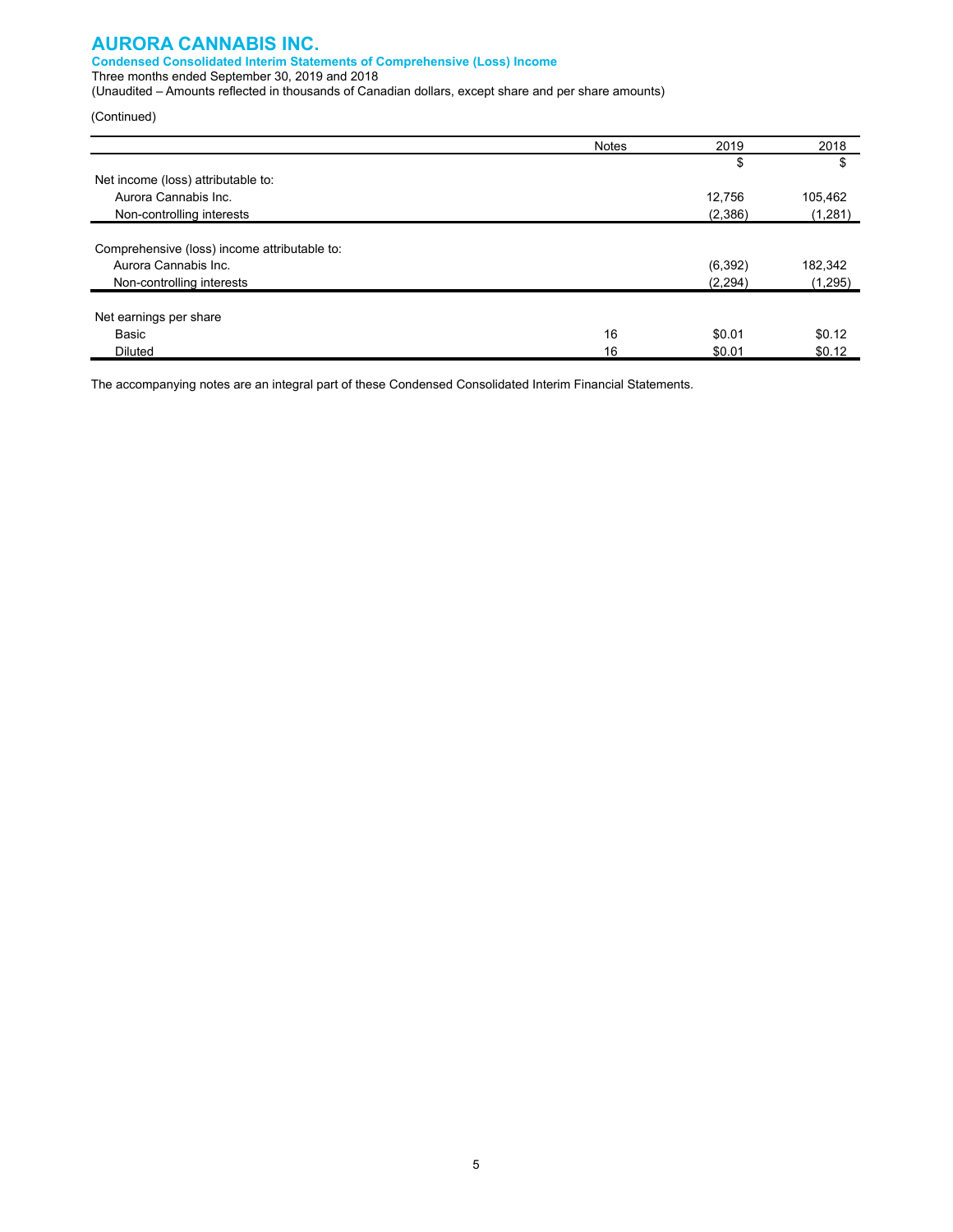#### **Condensed Consolidated Interim Statements of Changes in Equity**

Three months ended September 30, 2019

(Unaudited - Amounts reflected in thousands of Canadian dollars, except share amounts)

|                                               | Share Capital |                          |           | Reserves                    |                                      |                          |                                    | <b>AOCI</b>       |               |                 |                          |                                    |                      |                                   |                                  |           |
|-----------------------------------------------|---------------|--------------------------|-----------|-----------------------------|--------------------------------------|--------------------------|------------------------------------|-------------------|---------------|-----------------|--------------------------|------------------------------------|----------------------|-----------------------------------|----------------------------------|-----------|
|                                               | Note          | Common<br>Shares         | Amount    | Share-Based<br>Compensation | Compensation<br>Options/<br>Warrants | Convertible<br>Notes     | Change in<br>Ownership<br>Interest | Total<br>Reserves | Fair<br>Value | Deferred<br>Tax | Associate<br>OCI Pick-up | Foreign<br>Currency<br>Translation | Total<br><b>AOCI</b> | Retained<br>Earnings<br>(Deficit) | Non-<br>Controlling<br>Interests | Total     |
|                                               |               |                          |           |                             |                                      |                          |                                    |                   |               |                 |                          |                                    |                      |                                   |                                  |           |
| Balance, June 30, 2019                        |               | 1,017,438,744            | 4,673,118 | 143,947                     | 40,495                               | 41,685                   | (86, 800)                          | 139,327           | (156, 249)    | 18,295          | 352                      | (5, 568)                           | (143, 170)           | (283, 638)                        | 4,410                            | 4,390,047 |
| Shares released for earn out payments         |               | 328,935                  | 4,075     | $\overline{\phantom{0}}$    | (2,893)                              |                          | –                                  | (2,893)           |               |                 |                          |                                    |                      |                                   |                                  | 1,182     |
| Shares issued through equity financing        | 14(b)         | 7,558,459                | 57,451    | -                           |                                      |                          |                                    |                   |               |                 |                          |                                    |                      | _                                 | $\overline{\phantom{m}}$         | 57,451    |
| Share issuance costs                          |               | $\overline{\phantom{0}}$ | (1,558)   |                             |                                      |                          |                                    |                   |               |                 |                          |                                    |                      |                                   |                                  | (1, 558)  |
| Exercise of stock options                     | 15(a)         | 849,967                  | 5,636     | (3,225)                     | --                                   | —                        | --                                 | (3, 225)          | -             | _               |                          |                                    |                      | -                                 | $\overline{\phantom{0}}$         | 2,411     |
| Exercise of warrants                          | 14(c)         | 11,725                   | 102       | —                           | (29)                                 | $\overline{\phantom{0}}$ |                                    | (29)              |               |                 |                          |                                    |                      | -                                 | -                                | 73        |
| Exercise of RSUs                              | 15(b)         | 66,665                   | 493       | (493)                       |                                      | –                        | –                                  | (493)             | -             | _               |                          |                                    |                      | -                                 | -                                |           |
| Share-based compensation                      |               | $\overline{\phantom{m}}$ | —         | 19,858                      | 5,632                                | $\overline{\phantom{0}}$ | -                                  | 25,490            | -             |                 |                          |                                    |                      |                                   | $\overline{\phantom{0}}$         | 25,490    |
| Change in ownership interests in subsidiaries | 10            | 2,610,642                | 20,363    |                             |                                      |                          |                                    |                   |               |                 |                          |                                    | –                    | (18, 263)                         | (2, 100)                         | -         |
| Comprehensive income (loss) for the period    |               | –                        | –         |                             |                                      |                          |                                    |                   | (19,074)      | 1,906           | (92)                     | (1,796)                            | (19,056)             | 12,756                            | (2,386)                          | (8,686)   |
| Balance, September 30, 2019                   |               | 1,028,865,137            | 4,759,680 | 160,087                     | 43,205                               | 41,685                   | (86, 800)                          | 158,177           | (175, 323)    | 20,201          | 260                      | (7, 364)                           | (162, 226)           | (289, 145)                        | (76)                             | 4,466,410 |

<sup>(1)</sup> As at September 30, 2019, there are 603,386 shares in escrow (June 30, 2019 - 723,255 common shares). These securities were originally deposited in escrow on November 30, 2017 in connection with the acquisition of H2 Inc. The escrowed common shares are to be released upon receipt of relevant licenses to cultivate and sell cannabis. During the three months ended September 30, 2019, the Company released 119,869 escrowed common shares on achievement of the milestones (June 30, 2019 - 2,099,257 common shares).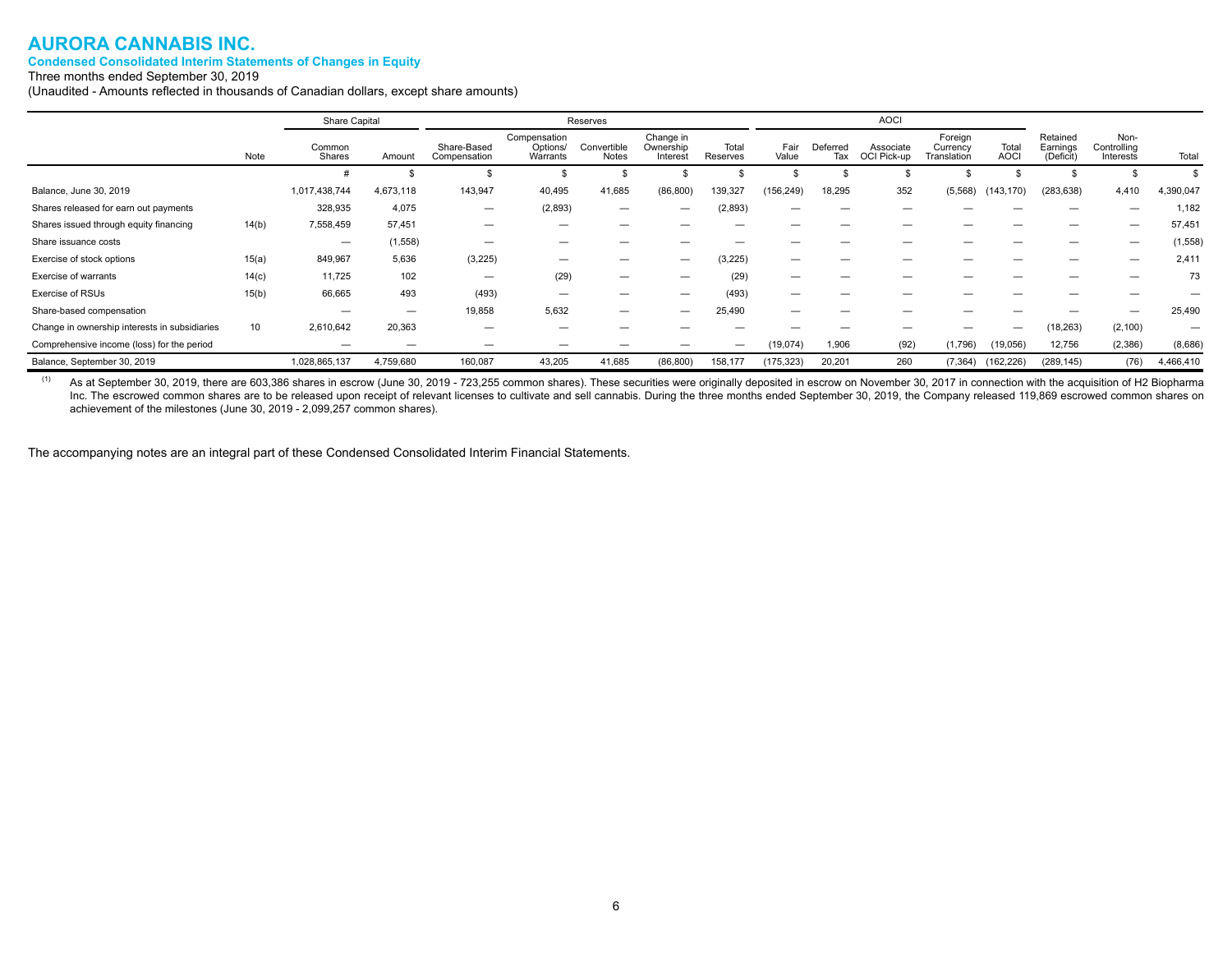#### **Condensed Consolidated Interim Statements of Changes in Equity**

Three months ended September 30, 2018

(Unaudited - Amounts reflected in thousands of Canadian dollars, except share amounts)

|                                                                              | Share Capital    |                          | Reserves                    |                                      |                      | <b>AOCI</b>                        |                   |               |                 |                          |                                    |                      |                      |                                  |            |
|------------------------------------------------------------------------------|------------------|--------------------------|-----------------------------|--------------------------------------|----------------------|------------------------------------|-------------------|---------------|-----------------|--------------------------|------------------------------------|----------------------|----------------------|----------------------------------|------------|
|                                                                              | Common<br>Shares | Amount                   | Share-Based<br>Compensation | Compensation<br>Options/<br>Warrants | Convertible<br>Notes | Change in<br>Ownership<br>Interest | Total<br>Reserves | Fair<br>Value | Deferred<br>Tax | Associate<br>OCI Pick-up | Foreign<br>Currency<br>Translation | Total<br><b>AOCI</b> | Retained<br>Earnings | Non-<br>Controlling<br>Interests | Total      |
|                                                                              | #                | S                        |                             | $\mathbf{s}$                         | \$                   |                                    |                   |               |                 |                          |                                    |                      | \$                   | \$                               | \$         |
| Balance, June 30, 2018                                                       | 568,113,131      | 1,466,433                | 38,335                      | 307                                  | 41,792               | (85, 719)                          | (5,285)           | (539)         | (55)            |                          | 61                                 | (533)                | 87,749               | 4,562                            | 1,552,926  |
| Shares issued for business combinations &<br>asset acquisitions              | 384,033,926      | 2,655,341                | 75,490                      | 19,556                               |                      |                                    | 95,046            |               |                 |                          |                                    |                      |                      | –                                | 2,750,387  |
| Shares issued for earn out payments                                          | -                | 10,094                   |                             | $\overline{\phantom{m}}$             | -                    |                                    |                   |               |                 |                          |                                    |                      |                      |                                  | 10,094     |
| Conversion of notes                                                          | 20,994           | 86                       |                             | $\qquad \qquad \longleftarrow$       | (33)                 | $\overline{\phantom{0}}$           | (33)              |               |                 |                          |                                    |                      |                      | -                                | 53         |
| Exercise of stock options                                                    | 8,727,084        | 65,158                   | (41, 875)                   |                                      |                      |                                    | (41, 875)         |               |                 |                          |                                    |                      | _                    | 127                              | 23,410     |
| Exercise of warrants                                                         | 906,156          | 4,046                    | --                          | (70)                                 | —                    |                                    | (70)              |               |                 |                          |                                    |                      |                      |                                  | 3,976      |
| Forfeited options                                                            |                  | –                        | (341)                       |                                      |                      |                                    | (341)             |               |                 |                          |                                    |                      | 341                  |                                  |            |
| Share-based compensation                                                     |                  | $\overline{\phantom{0}}$ | 21,076                      | $\overline{\phantom{m}}$             |                      |                                    | 21,076            |               |                 |                          |                                    |                      |                      |                                  | 21,076     |
| Change in ownership interests in subsidiaries                                |                  |                          |                             |                                      |                      | (4)                                | (4)               |               |                 |                          |                                    |                      |                      | 4                                |            |
| Australis Capital first tranche private<br>placement                         |                  | 7,800                    |                             |                                      |                      |                                    |                   |               |                 |                          |                                    |                      |                      |                                  | 7,800      |
| Australis Capital non-controlling interest<br>reclass on loss of control     |                  | (6, 348)                 |                             |                                      |                      |                                    |                   |               |                 |                          |                                    |                      |                      | 6,348                            |            |
| Spin-out of Australis Capital                                                |                  |                          |                             |                                      |                      |                                    |                   |               |                 |                          |                                    |                      | (151, 695)           | (6, 348)                         | (158, 043) |
| Reclass gain from Australis Capital shares on<br>derecognition upon spin-out |                  |                          |                             |                                      |                      |                                    |                   | (76, 873)     | 6,402           | –                        | –                                  | (70, 471)            | 70,471               |                                  |            |
| Comprehensive income (loss) for the period                                   |                  |                          |                             | _                                    |                      |                                    | -                 | 87,586        | (7, 464)        |                          | (3,256)                            | 76,866               | 105,462              | (1, 295)                         | 181,033    |
| Balance, September 30, 2018                                                  | 961,801,291      | 4,202,610                | 92,685                      | 19,793                               | 41,759               | (85, 723)                          | 68,514            | 10,174        | (1, 117)        | $\overline{\phantom{0}}$ | (3, 195)                           | 5,862                | 112,328              | 3,398                            | 4,392,712  |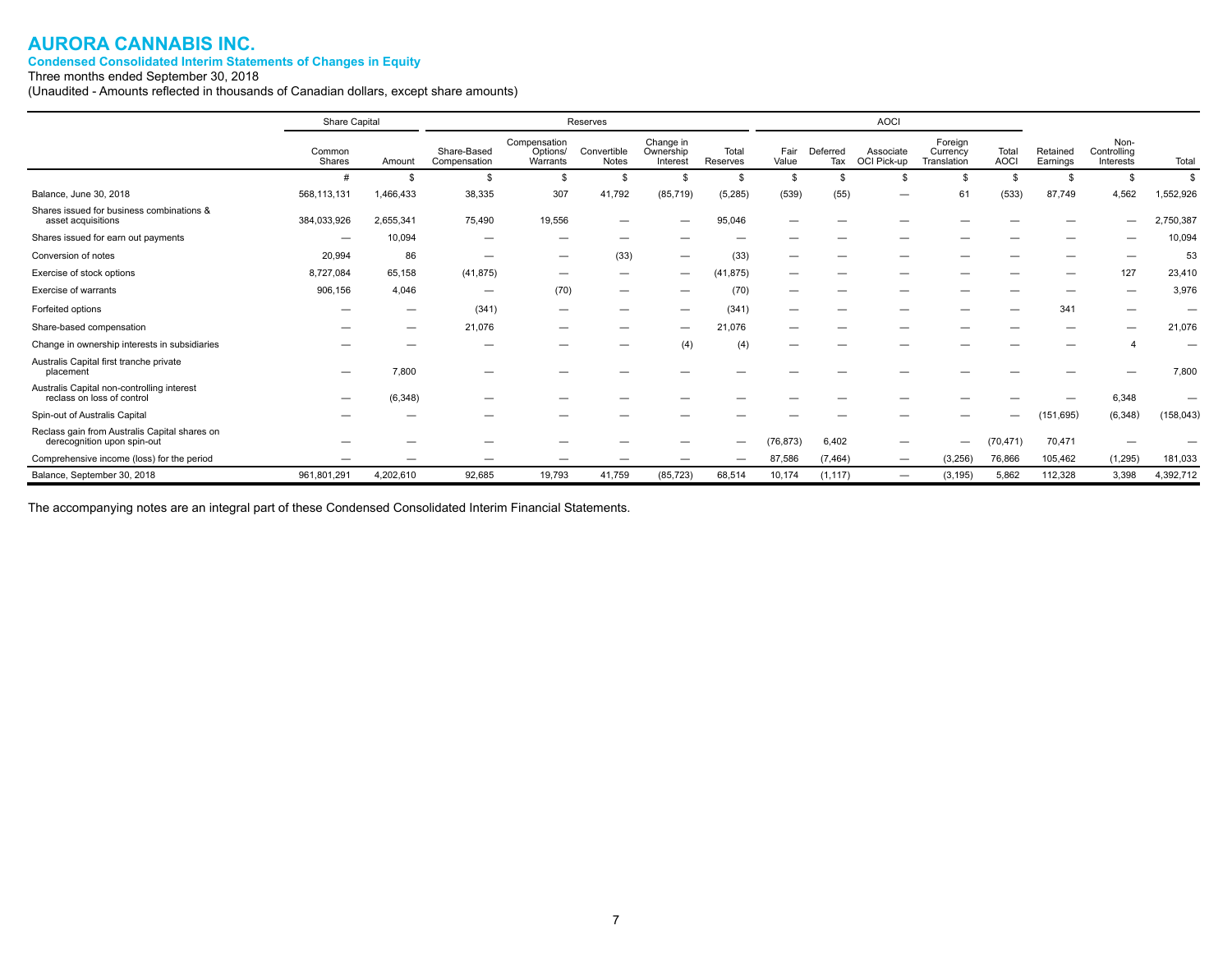#### **Condensed Consolidated Interim Statements of Cash Flows**

Three months ended September 30, 2019 and 2018

(Unaudited – Amounts reflected in thousands of Canadian dollars)

|                                                                          | <b>Notes</b>   | 2019       | 2018       |
|--------------------------------------------------------------------------|----------------|------------|------------|
|                                                                          |                | \$         | \$.        |
| <b>Operating activities</b>                                              |                |            |            |
| Net income for the period                                                |                | 10,370     | 104,181    |
| Adjustments for non-cash items:                                          |                |            |            |
| Unrealized gain on changes in fair value of biological assets            | $\overline{7}$ | (29, 736)  | (2,279)    |
| Changes in fair value included in inventory sold                         |                | 18,534     | 9,941      |
| Depreciation of property, plant and equipment                            | 9              | 18,904     | 6,254      |
| Amortization of intangible assets                                        | 11             | 10,820     | 9,770      |
| Share-based compensation                                                 |                | 24,757     | 21,076     |
| Non-cash acquisition costs                                               |                |            | 2,230      |
| Accrued interest and accretion expense                                   | 12, 13         | (1,032)    | 7,378      |
| Interest and other income                                                |                |            | (63)       |
| Deferred tax expense                                                     |                | 19,241     | 4,533      |
| Other income, net                                                        | 17             | (127, 656) | (228, 235) |
| Foreign exchange loss                                                    |                | 3,709      |            |
| Changes in non-cash working capital                                      | 18             | (42, 819)  | (3,853)    |
| Net cash used in operating activities                                    |                | (94, 908)  | (69,067)   |
|                                                                          |                |            |            |
| <b>Investing activities</b>                                              |                |            |            |
| Marketable securities, derivatives and convertible debenture investments | 5              |            | (19, 772)  |
| Proceeds from disposal of marketable securities                          | 5              | 84,770     |            |
| Purchase of property, plant and equipment and intangible assets          | 9              | (108, 715) | (72,089)   |
| Acquisition of businesses, net of cash acquired                          |                |            | 114,403    |
| Payment of contingent consideration                                      |                | (1,607)    |            |
| Deposits                                                                 |                | (3,911)    |            |
| Investments in associates                                                | 6              |            | 962        |
| Net cash used in investing activities                                    |                | (29, 463)  | 23.504     |
|                                                                          |                |            |            |
| <b>Financing activities</b>                                              |                |            |            |
| Proceeds from long-term loans                                            |                | 50,000     | 89,357     |
| Repayment of long-term loans                                             |                | (1,875)    | (8,986)    |
| Repayment of short-term loans                                            |                |            | (2, 311)   |
| Payments of lease liabilities                                            | 13(b)          | (2,967)    |            |
| Restricted cash                                                          |                | 1,066      |            |
| Financing fees                                                           |                | (763)      |            |
| Shares issued for cash, net of share issue costs                         |                | 58,377     | 27,367     |
| Net cash provided by financing activities                                |                | 103,838    | 105,427    |
| Effect of foreign exchange on cash and cash equivalents                  |                | 332        | (1,010)    |
| Increase (decrease) in cash and cash equivalents                         |                | (20, 201)  | 58,854     |
| Cash and cash equivalents, beginning of period                           |                | 172,727    | 90,183     |
| Cash and cash equivalents, end of period                                 |                | 152,526    | 149,037    |

Supplemental cash flow information (Note 18)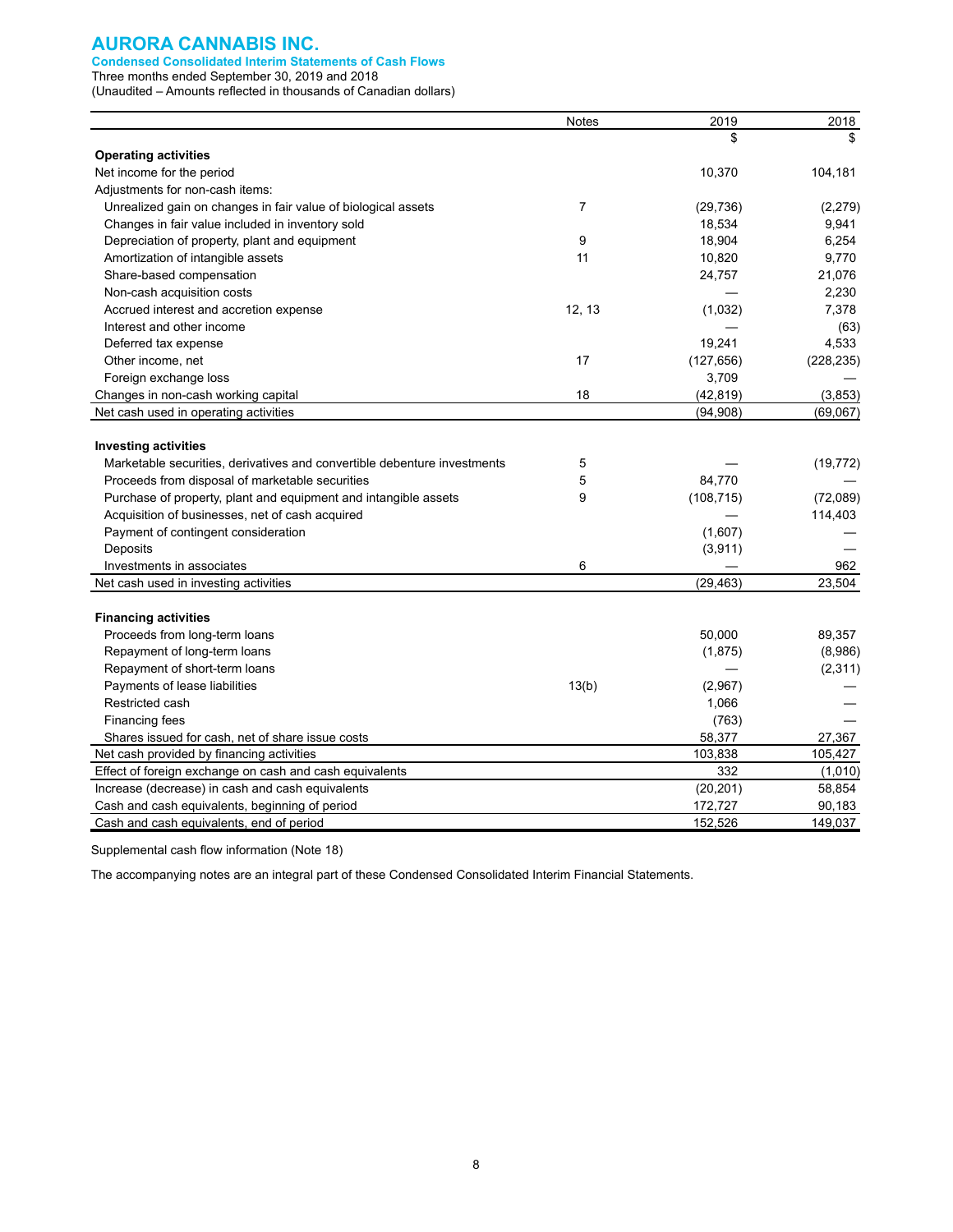#### **Note 1 Nature of Operations**

Aurora was incorporated under the *Business Corporations Act* (*British Columbia)* on December 21, 2006 as Milk Capital Corp. Effective October 2, 2014, the Company changed its name to Aurora Cannabis Inc. The Company's shares are listed on the New York Stock Exchange ("NYSE") and the Toronto Stock Exchange ("TSX") under the trading symbol "ACB", and on the Frankfurt Stock Exchange ("FSE") under the trading symbol "21P".

The Company's head office and principal address is Suite 500 – 10355 Jasper Avenue, Edmonton, Alberta, Canada, T5J 1Y6. The Company's registered and records office address is Suite 1500 – 1055 West Georgia Street, Vancouver, BC V6E 4N7.

The Company's principal strategic business lines are focused on the production, distribution and sale of cannabis and hemp products in Canada and internationally. Aurora currently conducts the following key business activities in the jurisdictions listed below:

- Production, distribution and sale of medical and consumer cannabis products in Canada pursuant to the *Cannabis Act;*
- Distribution of wholesale medical cannabis in the European Union ("EU") pursuant to the *German Medicinal Products Act and German Narcotic Drugs Act;*
- Production of medical cannabis in Denmark pursuant to the *Danish Medicines Act;* and
- Production and distribution of cannabis in Uruguay pursuant to Law N° 19,172 *Cannabis and its derivatives: state control and regulation of the importation, production, acquisition, storage, marketing and distribution*.

The United States ("U.S.") represents the largest cannabis and hemp-derived cannabidiols ("CBD") market globally, and as such Aurora is committed to establishing a substantial operating footprint in the U.S. As part of the U.S. market strategy, we are considering how various state and federal regulations will affect the Company's business prospects. A number of alternatives to grow our presence in the U.S. market are under evaluation and the Company is committed to only engage in activities which are permissible under both state and federal laws. We believe there are currently market opportunities that are legal at both state and federal levels that can add operating cash flows and become critical pillars of Aurora's strategy and long-term success.

#### **Note 2 Significant Accounting Policies and Judgments**

#### **(a) Basis of Presentation and Measurement**

The condensed consolidated interim financial statements of the Company have been prepared in accordance with International Financial Reporting Standards ("IFRS") in accordance with International Accounting Standards 34, *"Interim Financial Reporting"* ("IAS34") as issued by the International Accounting Standards Board ("IASB"), and interpretations of the IFRS Interpretations Committee ("IFRIC"). Unless otherwise noted, all amounts are presented in thousands of Canadian dollars, except share and per share data.

The condensed consolidated interim financial statements are presented in Canadian dollars and are prepared in accordance with the same accounting policies, critical estimates and methods described in the Company's annual consolidated financial statements, except for the adoption of new accounting standards identified in Note 2(c). Given that certain information and footnote disclosures, which are included in the annual audited consolidated financial statements, have been condensed or excluded in accordance with IAS 34, these financial statements should be read in conjunction with our annual audited consolidated financial statements as at and for the year ended June 30, 2019, including the accompanying notes thereto.

For comparative purposes, the Company has reclassified certain immaterial items on the comparative consolidated statement of financial position and the consolidated statement of comprehensive (loss) income to conform with current period's presentation.

#### **(b) Basis of Consolidation**

The condensed consolidated interim financial statements include the financial results of the Company and its subsidiaries. Subsidiaries include entities which are wholly-owned as well as entities over which Aurora has the authority or ability to exert power over the investee's financial and/or operating decisions (i.e. control), which in turn may affect the Company's exposure or rights to the variable returns from the investee. The condensed consolidated interim financial statements include the operating results of acquired or disposed entities from the date control is obtained or the date control is lost, respectively. All intercompany balances and transactions are eliminated upon consolidation.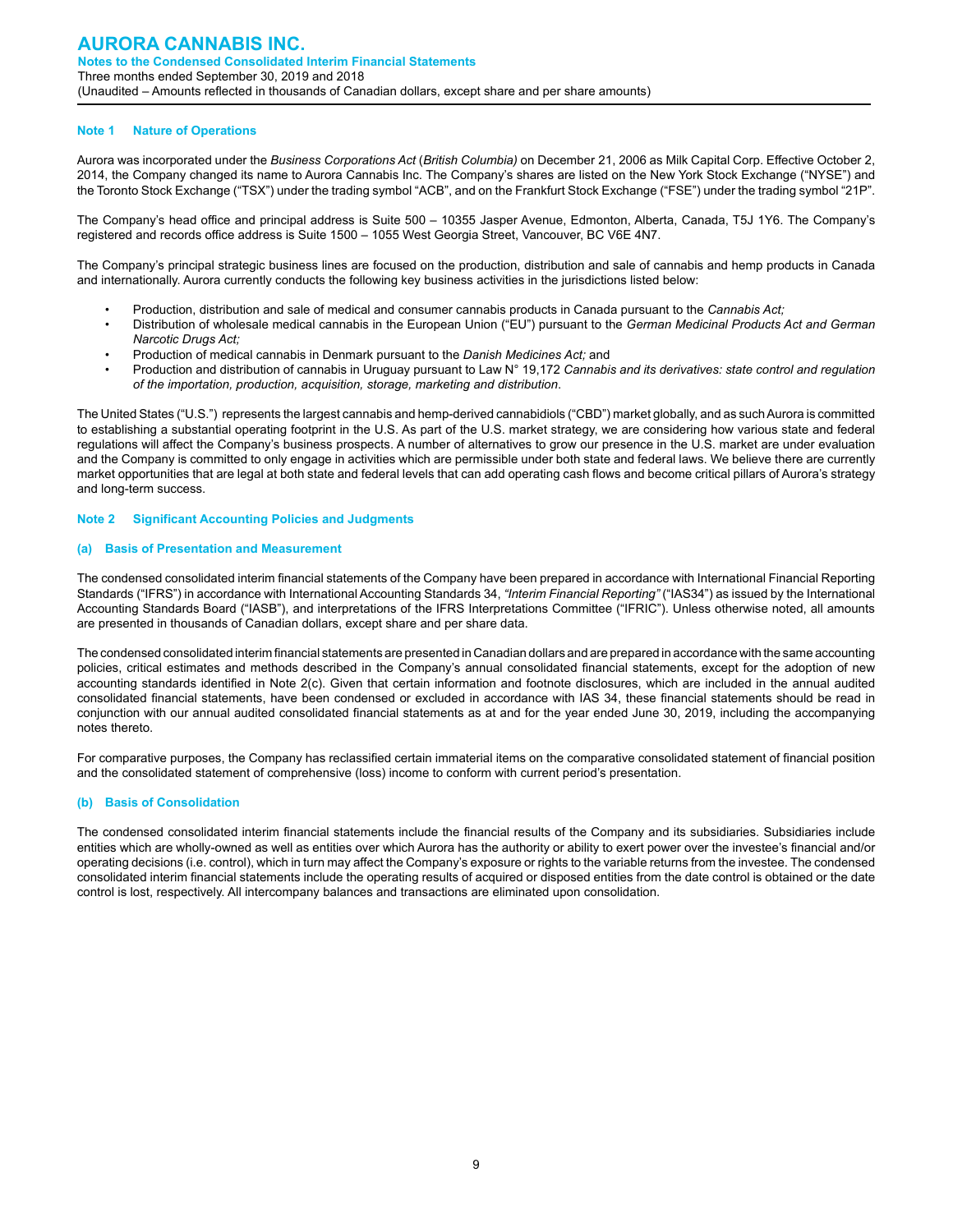The Company's principal wholly-owned subsidiaries are as follows:

| Major subsidiaries                                       | Percentage Ownership | <b>Functional Currency</b> |
|----------------------------------------------------------|----------------------|----------------------------|
| 1769474 Alberta Ltd. ("1769474")                         | 100%                 | Canadian Dollar            |
| 2105657 Alberta Inc. ("2105657")                         | 100%                 | Canadian Dollar            |
| Aurora Cannabis Enterprises Inc. ("ACE")                 | 100%                 | Canadian Dollar            |
| Aurora Deutschland GmbH ("Aurora Deutschland")           | 100%                 | European Euro              |
| Aurora Nordic Cannabis A/S ("Aurora Nordic")             | 51%                  | Danish Krone               |
| CanniMed Therapeutics Inc. ("CanniMed")                  | 100%                 | Canadian Dollar            |
| H2 Biopharma Inc. ("H2" or "Aurora Eau")                 | 100%                 | Canadian Dollar            |
| ICC Labs Inc. ("ICC")                                    | 100%                 | U.S. Dollar                |
| MedReleaf Corp. ("MedReleaf")                            | 100%                 | Canadian Dollar            |
| Peloton Pharmaceuticals Inc. ("Peloton" or "Aurora Vie") | 100%                 | Canadian Dollar            |

All shareholdings are of ordinary shares or other equity. Other subsidiaries, while included in the consolidated financial statements, are not material and have not been reflected in the table above.

#### **(c) Adoption of New Accounting Pronouncements Effective July 1, 2019**

#### **(i) IFRS 16 Leases**

In January 2016, the IASB issued IFRS 16, Leases ("IFRS 16"), which replaces IAS 17, Leases ("IAS 17") and related interpretations. The standard introduces a single lessee accounting model and requires lessees to recognize assets and liabilities for all leases with a term exceeding 12 months, unless the underlying asset is insignificant. A lessee is required to recognize a right-of-use asset representing its right to use the underlying asset and a lease liability representing its obligation to make lease payments. Lessors continue to classify leases as operating or finance, with lessor accounting remaining substantially unchanged from the preceding guidance under IAS 17. The Company adopted the standard on July 1, 2019 using the modified retrospective method, with the cumulative effect initially recognized in retained earnings, and no restatement of prior comparative periods.

The majority of our property leases, which were previously treated as operating leases, were impacted by IFRS 16. The adoption of IFRS 16 has resulted in:

- i) higher non-current assets related to the initial recognition of the present value of our unavoidable future lease payments as right-ofuse assets under property, plant and equipment, adjusted by the amount of any prepaid or accrued lease payments relating to the lease recognized in the balance sheet as at July 1, 2019;
- ii) higher current and non-current liabilities related to the concurrent recognition of lease liabilities, which are measured at the present value of the remaining fixed lease payments, discounted by our weighted average incremental borrowing rate of 5.62% as of July 1, 2019;
- iii) replacement of rent expense previously recorded in cost of goods sold, general and administration, and sales and marketing expenses with depreciation expense of these right-of-use assets and higher finance costs related to the accretion and interest expense of the corresponding lease liabilities; and
- iv) variable lease payments and non-lease components are expensed as incurred.

The new standard does not change the amount of cash transferred between the lessor and lessee but impacts the presentation of the operating and financing cash flows presented on the Company's consolidated statement of cash flows by decreasing operating cash flows and increasing financing cash flows.

The Company elected to apply the following recognition exemptions and practical expedients, as described under IFRS 16:

- i) recognition exemption of short-term leases;
- ii) recognition exemption of low-value leases;
- iii) application of a single discount rate to a portfolio of leases with similar characteristics on transition;
- iv) exclusion of initial direct costs from the measurement of the right-of-use assets upon transition;
- v) application of hindsight in determining the applicable lease term at the date of transition; and
- vi) election to not separate non-lease components from lease components, and instead account for each lease component and any associated non-lease components as a single lease component.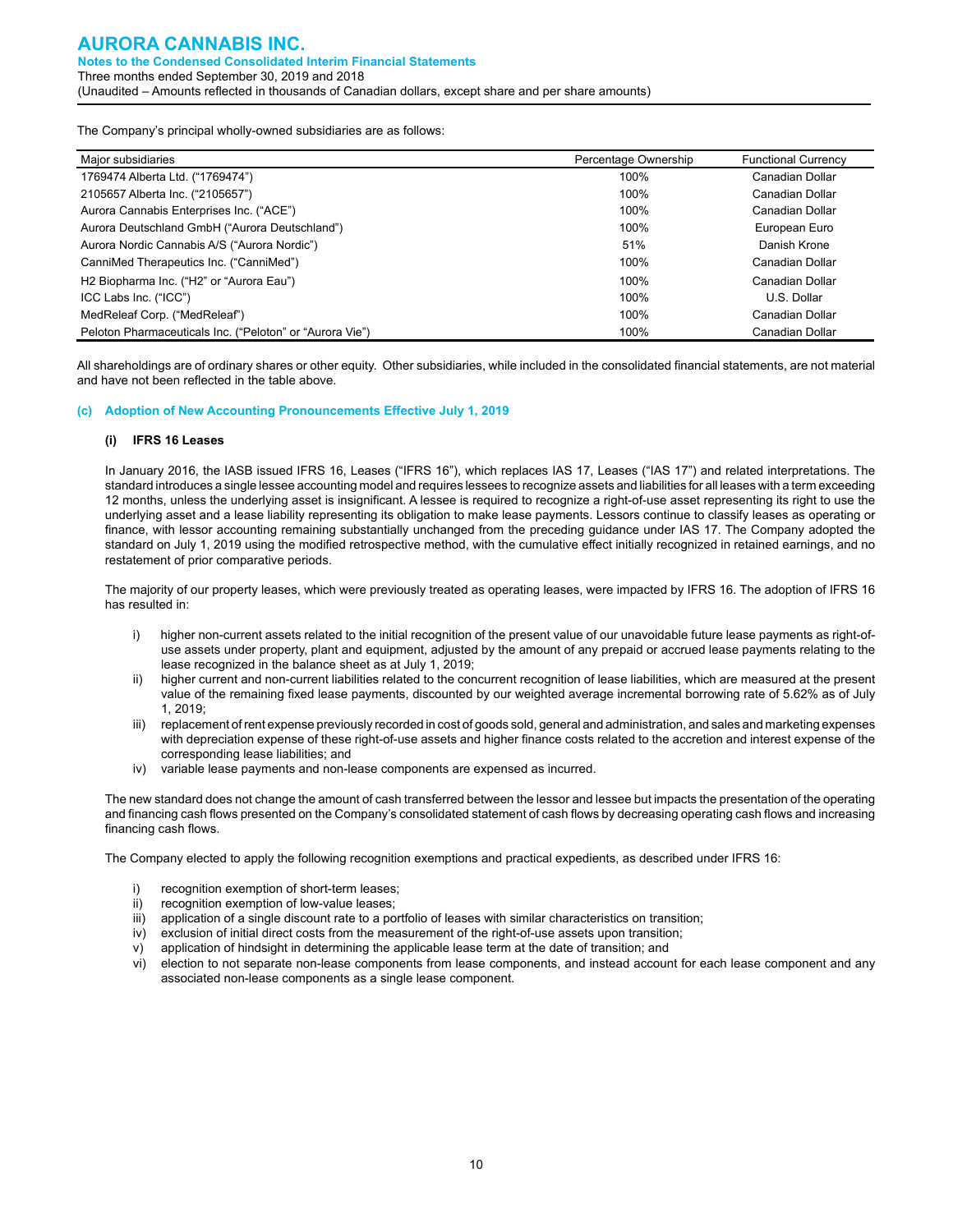The following table summarizes the adjustments to opening balances resulting from the initial adoption of IFRS 16, with the effects on transition being recognized directly to retained earnings:

| As at July 1, 2019               | As previously reported<br>under IAS 17 | IFRS 16 transition<br>adjustments | As reported under<br>IFRS 16 |
|----------------------------------|----------------------------------------|-----------------------------------|------------------------------|
|                                  | \$                                     | \$                                | S                            |
| Prepaid deposits                 | 24.323                                 | (585)                             | 23,738                       |
| Property, plant and equipment    | 765.567                                | 96.049                            | 861,616                      |
| Current loans and borrowings     | (13,758)                               | (6,630)                           | (20, 388)                    |
| Non-current loans and borrowings | (127, 486)                             | (88, 834)                         | (216,320)                    |
| Accumulated deficit              | 283.638                                |                                   | 283,638                      |

The following table reconciles the operating lease commitments as at June 30, 2019 to the opening balance of lease liabilities as at July 1, 2019:

| Operating lease commitments as at June 30, 2019                                             | 94,780    |
|---------------------------------------------------------------------------------------------|-----------|
| Add: finance lease liabilities recognized as at July 1, 2019                                | 1,318     |
| Add: adjustments as a result of a different treatment for extension and termination options | 94.829    |
| Effect of discounting using the lessee's incremental borrowing rate                         | (88, 767) |
| Less: lease commitments not yet in effect                                                   | (4,068)   |
| Less: short-term, low-value asset leases and others                                         | (1,310)   |
| Lease liabilities recognized as at July 1, 2019                                             | 96.782    |

As a result of adopting IFRS 16, the Company updated its lease accounting policies as follows:

The Company assesses whether a contract is or contains a lease at inception of the contract. A lease is recognized as a right-of-use asset and corresponding liability at the commencement date. Each lease payment included in the lease liability is apportioned between the repayment of the liability and a finance cost. The finance cost is recognized in "finance and other costs" in the condensed consolidated interim statement of comprehensive (loss) income over the lease period so as to produce a constant periodic rate of interest on the remaining balance of the liability. Lease liabilities represent the net present value of fixed lease payments (including in-substance fixed payments); variable lease payments based on an index, rate, or subject to a fair market value renewal condition; amounts expected to be payable by the lessee under residual value guarantees, the exercise price of a purchase option if the lessee is reasonably certain to exercise that option, and payments of penalties for terminating the lease, if it is probable that the lessee will exercise that option.

The Company's lease liability is recognized net of lease incentives receivable. The lease payments are discounted using the interest rate implicit in the lease or, if that rate cannot be determined, the lessee's incremental borrowing rate. The period over which the lease payments are discounted is the expected lease term, including renewal and termination options that the Company is reasonably certain to exercise.

Payments associated with short-term leases and leases of low-value assets are recognized as an expense on a straight-line basis in general and administration and sales and marketing expense in the condensed consolidated interim statement of comprehensive (loss) income. Shortterm leases are defined as leases with a lease term of 12 months or less. Variable lease payments that do not depend on an index, rate, or subject to a fair market value renewal condition are expensed as incurred and recognized in costs of goods sold, general and administration or sales and marketing expense, as appropriate given how the underlying leased asset is used, in the consolidated statement of comprehensive income.

Right-of-use assets are measured at cost, which is calculated as the amount of the initial measurement of lease liability plus any lease payments made at or before the commencement date, any initial direct costs and related restoration costs. The right-of-use assets are depreciated on a straight-line basis over the shorter of the lease term and the useful life of the underlying asset. The depreciation is recognized from the commencement date of the lease.

#### **(ii) IFRIC 23 Uncertainty Over Income Tax Treatments**

IFRIC 23 provides guidance that adds to the requirements in IAS 12, Income Taxes by specifying how to reflect the effects of uncertainty in accounting for income taxes. IFRIC 23 requires an entity to determine whether uncertain tax positions are assessed separately or as a group; and assess whether it is probable that a tax authority will accept an uncertain tax treatment used, or proposed to be used, by an entity in its income tax filings. If yes, the entity should determine its accounting tax position consistently with the tax treatment used or planned to be used in its income tax filings. If not, the entity should reflect the effect of uncertainty in determining its accounting tax position. The Company adopted IFRIC 23 effective July 1, 2019 and was applied using the modified retrospective approach without restatement of comparative information. There was no material impact on the Company's consolidated financial statements.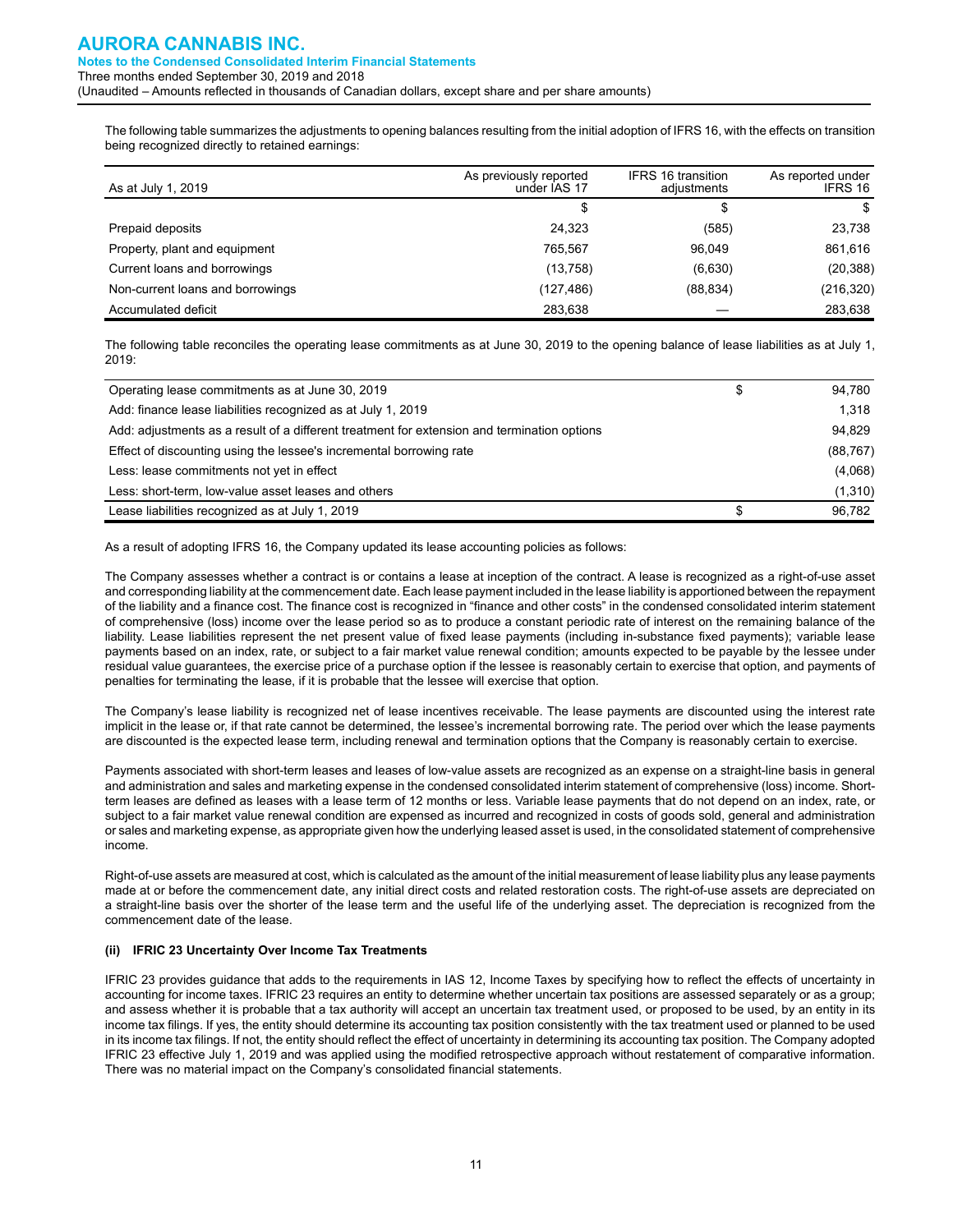#### **(d) New Accounting Pronouncements**

The following IFRS standards have been recently issued by the IASB. Pronouncements that are irrelevant or not expected to have a significant impact have been excluded.

#### **Definition of a Business**

In October 2018, the IASB issued "*Definition of a Business (Amendments to IFRS 3)"*. The amendments clarify the definition of a business, with the objective of assisting entities to determine whether a transaction should be accounted for as a business combination or as an asset acquisition. The amendment provides an assessment framework to determine when a series of integrated activities is not a business. The amendments are effective for business combinations occurring on or after the beginning of the first annual reporting period beginning on or after January 1, 2020. The Company is currently evaluating the potential impact of these amendments on the Company's consolidated financial statements.

#### **Note 3 Accounts Receivable**

|                        | September 30, 2019 | June 30, 2019 |
|------------------------|--------------------|---------------|
|                        |                    |               |
| Trade receivables      | 75,213             | 85,232        |
| Sales taxes receivable | 14,783             | 18,261        |
| Other receivables      | 1.198              |               |
|                        | 91.194             | 103.493       |

#### **Note 4 Strategic Investments**

#### **(a) Cann Group Limited ("Cann Group")**

Cann Group is a public company listed on the Australian Stock Exchange. Cann Group is the first company in Australia to be licensed for research and cultivation of medical cannabis for human use.

As of September 30, 2019, the Company held an aggregate of 31,956,347 shares in Cann Group (June 30, 2019 – 31,956,347), representing a 22.5% ownership interest (June 30, 2019 – 22.5%). Given that the Company has significant influence over Cann Group, the investment has been accounted for under the equity method (Note 6). Based on Cann Group's closing stock price of A\$1.58 on September 30, 2019, the 31,956,347 shares classified under investment in associates have a fair value of approximately \$44.7 million (A\$50.0 million).

#### **(b) Alcanna Inc. ("Alcanna")**

Alcanna is an Alberta based public company listed on the TSX. Its principal business activity is the retailing of wines, beers and spirits in Canada and the United States of America. Alcanna also has developed and launched a retail cannabis business in Alberta and has advanced plans to develop and launch a retail cannabis business in other Canadian jurisdictions where private retailing is permitted.

#### *(i) Common Shares and Investment in Associate*

As of September 30, 2019, the Company held an aggregate of 9,200,000 shares in Alcanna (June 30, 2019 – 9,200,000) representing a 24.8% ownership interest with a fair value of \$47.8 million (June 30, 2019 – \$54.9 million) based on the closing stock price of \$5.20 (June 30, 2019 – \$5.97). Given that the Company has significant influence over Alcanna, the investment is accounted for under the equity method (Note 6).

#### *(ii) Warrants*

During the period ended September 30, 2019, 10,130,000 warrants in Alcanna expired unexercised. At September 30, 2019, the Company's remaining 1,750,000 warrants in Alcanna (June 30, 2019 - 11,880,000) had a fair value of \$0.2 million (June 30, 2019 - \$0.4 million) resulting in a net unrealized loss of \$0.2 million for the three months ended September 30, 2019 (three months ended September 30, 2018 - \$3.4 million) (Note 5(b)). The fair value of the warrants was estimated using the Binomial model with the following weighted average assumptions: risk-free interest rate of 1.85% (June 30, 2019 - 1.93%); dividend yield of 0% (June 30, 2019 - 0%); historical stock price volatility of 40.90% (June 30, 2019 – 46.32%); and an expected life of 2.34 years (June 30, 2019 – 0.49 years). If the estimated volatility increased or decreased by 10%, the estimated fair value would increase or decrease by approximately \$0.3 million.

#### **(c) Capcium Inc. ("Capcium")**

Capcium is a Montreal-based private company which is in the business of manufacturing soft-gels.

As of September 30, 2019, the Company held 8,828,662 shares (June 30, 2019 – 8,828,662) in Capcium representing a 18.5% ownership interest. Given that the Company has significant influence over Capcium, the investment has been accounted for under the equity method (Note 6). The Company also holds debentures in Capcium that are convertible at the option of Aurora upon the occurrence of a Liquidity Event, which is the occurrence of either a public offering, a reverse take-over or a merger transaction which results in the common shares of Capcium being listed on a recognized stock exchange. The convertible debentures have a fair value of \$7.4 million (June 30, 2019 - \$7.5 million)(Note 5(b)), which was estimated using the Monte-Carlo and FINCAD model with the following assumptions: share price of \$1.13 (June 30, 2019 - \$1.13); risk-free rate of 1.95% (June 30, 2019 - 1.83%); dividend yield of 0% (June 30, 2019 - 0%); stock price volatility of 40% (June 30, 2019 - 46%); an expected life of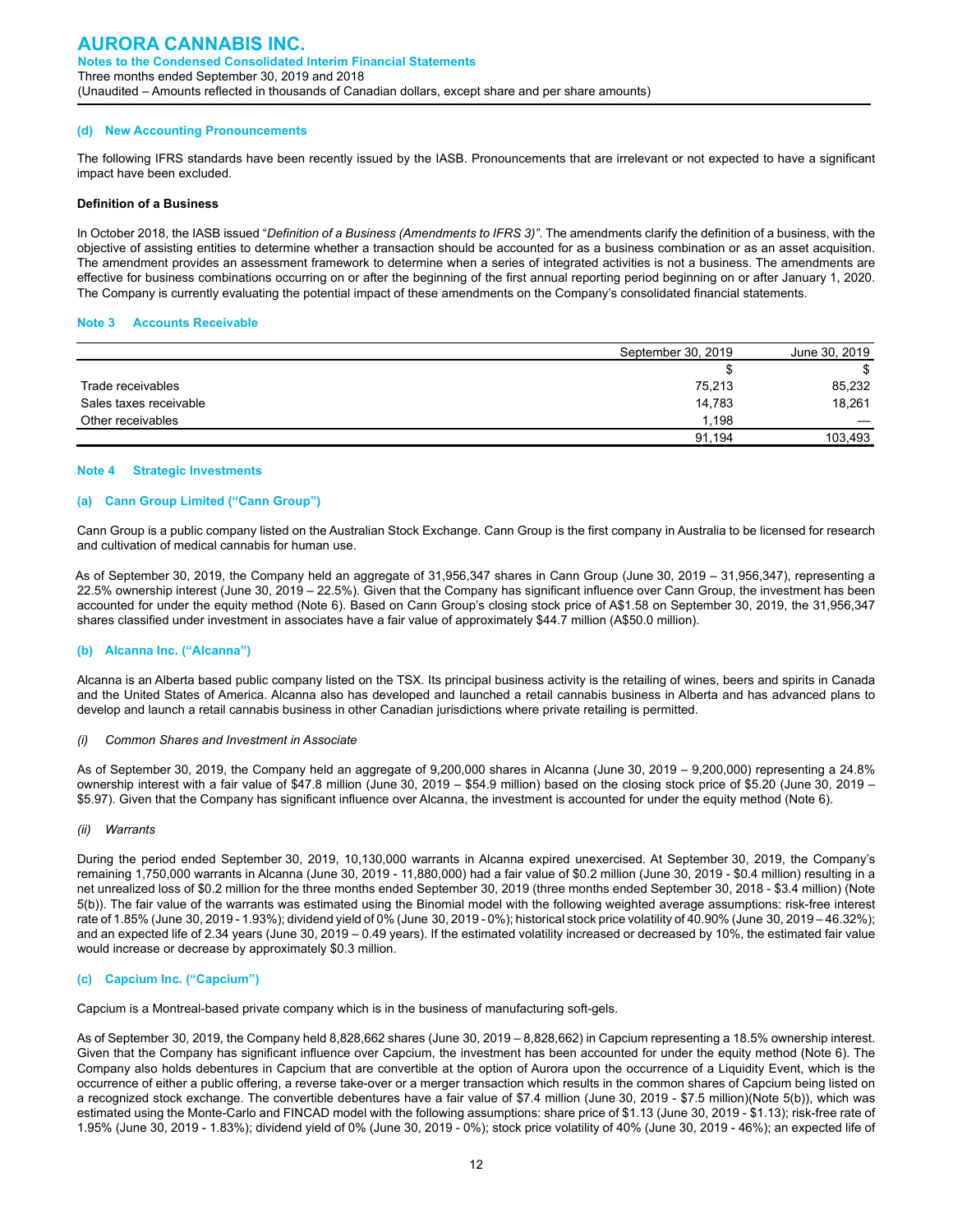0.93 years (June 30, 2019 - 1.44 years); adjusted for a credit spread of 26% (June 30, 2019 - 26%) and a probability factor of 80% (June 30, 2019 - 80%) for the Liquidity Event. If the estimated volatility increased or decreased by 10%, the estimated fair value would increase or decrease by approximately \$0.3 million.

#### **(d) The Green Organic Dutchman Holdings Ltd. ("TGOD")**

TGOD is an Ontario based licensed producer of cannabis in Canada, which is publicly listed on the TSX.

During the three months ended September 30, 2019, the Company sold its remaining 28,833,334 common shares of TGOD for gross proceeds of \$86.5 million at an average price of \$3.00 per share resulting in a realized loss of \$115.3 million. The realized loss was calculated based on the deemed cost of \$6.94 per share, which represents the September 27, 2018 quoted market price at the time the Company lost significant influence. As of September 30, 2019, the Company no longer holds any share of TGOD, however, the Company continues to hold warrants to purchase 19,837,292 shares of TGOD, which consist of 16,666,667 subscription receipt warrants and 3,170,625 participating right warrants.

As of September 30, 2019, the \$12.2 million fair value (June 30, 2019 - \$23.6 million) of the remaining 16,666,667 subscription receipt warrants (Note 5(b)) was estimated using the quoted market price of \$0.73 (June 30, 2019 - \$1.41), contributing to a total fair value loss of \$11.4 million for the three months ended September 30, 2019 (three months ended September 30, 2018 - \$1.6 million).

As of September 30, 2019, the \$0.01 million (June 30, 2019 - \$0.6 million) fair value of the 3,170,625 participation right warrants was estimated using the Monte-Carlo model with the following weighted average assumptions: share price of \$2.02 (June 30, 2019 - \$3.23); risk-free interest rate of 1.92% (June 30, 2019 - 1.77%); dividend yield of 0% (June 30, 2019 - 0%); stock price volatility of 64.01% (June 30, 2019 - 74.56%); and an expected life of 0.59 years (June 30, 2019 – 0.84 years). In connection with the valuation of the participation right warrants, the Company recognized a fair value loss of \$0.6 million during the three months ended September 30, 2019 (three months ended September 30, 2018 - gain of \$1.4 million).

#### **(e) Australis Capital Inc. ("ACI")**

ACI is a public company that is focused on building the infrastructure required to meet the demands of the growing U.S. cannabis market. ACI was previously wholly-owned by Aurora and was spun-out to Aurora shareholders on September 19, 2018. As of September 30, 2019, the Company holds the following restricted back-in right warrants:

- (a) 22,628,751 warrants exercisable at \$0.20 per share expiring September 19, 2028; and
- (b) The number of warrants equal to 20% of the number of common shares issued and outstanding in ACI as of the date of exercise. The warrants are exercisable at the five-day volume weighted average trading price ("VWAP") of ACI's shares and have an expiration date of September 19, 2028.

Aurora is restricted from exercising the back-in right warrants unless all of ACI's business operations in the U.S. are legal under applicable U.S. federal and state laws and Aurora has received consent of the TSX and any other stock exchange on which Aurora may be listed, as required. As of September 30, 2019, the warrants remain un-exercisable.

As of September 30, 2019, the warrants had a fair value of \$8.1 million (June 30, 2019 - \$10.1 million) estimated using the Binomial model with the following assumptions: share price of \$0.69 (June 30, 2019 - \$0.92); risk-free interest rate of 1.72% (June 30, 2019 - 1.81%); dividend yield of 0% (June 30, 2019 - 0%); stock price volatility of 86.18% (June 30, 2019 - 48.97%); an expected life of 8.98 years (June 30, 2019 - 9.23 years); and adjusted for a probability factor of legalization of cannabis in the U.S. under federal and certain state laws. As a result, the Company recognized a \$2.0 million unrealized loss on fair value during the three months ended September 30, 2019 (three months ended September 30, 2018 - nil) (Note 5(b)).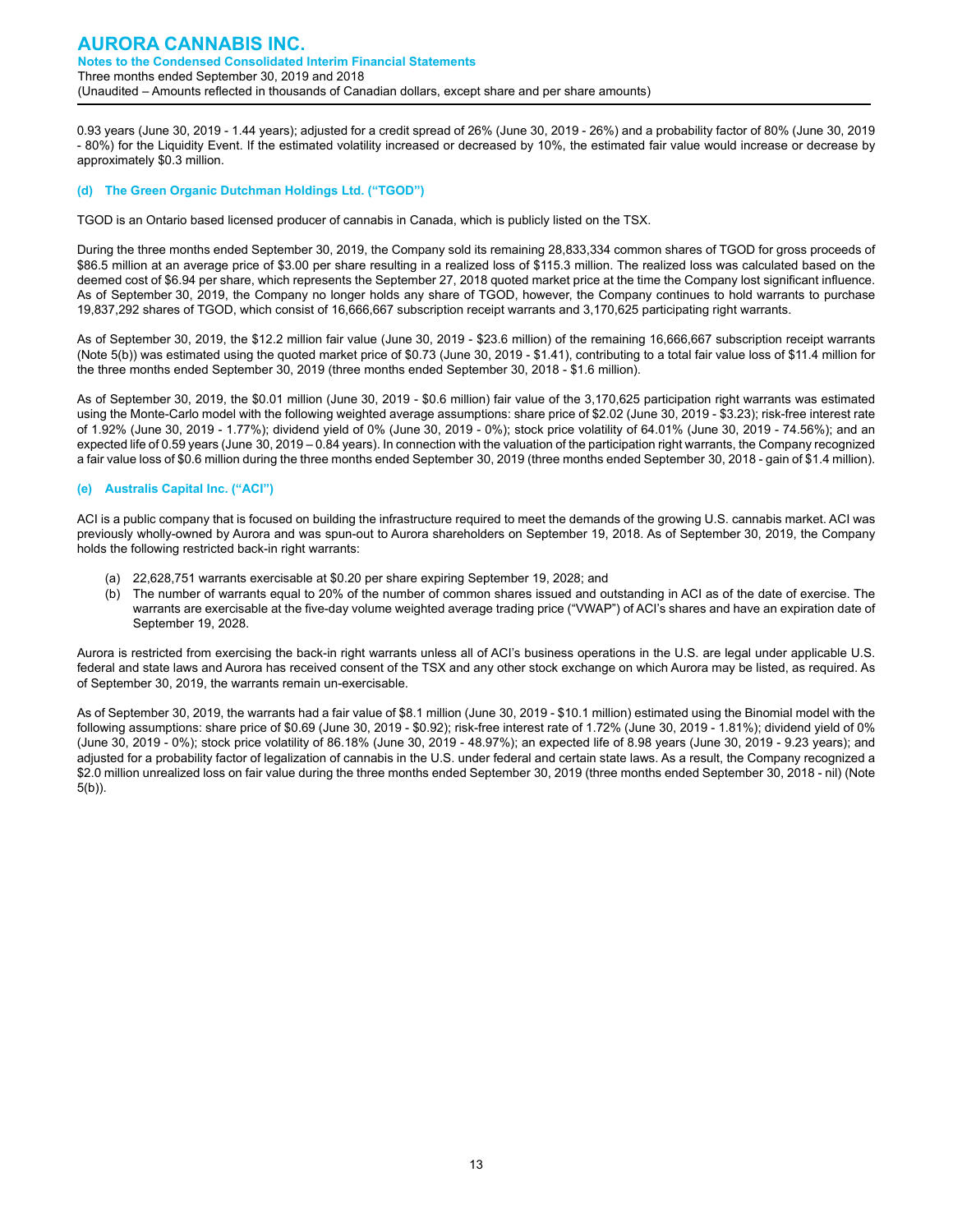#### **Note 5 Marketable Securities and Derivatives**

#### **(a) Marketable securities**

At September 30, 2019, the Company held the following marketable securities:

| Financial asset hierarchy level                              | Level 1 | Level 1 | Level 1     | Level 1     | Level 1  | Level 1  | Level 3          |           |
|--------------------------------------------------------------|---------|---------|-------------|-------------|----------|----------|------------------|-----------|
| Marketable securities designated at fair value through other | Micron  | Radient | <b>TGOD</b> | ACI         | Choom    | EnWave   | Other immaterial |           |
| comprehensive income ("FVTOCI")                              |         |         | Note $4(d)$ | Note $4(e)$ |          |          | investments      | Total     |
|                                                              | \$      |         | \$          |             |          |          |                  |           |
| Balance, June 30, 2019                                       | 1,148   | 30,866  | 93,132      |             | 4,388    | 12,619   | 1,095            | 143,248   |
| Disposals                                                    | —       |         | (84, 770)   |             | –        |          |                  | (84, 770) |
| Unrealized loss on changes in fair value                     | (287)   | (6,776) | (8, 362)    |             | (1, 134) | (2, 492) | (23)             | (19,074)  |
| Balance, September 30, 2019                                  | 861     | 24,090  |             |             | 3,254    | 10,127   | 1,072            | 39,404    |
| Unrealized gain (loss) on marketable securities              |         |         |             |             |          |          |                  |           |
| Three months ended September 30, 2019                        |         |         |             |             |          |          |                  |           |
| OCI unrealized loss                                          | (287)   | (6,776) | (8, 362)    |             | (1, 134) | (2, 492) | (23)             | (19,074)  |
| Three months ended September 30, 2018                        |         |         |             |             |          |          |                  |           |
| OCI unrealized (loss) gain                                   | (44)    | 1,130   | 10,712      | 76,873      | (1,085)  |          |                  | 87,586    |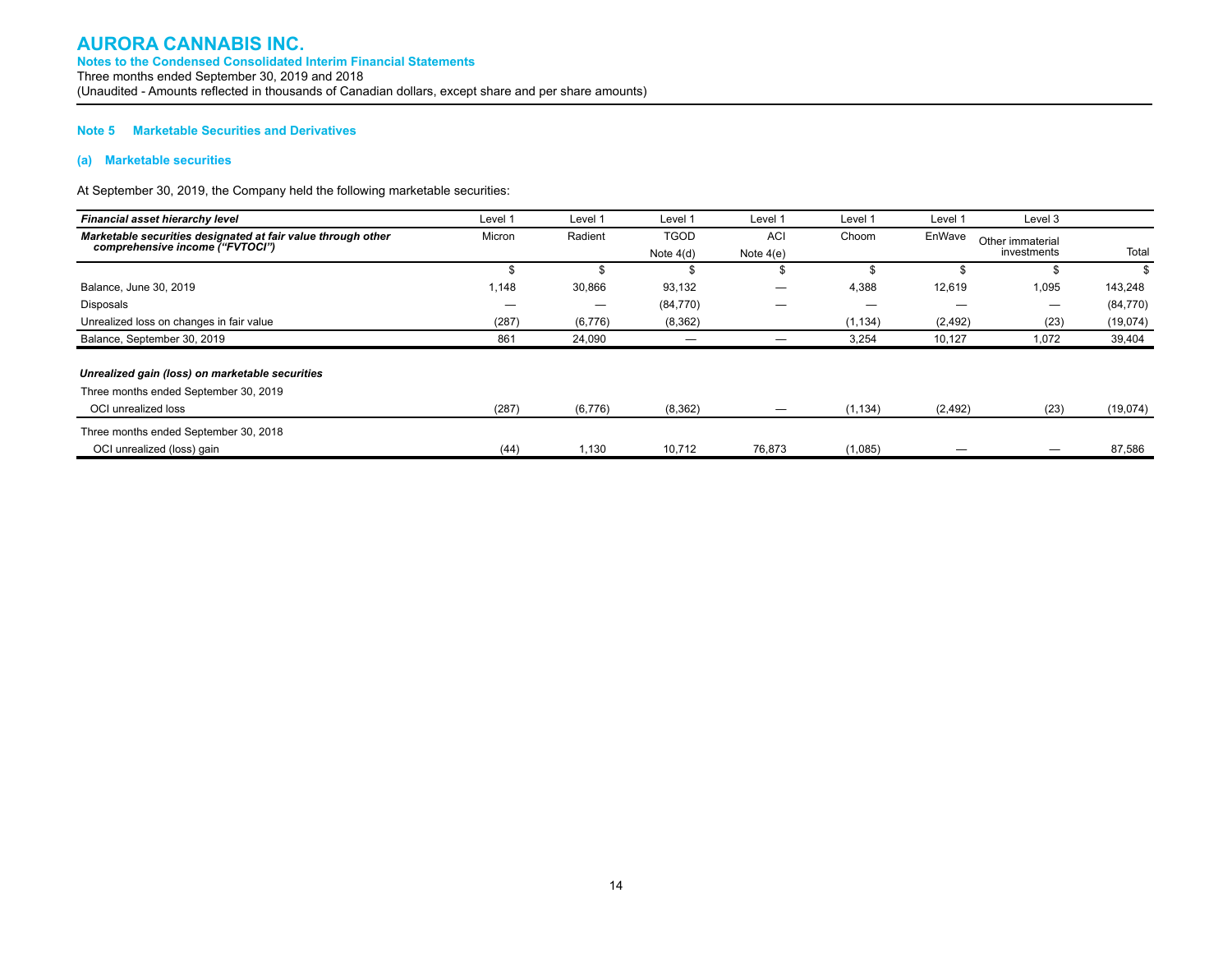#### **(b) Derivatives**

At September 30, 2019, the Company held the following derivative investments:

| Financial asset hierarchy level                 | Level 3 | Level 3                  | Level 3     | Level 2    | Level <sub>2</sub> | Level 1     | Level 2     | Level 2 | Level 3    | Level 2   | Level 2 |           |
|-------------------------------------------------|---------|--------------------------|-------------|------------|--------------------|-------------|-------------|---------|------------|-----------|---------|-----------|
| Derivatives and convertible debentures at fair  | Micron  | Radient                  | Alcanna     | <b>CTT</b> | Capcium            | <b>TGOD</b> | <b>ACI</b>  | Choom   | Investee-B | High Tide | Namaste | Total     |
| value through profit or loss ("FVTPL")          |         |                          | Note $4(b)$ |            | Note $4(c)$        | Note $4(d)$ | Note $4(e)$ |         |            |           |         |           |
|                                                 |         | \$                       | \$          | \$         | \$                 | \$          | \$          | \$      | \$         | \$        | \$      | \$        |
| Balance, June 30, 2019                          | 84      | 65                       | 425         | 33         | 7,518              | 24,162      | 10,083      | 19,369  | 14,316     | 10,241    | 113     | 86,409    |
| Unrealized (loss) gain on changes in fair value | (53)    | (65)                     | (225)       | 412        | (149)              | (11, 937)   | (1,983)     | (637)   | 170        | 6         | (42)    | (14, 503) |
| Balance, September 30, 2019                     | 31      | $\overline{\phantom{0}}$ | 200         | 445        | 7,369              | 12,225      | 8,100       | 18,732  | 14,486     | 10,247    | 71      | 71,906    |
| Current portion                                 | (31)    |                          | —           |            | (7, 369)           | (9)         | -           |         |            |           |         | (7, 409)  |
| Long-term portion                               |         |                          | 200         | 445        |                    | 12,216      | 8,100       | 18,732  | 14,486     | 10,247    | 71      | 64,497    |
| Unrealized gain (loss) on derivatives           |         |                          |             |            |                    |             |             |         |            |           |         |           |
| Three months ended September 30, 2019           |         |                          |             |            |                    |             |             |         |            |           |         |           |
| Inception gains amortized                       | 153     | 232                      |             |            |                    |             |             |         |            |           |         | 385       |
| Unrealized (loss) gain on changes in fair value | (53)    | (65)                     | (225)       | 412        | (149)              | (11, 937)   | (1,983)     | (637)   | 170        | 6         | (42)    | (14, 503) |
|                                                 | 100     | 167                      | (225)       | 412        | (149)              | (11, 937)   | (1,983)     | (637)   | 170        | 6         | (42)    | (14, 118) |
| Three months ended September 30, 2018           |         |                          |             |            |                    |             |             |         |            |           |         |           |
| Foreign exchange gain                           |         |                          |             |            |                    |             |             |         | 600        |           |         | 600       |
| Inception gains amortized                       | 153     | 232                      |             |            |                    |             |             |         |            |           |         | 385       |
| Unrealized (loss) gain on changes in fair value | (138)   | (69)                     | 3,355       | 13,575     | 1,561              | (196)       | 68,514      | —       | (464)      |           | 422     | 86,560    |
|                                                 | 15      | 163                      | 3,355       | 13,575     | 1,561              | (196)       | 68,514      |         | (464)      |           | 422     | 86,945    |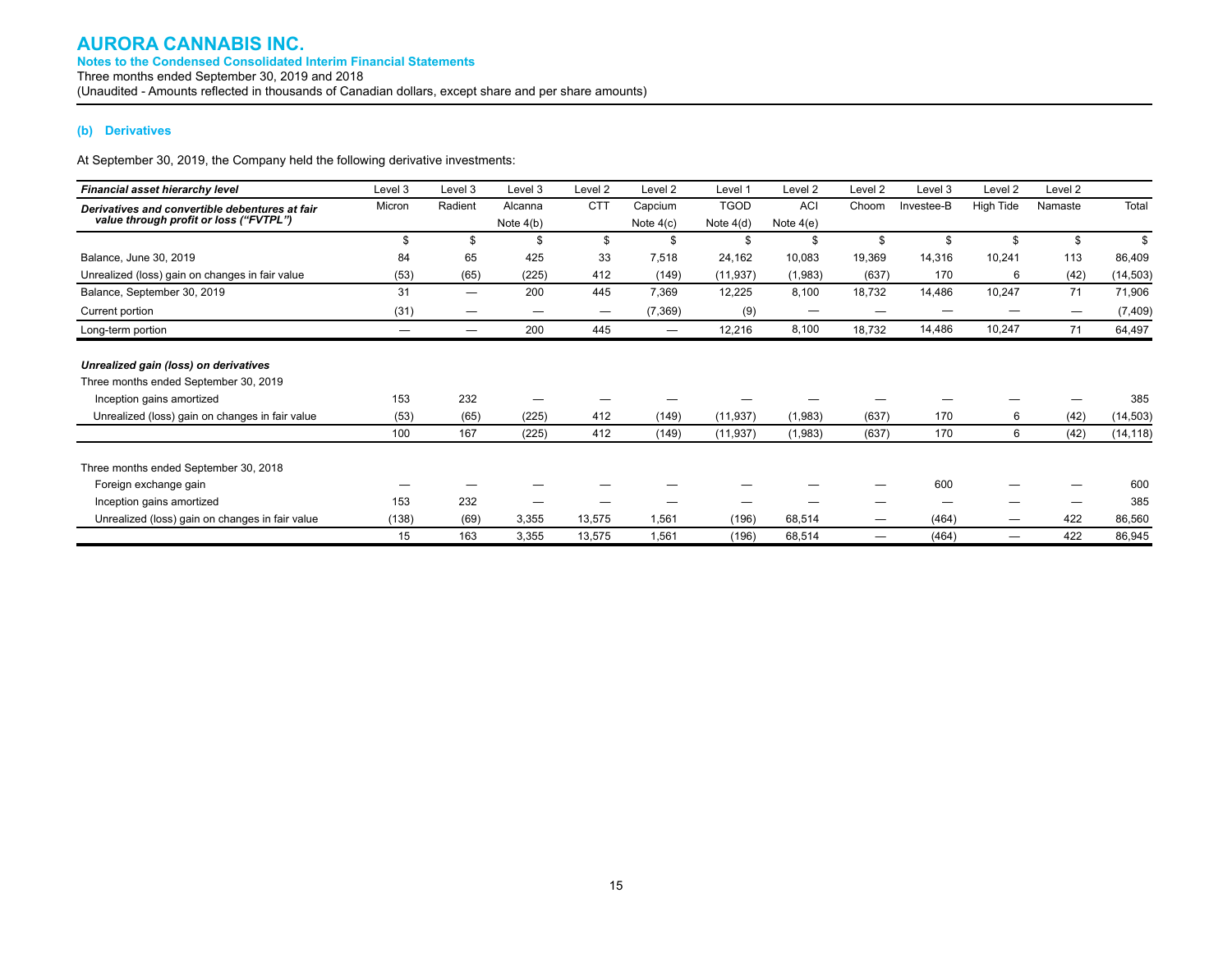#### **Note 6 Investments in Associates and Joint Ventures**

The carrying value of investments in associates and joint ventures consist of:

|                              | Cann Group<br>Note $4(a)$ | Alcanna<br>Note $4(b)$ | CTT   | Capcium<br>Note $4(c)$ | Total    |
|------------------------------|---------------------------|------------------------|-------|------------------------|----------|
|                              |                           |                        |       |                        | \$       |
| Balance, June 30, 2019       | 57.017                    | 50.950                 | 1.025 | 9,853                  | 118.845  |
| Share of net $loss^{(1)}$    | (615)                     | (1, 471)               |       | (299)                  | (2, 392) |
| OCI FX and share of OCI loss | (1.568)                   | (91)                   |       |                        | (1,659)  |
| Balance, September 30, 2019  | 54.834                    | 49,388                 | 1,018 | 9.554                  | 114.794  |

(1) Represents an estimate of the Company's share of net loss based on the latest publicly available information of each investee.

#### **Note 7 Biological Assets**

The following inputs and assumptions are all categorized within Level 3 on the fair value hierarchy and were used in determining the fair value of biological assets:

| Inputs and assumptions                           | <b>Description</b>                                                                                                                                                                                                    | Correlation between inputs and fair value                                                                                      |
|--------------------------------------------------|-----------------------------------------------------------------------------------------------------------------------------------------------------------------------------------------------------------------------|--------------------------------------------------------------------------------------------------------------------------------|
| Average selling price per<br>gram                | Represents the average selling price per gram of dried cannabis net of<br>excise taxes, where applicable, for the period for all strains of cannabis<br>sold, which is expected to approximate future selling prices. | If the average selling price per gram were higher<br>(lower), estimated fair value would increase<br>(decrease).               |
| Average attrition rate                           | Represents the weighted average number of plants culled at each stage<br>of production.                                                                                                                               | If the average attrition rate was lower (higher).<br>estimated fair value would increase (decrease).                           |
| Average yield per plant                          | Represents the average number of grams of dried cannabis inventory<br>expected to be harvested from each cannabis plant.                                                                                              | If the average yield per plant was higher (lower),<br>estimated fair value would increase (decrease).                          |
| Standard cost per gram to<br>complete production | Based on actual production costs incurred divided by the grams<br>produced in the period.                                                                                                                             | If the standard cost per gram to complete<br>production was lower (higher), estimated fair<br>value would increase (decrease). |
| Stage of completion in the<br>production process | Calculated by taking the weighted average number of days in<br>production over a total average grow cycle of approximately twelve<br>weeks                                                                            | If the number of days in production was higher<br>(lower), estimated fair value would increase<br>(decrease).                  |

The following table highlights the sensitivities and impact of changes in significant assumptions on the fair value of biological assets:

|                                  |                       | Range of inputs           |                                                          |                       | Impact on fair value |
|----------------------------------|-----------------------|---------------------------|----------------------------------------------------------|-----------------------|----------------------|
| Significant inputs & assumptions | September 30,<br>2019 | June 30, 2019 Sensitivity |                                                          | September 30,<br>2019 | June 30, 2019        |
| Average selling price per gram   | \$5.63                |                           | \$5.86 Increase or decrease of \$1.00 per gram           | \$13.217              | \$14.868             |
| Average yield per plant          | 44 to 69 grams        |                           | 35 to 65 grams Increase or decrease by 5 grams per plant | \$5.527               | \$6,417              |

The Company's estimates are, by their nature, subject to change, and differences from the anticipated yield will be reflected in the gain or loss on biological assets in future periods.

The changes in the carrying value of biological assets during the period are as follows:

| Balance, June 30, 2019                                                   | 51.836   |
|--------------------------------------------------------------------------|----------|
| Production costs capitalized                                             | 12.224   |
| Changes in fair value less cost to sell due to biological transformation | 29.736   |
| Transferred to inventory upon harvest                                    | (43,063) |
| Balance, September 30, 2019                                              | 50.733   |

As of September 30, 2019, the weighted average fair value less cost to complete and cost to sell a gram of dried cannabis was \$3.29 per gram (June 30, 2019 - \$2.94 per gram).

During the three months ended September 30, 2019, the Company's biological assets produced 41,436 kilograms of dried cannabis (June 30, 2019 – 29,034 kilograms). As at September 30, 2019, it is expected that the Company's biological assets will yield approximately 30,673 kilograms (June 30, 2019 – 36,010 kilograms) of cannabis when harvested. As of September 30, 2019, the weighted average stage of growth for the biological assets in was 47% (June 30, 2019 – 49%).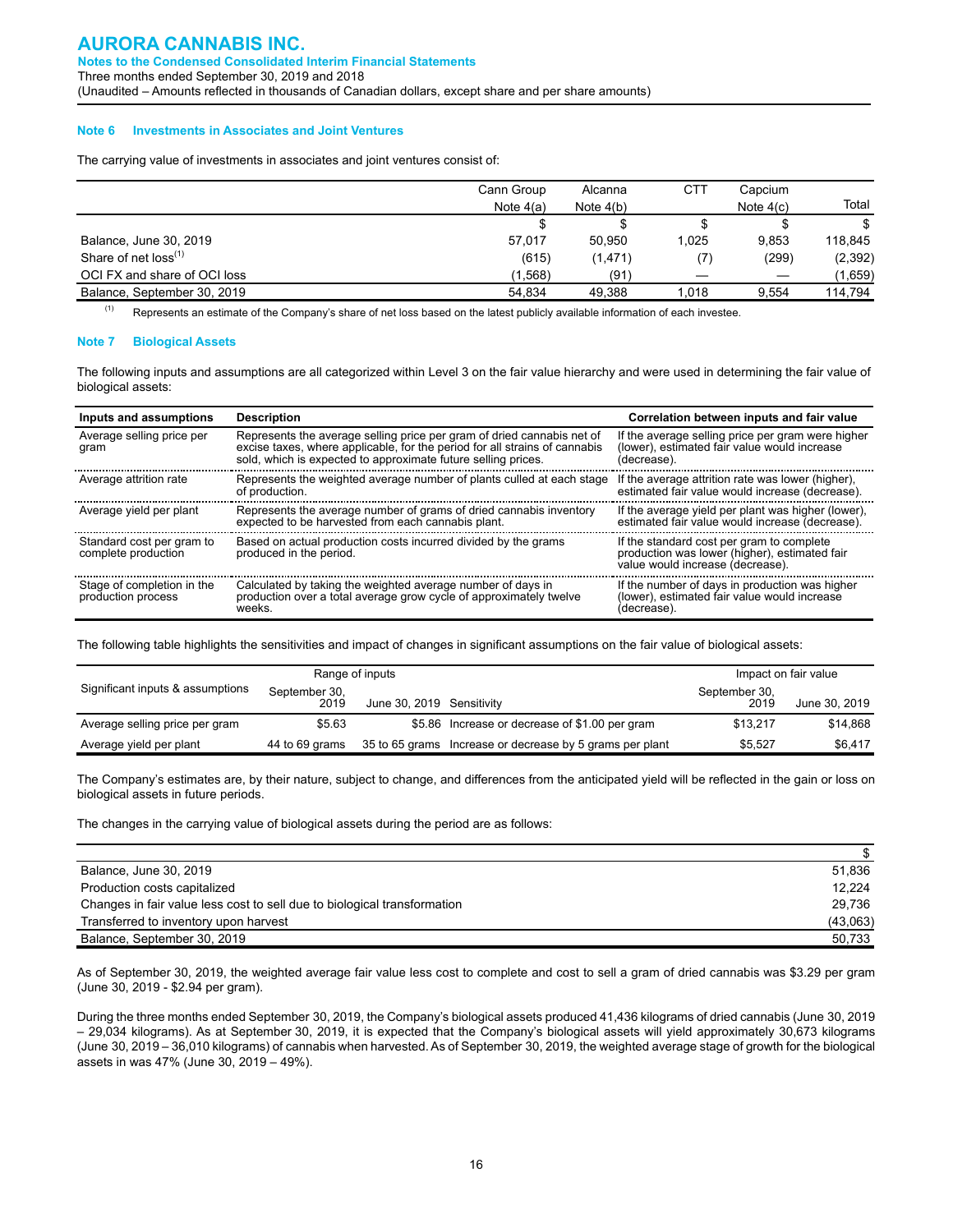#### **Note 8 Inventory**

The following is a breakdown of inventory:

|                                  |                     | September 30, 2019       |                   |                     | June 30, 2019            |                   |
|----------------------------------|---------------------|--------------------------|-------------------|---------------------|--------------------------|-------------------|
|                                  | Capitalized<br>cost | Fair value<br>adjustment | Carrying<br>value | Capitalized<br>cost | Fair value<br>adjustment | Carrying<br>value |
|                                  | \$                  | \$                       | \$                |                     |                          |                   |
| Harvested cannabis               |                     |                          |                   |                     |                          |                   |
| Work-in-process                  | 45,339              | 45,875                   | 91,214            | 31,381              | 33.745                   | 65,126            |
| Finished goods                   | 10,368              | 4,300                    | 14,668            | 7.771               | 4,182                    | 11,953            |
|                                  | 55,707              | 50,175                   | 105,882           | 39,152              | 37,927                   | 77,079            |
| Cannabis oils                    |                     |                          |                   |                     |                          |                   |
| Work-in-process                  | 4,637               | 2,205                    | 6,842             | 3,919               | 1,653                    | 5,572             |
| Finished goods                   | 8,950               | 2,468                    | 11,418            | 5,190               | 1,052                    | 6,242             |
|                                  | 13,587              | 4,673                    | 18,260            | 9,109               | 2,705                    | 11,814            |
| Capsules                         |                     |                          |                   |                     |                          |                   |
| Work-in-process                  | 732                 | 133                      | 865               | 869                 | 108                      | 977               |
| Finished goods                   | 2,725               | 283                      | 3,008             | 2,366               | 203                      | 2,569             |
|                                  | 3,457               | 416                      | 3,873             | 3,235               | 311                      | 3,546             |
| Hemp products                    |                     |                          |                   |                     |                          |                   |
| Raw materials                    | 5,113               |                          | 5.113             | 4,508               |                          | 4,508             |
| Work-in-process                  | 1,326               |                          | 1,326             | 1,000               |                          | 1,000             |
| Finished goods                   | 3,231               |                          | 3,231             | 3,183               |                          | 3,183             |
|                                  | 9,670               |                          | 9,670             | 8,691               |                          | 8,691             |
| Supplies, consumables, and other |                     |                          |                   |                     |                          |                   |
| Raw materials                    | 10,361              |                          | 10,361            | 373                 |                          | 373               |
| Work-in-process                  | 1.637               |                          | 1,637             | 261                 |                          | 261               |
| Finished goods                   | 340                 |                          | 340               | 2,204               |                          | 2,204             |
|                                  | 12,338              | $\overline{\phantom{0}}$ | 12,338            | 2,838               |                          | 2,838             |
| Merchandise and accessories      | 1,739               |                          | 1,739             | 9,673               |                          | 9,673             |
| Ending balance                   | 96,498              | 55,264                   | 151,762           | 72,698              | 40.943                   | 113.641           |

During the three months ended September 30, 2019, inventory expensed to cost of goods sold was \$51.3 million (three months ended September 30, 2018 - \$23.9 million), which included \$18.5 million (three months ended September 30, 2018 - \$9.9 million) of non-cash expense related to the changes in fair value of inventory sold.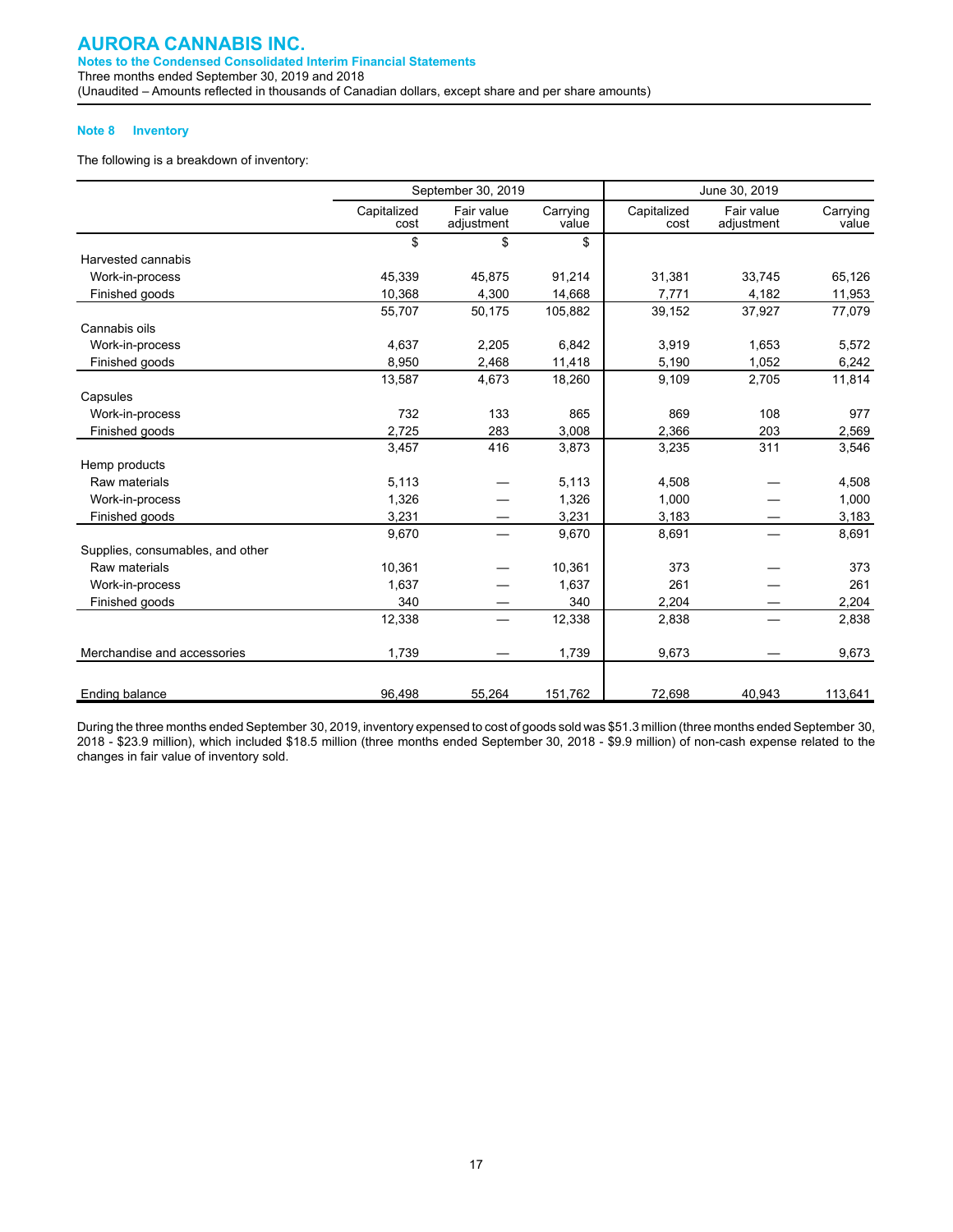#### **Note 9 Property, Plant and Equipment**

The following summarizes the carrying values of property, plant and equipment for the periods reflected:

|                                     |           |                             | September 30, 2019 |         |                             | June 30, 2019  |
|-------------------------------------|-----------|-----------------------------|--------------------|---------|-----------------------------|----------------|
|                                     | Cost      | Accumulated<br>depreciation | Net book value     | Cost    | Accumulated<br>depreciation | Net book value |
| <b>Owned assets</b>                 |           |                             |                    |         |                             |                |
| Land                                | 39,773    |                             | 39,773             | 39,532  |                             | 39,532         |
| Real estate                         | 439,709   | (34, 820)                   | 404,889            | 420,737 | (25,682)                    | 395,055        |
| Construction in progress            | 310,852   |                             | 310,852            | 222,884 |                             | 222,884        |
| Computer software & equipment       | 24,987    | (6,685)                     | 18,302             | 20,850  | (5, 367)                    | 15,483         |
| Furniture & fixtures                | 10,124    | (2,872)                     | 7,252              | 12,058  | (2,847)                     | 9,211          |
| Production & other equipment        | 120,042   | (23,861)                    | 96,181             | 99,657  | (17,894)                    | 81,763         |
| Total owned assets                  | 945,487   | (68, 238)                   | 877,249            | 815,718 | (51, 790)                   | 763,928        |
| Right-of-use lease assets (1)       |           |                             |                    |         |                             |                |
| Land                                | 30,936    | (246)                       | 30,690             |         |                             |                |
| Real estate                         | 62,863    | (1,867)                     | 60,996             |         |                             |                |
| Production & other equipment        | 4,444     | (591)                       | 3,853              | 2,010   | (371)                       | 1,639          |
| Total right-of-use lease assets     | 98,243    | (2,704)                     | 95,539             | 2,010   | (371)                       | 1,639          |
| Total property, plant and equipment | 1,043,730 | (70, 942)                   | 972,788            | 817,728 | (52, 161)                   | 765,567        |

(1) Effective July 1, 2019, the Company adopted IFRS 16 *Leases* (Note 2(c)(i)).

The following summarizes the changes in the net book values of property, plant and equipment for the periods presented:

|                                     | June 30, 2019  |                                      |           |              |                                    | September 30, 2019 |
|-------------------------------------|----------------|--------------------------------------|-----------|--------------|------------------------------------|--------------------|
|                                     | Net book value | IFRS 16<br>Transition <sup>(1)</sup> | Additions | Depreciation | Foreign<br>currency<br>translation | Net book value     |
| <b>Owned assets</b>                 |                |                                      |           |              |                                    |                    |
| Land                                | 39,532         |                                      | 271       |              | (30)                               | 39,773             |
| Real estate                         | 395,055        |                                      | 19,745    | (9,226)      | (685)                              | 404,889            |
| Construction in progress            | 222,884        |                                      | 88,965    |              | (997)                              | 310,852            |
| Computer software & equipment       | 15,483         |                                      | 4,142     | (1,320)      | (3)                                | 18,302             |
| Furniture & fixtures                | 6,465          |                                      | 865       | (36)         | (42)                               | 7,252              |
| Production & other equipment        | 84,509         |                                      | 17,763    | (5,989)      | (102)                              | 96,181             |
| Total owned assets                  | 763,928        |                                      | 131,751   | (16, 571)    | (1, 859)                           | 877,249            |
| Right-of-use lease assets (1)       |                |                                      |           |              |                                    |                    |
| Land                                |                | 30,936                               |           | (246)        |                                    | 30,690             |
| Real estate                         |                | 62,817                               | 46        | (1,867)      |                                    | 60,996             |
| Production & other equipment        | 1,639          | 2,296                                | 138       | (220)        |                                    | 3,853              |
| Total right-of-use lease assets     | 1,639          | 96,049                               | 184       | (2, 333)     |                                    | 95,539             |
| Total property, plant and equipment | 765,567        | 96,049                               | 131,935   | (18, 904)    | (1, 859)                           | 972,788            |

(1) Effective July 1, 2019, the Company adopted IFRS 16 *Leases* (Note 2(c)(i)).

During the three months ended September 30, 2019, \$9.0 million (three months ended September 30, 2018 - \$0.9 million) in borrowing costs were capitalized to construction in progress at a weighted average interest rate of 18% (three months ended September 30, 2018 - 18%).

Depreciation relating to manufacturing equipment and production facilities for owned and right-of-use lease assets is capitalized into biological assets and inventory, and is expensed to cost of sales upon the sale of goods. For the three months ended September 30, 2019, \$6.0 million (three months ended September 30, 2018 - \$0.4 million) of depreciation was recognized in cost of sales.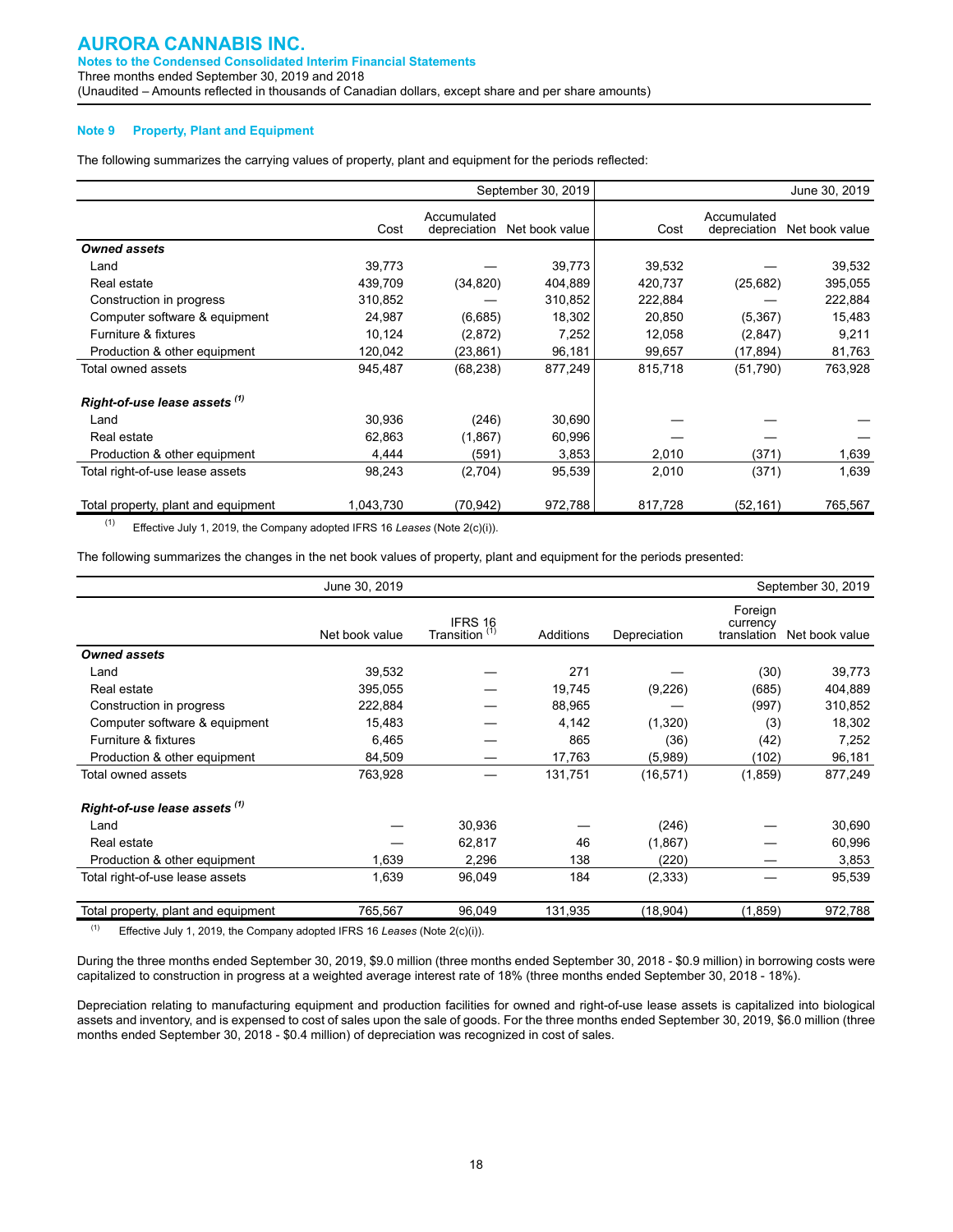#### **Note 10 Non-Controlling Interests ("NCI")**

As of September 30, 2019, the Company held a 51% ownership interest in Aurora Nordic. The following table presents the summarized financial information for Aurora Nordic before intercompany eliminations.

|                                     | September 30, 2019 |
|-------------------------------------|--------------------|
|                                     | \$                 |
| Current assets                      | 5.475              |
| Non-current assets                  | 49,571             |
| <b>Current liabilities</b>          | (4,795)            |
| Non-current liabilities             | (56, 360)          |
| Revenues for the three months ended |                    |
| Net loss for the three months ended | 4,869              |

In August 2019, the Company completed the acquisition of the remaining common shares of Hempco not previously owned by Aurora. The Company issued a total of 2,610,642 shares and reserved 242,602 of shares issuable upon the potential exercise of certain outstanding Hempco stock options. As Aurora previously controlled Hempco with a 51% ownership interest, the transaction resulted in a change to Aurora's ownership stake and was accounted for as an equity transaction. The \$18.3 million difference between the \$2.1 million in NCI interest and the \$20.4 million fair value of consideration paid was recognized directly in deficit.

Hempco, a Canadian public company listed on the TSX Venture Exchange, is a producer of industrial hemp products and is developing hemp foods, hemp fiber and hemp nutraceuticals. The Company anticipates regulations preventing industrial hemp producers from harvesting leaves, flowers and buds, which contain CBD, will be revised to allow for processing of CBD which Aurora intends to use for the production of capsules, oils and topicals. Aurora initially acquired a 22.3% ownership interest in Hempco by subscribing to its private placement of 10,558,676 units at \$0.3075 per unit for gross proceeds of \$3.2 million. On March 22, 2018 and May 7, 2018, the Company increased its ownership in Hempco to 35.1% and 52.3%, respectively, through the exercise of 10,558,676 share purchase warrants at \$0.41 for a cost of \$4.3 million, and the exercise of its call option to purchase 10,754,942 shares from the two founders at \$0.40 per share for a cost \$4.3 million, respectively.

#### **Note 11 Intangible Assets and Goodwill**

The following is a continuity schedule of intangible assets and goodwill:

|                                    |           |                             | September 30, 2019 |           |                             | June 30, 2019     |
|------------------------------------|-----------|-----------------------------|--------------------|-----------|-----------------------------|-------------------|
|                                    | Cost      | Accumulated<br>amortization | Net book<br>value  | Cost      | Accumulated<br>amortization | Net book<br>value |
| Definite life intangible assets:   |           |                             |                    |           |                             |                   |
| Customer relationships             | 86,278    | (18,700)                    | 67,578             | 86,278    | (14, 710)                   | 71,568            |
| Permits and licenses               | 228,409   | (21, 523)                   | 206,886            | 227,916   | (18,588)                    | 209,328           |
| Patents                            | 1,895     | (339)                       | 1,556              | 1,895     | (293)                       | 1,602             |
| Intellectual property and know-how | 82,500    | (15, 635)                   | 66,865             | 82,500    | (12, 386)                   | 70,114            |
| Software                           | 21,493    | (1,772)                     | 19,721             | 17.824    | (1, 172)                    | 16,652            |
| Indefinite life intangible assets: |           |                             |                    |           |                             |                   |
| Brand                              | 148,399   |                             | 148,399            | 148,399   |                             | 148,399           |
| Permits and licenses               | 171,689   |                             | 171,689            | 170,703   |                             | 170,703           |
| Total intangible assets            | 740,663   | (57, 969)                   | 682,694            | 735,515   | (47, 149)                   | 688,366           |
| Goodwill                           | 3,173,006 |                             | 3,173,006          | 3,172,550 |                             | 3,172,550         |
| Total                              | 3,913,669 | (57, 969)                   | 3,855,700          | 3,908,065 | (47, 149)                   | 3,860,916         |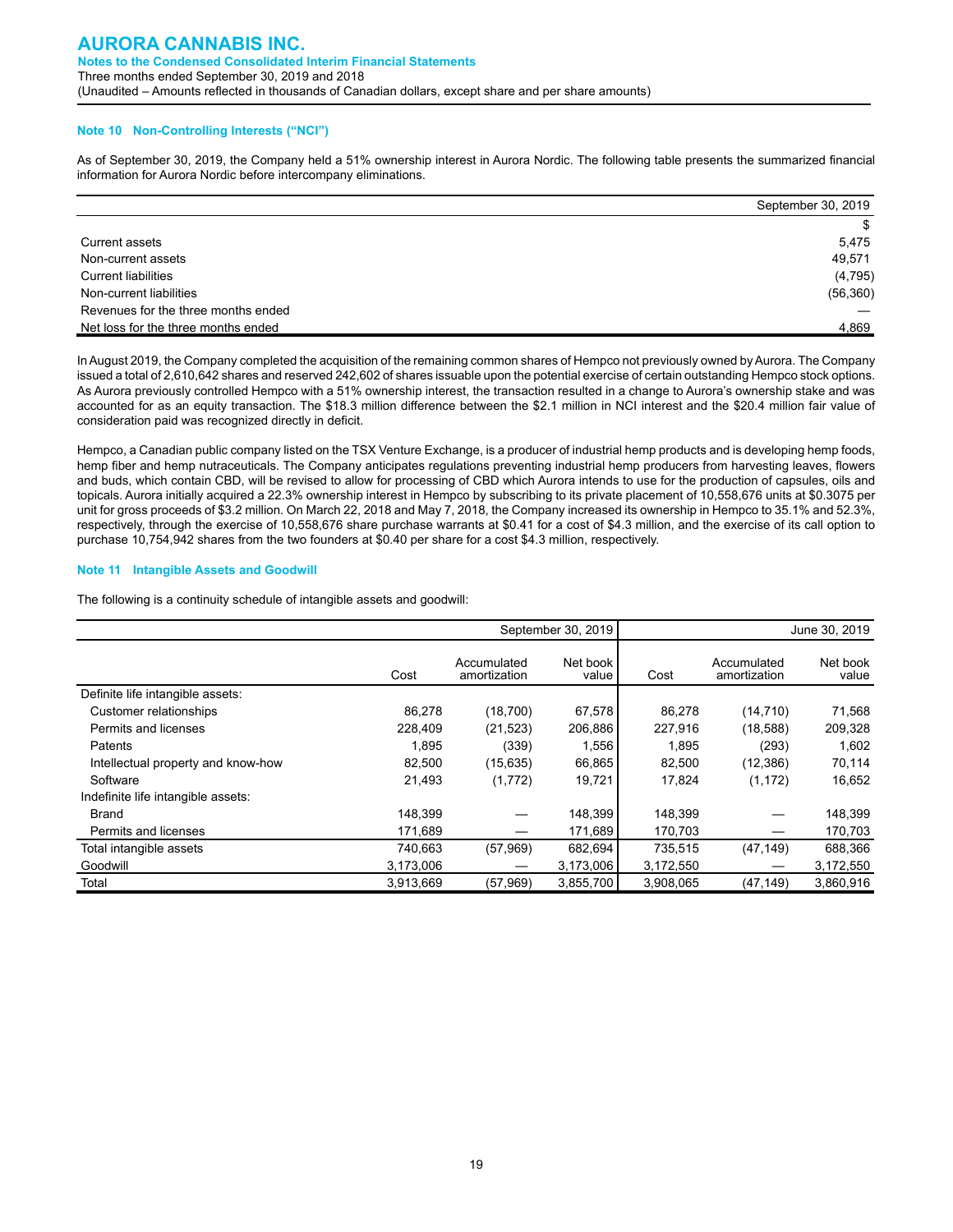The following summarizes the changes in the net book value of intangible assets and goodwill for the periods presented:

|                                        | June 30, 2019     |           | September 30, 2019 |                                    |                   |
|----------------------------------------|-------------------|-----------|--------------------|------------------------------------|-------------------|
|                                        | Net book<br>value | Additions | Amortization       | Foreign<br>currency<br>translation | Net book<br>value |
| Definite life intangible assets:       |                   |           |                    |                                    |                   |
| Customer relationships                 | 71.568            |           | (3,990)            |                                    | 67,578            |
| Permits and licenses                   | 209,328           | 493       | (2,935)            |                                    | 206,886           |
| Patents                                | 1,602             |           | (46)               |                                    | 1,556             |
| Intellectual property and know-how     | 70,114            |           | (3,249)            |                                    | 66,865            |
| Software                               | 16,652            | 3,669     | (600)              |                                    | 19,721            |
| Indefinite life intangible assets: (1) |                   |           |                    |                                    |                   |
| <b>Brand</b>                           | 148,399           |           |                    |                                    | 148,399           |
| Permits and licenses                   | 170,703           |           |                    | 986                                | 171,689           |
| Total intangible assets                | 688,366           | 4,162     | (10, 820)          | 986                                | 682,694           |
| Goodwill                               | 3,172,550         |           |                    | 456                                | 3,173,006         |
| Total                                  | 3.860.916         | 4,162     | (10, 820)          | 1,442                              | 3,855,700         |

<sup>(1)</sup> Indefinite life permits and licenses are predominantly held by the Company's foreign subsidiaries. Given that these permits and licenses are connected to the subsidiary rather than a specific asset, there is no foreseeable limit to the period over which these assets are expected to generate future cash inflows for the Company.

#### **Note 12 Convertible Debentures**

|                                     | Mar 2018<br>(i) | Jan 2019<br>(i) | Total      |
|-------------------------------------|-----------------|-----------------|------------|
|                                     |                 |                 | S          |
| Balance, June 30, 2019              | 212.094         | 291,487         | 503,581    |
| Interest paid                       |                 | (15, 142)       | (15, 142)  |
| Accretion                           | 5.969           | 6.343           | 12,312     |
| Accrued interest                    | 2,890           | 6.315           | 9,205      |
| Unrealized gain on foreign exchange |                 | 3,467           | 3,467      |
| Balance, September 30, 2019         | 220.953         | 292,470         | 513,423    |
| Current portion                     | (220,953)       | (27, 664)       | (248, 617) |
| Long-term portion                   |                 | 264,806         | 264,806    |

The debentures bear interest at 5% per annum, payable semi-annually and mature on March 9, 2020. The debentures are convertible by the holder into common shares of the Company at a price of \$13.05 per share subject to a forced conversion if the VWAP of the Company's common shares exceed \$17.00 per share for 10 consecutive trading days, which has not occurred as of September 30, 2019.

(ii) On January 24, 2019, the Company issued \$460.6 million (US\$345.0 million) in aggregate principal amount of Convertible Senior Notes due 2024 ("Senior Notes") issued at par value. Holders may convert all or any portion of the Senior Notes at any time. The Senior Notes are unsecured, mature on February 28, 2024 and bear cash interest semi-annually at a rate of 5.5% per annum. The initial conversion rate for the Senior Notes is 138.37 common shares per US\$1,000 principal amount of Senior Notes, equivalent to an initial conversion price of approximately US\$7.23 per common share.

In accordance with IFRS 9, the equity conversion option embedded in the Senior Notes was determined to be a derivative liability, which has been recognized separately at its fair value. Subsequent changes in the fair value of the equity conversion option will be recognized through profit and loss (i.e. FVTPL). The equity conversion option was classified as an option liability as it can be settled through the issuance of a variable number of shares, cash or a combination thereof, based on the exchange rate and or trading price at the time of settlement.

As of September 30, 2019, the conversion option had a fair value of \$33.6 million (June 30, 2019 - \$177.4 million) and the Company recognized a \$143.8 million unrealized gain on the derivative liability. The fair value of the conversion option was determined based on the Kynex valuation model with the following assumptions: share price of US\$4.39 (June 30, 2019 - US\$7.82), volatility of 60% (June 30, 2019 - 60%), implied credit spread of 1,036 bps (June 30, 2019 - 897 bps), and assumed stock borrow rate of 30% (June 30, 2019 - 15%). As of September 30, 2019, the Company has accrued interest of \$6.3 million on these Senior Notes.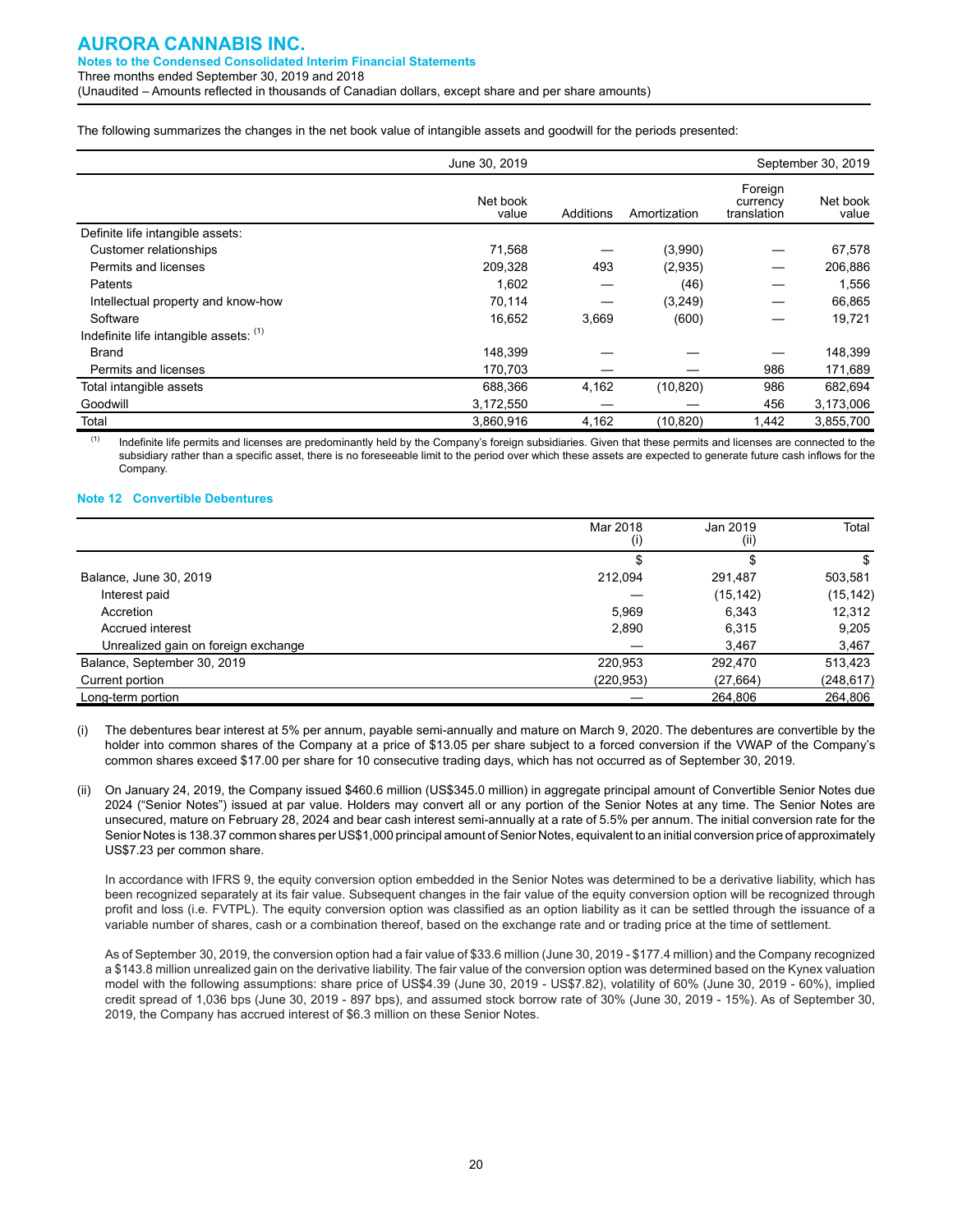#### **Note 13 Loans and Borrowings**

As at September 30, 2019, the Company had the following loans and borrowings:

|                            | <b>Note</b> | September 30, 2019 | June 30, 2019 |
|----------------------------|-------------|--------------------|---------------|
|                            |             |                    | \$            |
| Term loans                 | 13(a)       | 187,039            | 139,900       |
| <b>Debentures</b>          |             | 4                  | 18            |
| Lease liabilities          | 13(b)       | 95,262             | 1,326         |
| Total loans and borrowings |             | 282,305            | 141,244       |
| Current portion            |             | (25, 977)          | (13, 758)     |
| Long-term                  |             | 256,328            | 127,486       |
|                            |             |                    |               |

#### **(a) Term loans**

The changes in the carrying value of current and non-current term loans are as follows:

|                             | \$        |
|-----------------------------|-----------|
| Balance, June 30, 2019      | 139,900   |
| Additions                   | 50,000    |
| Deferred financing fee      | (763)     |
| Gain on debt modification   | (415)     |
| Accretion                   | 2,745     |
| Interest payments           | (2, 553)  |
| Principal repayments        | (1,875)   |
| Balance, September 30, 2019 | 187,039   |
| Current portion             | (19, 173) |
| Long-term portion           | 167,866   |

On August 29, 2018, the Company entered into a secured credit agreement (as amended, the "Credit Agreement") with Bank of Montreal ("BMO") and certain lenders to establish a credit facility (as amended, the "Credit Facility"). Under the original terms of the Credit Facility, we have access to an aggregate of \$200.0 million in funds that are available through a \$50.0 million revolving credit facility ("Facility A") and a \$150.0 million nonrevolving facility ("Facility B"). On September 4, 2019, the Company executed an amendment and upsizing of its existing C\$200.0 million Credit Facility to C\$360.0 million. The amendment to the Credit Facility consists of an additional C\$160.0 million comprised of a \$64.4 million non-revolving facility ("Facility C") and a \$96.5 million non-revolving facility ("Facility D"). The Credit Facility matures on August 29, 2021 and has a first ranking general security interest in the assets of Aurora and the loans can be repaid without penalty at Aurora's discretion. Interest and standby fees are accrued at variable rates based on the Company's borrowing elections and certain financial metrics. Under the terms of the amended Credit Agreement, the Company is subject to certain customary financial and non-financial covenants and restrictions, including a requirement to hold restricted cash of \$45.0 million as cash collateral. In connection with the amendment, the Company also obtained the right to increase the loan amount by an additional \$39.1 million under the same terms of the existing Credit Agreement.

As at September 30, 2019, the Company had a total of \$1.6 million of letters of credit outstanding under Facility A, \$144.4 million principal outstanding under Facility B, and \$50.0 million principal outstanding under Facility C. In accordance with IFRS 9, the amounts outstanding under the amended Credit Facility were initially recorded at fair value and subsequently accounted for at amortized cost based on the effective interest rate.

Under the terms of the amended Credit Facility, the Company elected, at its sole discretion, to receive advances under Facility B and Facility C through certain availment options, which includes prime rate loans and bankers' acceptances with 3-month maturity dates that at the direction of the Company, roll over upon their maturities unless Aurora elects to convert the then outstanding principal and interest into prime rate loans at any time before August 29, 2021. During the three months ended September 30, 2019, the Company drew on Facility C at prime rate and continued to roll the majority of the advances under Facility B using bankers' acceptances with 3-month maturity dates and the balance at prime rate loans. The average interest rate was 5.22% under the bankers' acceptance. In accordance with IFRS 9, the loan conversion was determined to be a nonsubstantial modification of the loan terms. As a result, the Company recognized a \$0.4 million gain in the condensed consolidated interim statement of comprehensive loss for the three months ended September 30, 2019, with a corresponding adjustment to the carrying value of the Credit Facility. The gain was determined based on the difference between the original contractual cash flows and the modified expected cash flows, which was discounted at the original effective interest rate.

Under the amended Credit Facility, the Company is required to have a total funded debt to adjusted shareholders' equity ratio not to exceed 0.25:1 prior to September 30, 2020. Effective September 30, 2020, the Company must have a minimum fixed charge ratio of not less than 1.25:1, a senior funded debt to Earnings Before Interest, Taxes, Depreciation, and Amortization ("EBITDA") ratio not to exceed 3.00:1, and a total funded debt to EBITDA ratio not to exceed 4.00:1. As of September 30, 2019, the Company was in compliance with all covenants under the amended Credit Facility and term loans.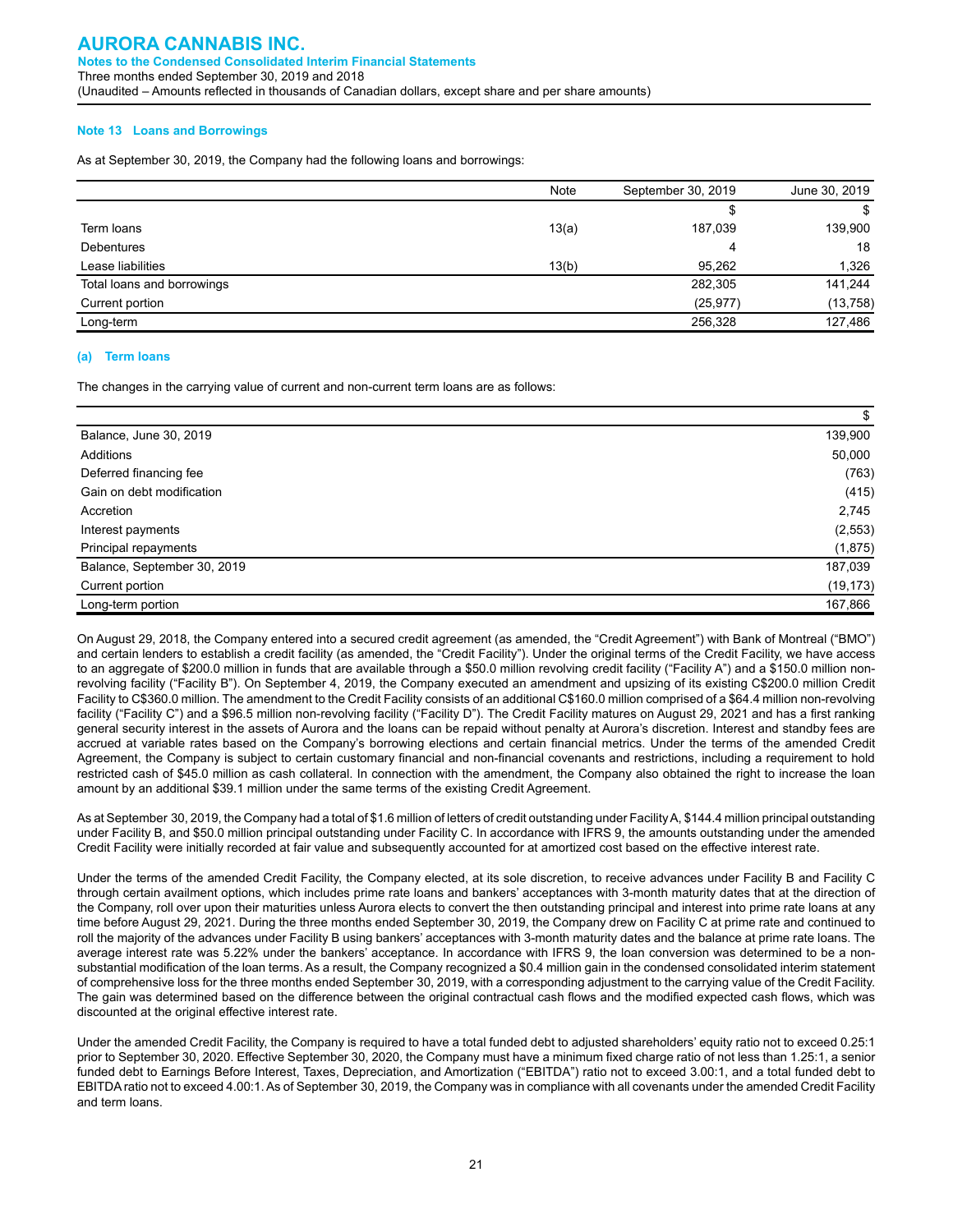#### **(b) Lease liabilities**

The following is a continuity schedule of lease liabilities for the three months ended September 30, 2019:

| Balance, June 30, 2019                | 1,318   |
|---------------------------------------|---------|
| IFRS 16 transition $(1)$              | 95,464  |
| Lease additions                       | 185     |
| Lease payments                        | (2,967) |
| Changes due to foreign exchange rates | (80)    |
| Interest expense on lease liabilities | 1,342   |
| Balance, September 30, 2019           | 95,262  |
| Current portion                       | (6,804) |
| Long-term portion                     | 88,458  |

(1) Effective July 1, 2019, the Company adopted IFRS 16 *Leases* (Note 2(c)(i)*).*

#### **Note 14 Share Capital**

#### **(a) Authorized**

The authorized share capital of the Company is comprised of the following:

- (i) Unlimited number of common voting shares without par value.
- (ii) Unlimited number of Class "A" Shares each with a par value of \$1.00. As at September 30, 2019, no Class "A" Shares were issued and outstanding.
- (iii) Unlimited number of Class "B" Shares each with a par value of \$5.00. As at September 30, 2019, no Class "B" Shares were issued and outstanding.

#### **(b) Shares Issued and Outstanding**

At September 30, 2019, 1,028,865,137 common shares (June 30, 2019 – 1,017,438,744) were issued and fully paid.

During the three months ended September 30, 2019, the Company issued 7,558,459 common shares under its At-the-Market ("ATM") program (Note 23(b)) for gross proceeds of \$57.5 million (US \$43.2 million) at an average price of \$7.60 per share (US \$5.72 per share). The Company paid commissions of \$1.2 million (US \$0.9 million) for net proceeds of \$56.3 million (US \$42.4 million).

#### **(c) Share Purchase Warrants**

Each whole warrant entitles the holder to purchase one common share of the Company. A summary of warrants outstanding is as follows:

|                             | Warrants   | Weighted average<br>exercise price |
|-----------------------------|------------|------------------------------------|
|                             | #          | S                                  |
| Balance, June 30, 2019      | 23,785,874 | 7.98                               |
| Issued                      | 164.467    | 9.67                               |
| Exercised                   | (11, 725)  | 6.17                               |
| Balance, September 30, 2019 | 23,938,616 | 7.99                               |

The following table summarizes the warrants that remain outstanding as at September 30, 2019:

| Exercise Price (\$) | Expiry Date                           | Warrants (#) |
|---------------------|---------------------------------------|--------------|
| $3.00 - 6.94$       | November 22, 2019 to November 2, 2020 | 7.872.681    |
| $9.37 - 9.67$       | January 31, 2020 to August 22, 2024   | 16,065,935   |
|                     |                                       | 23,938,616   |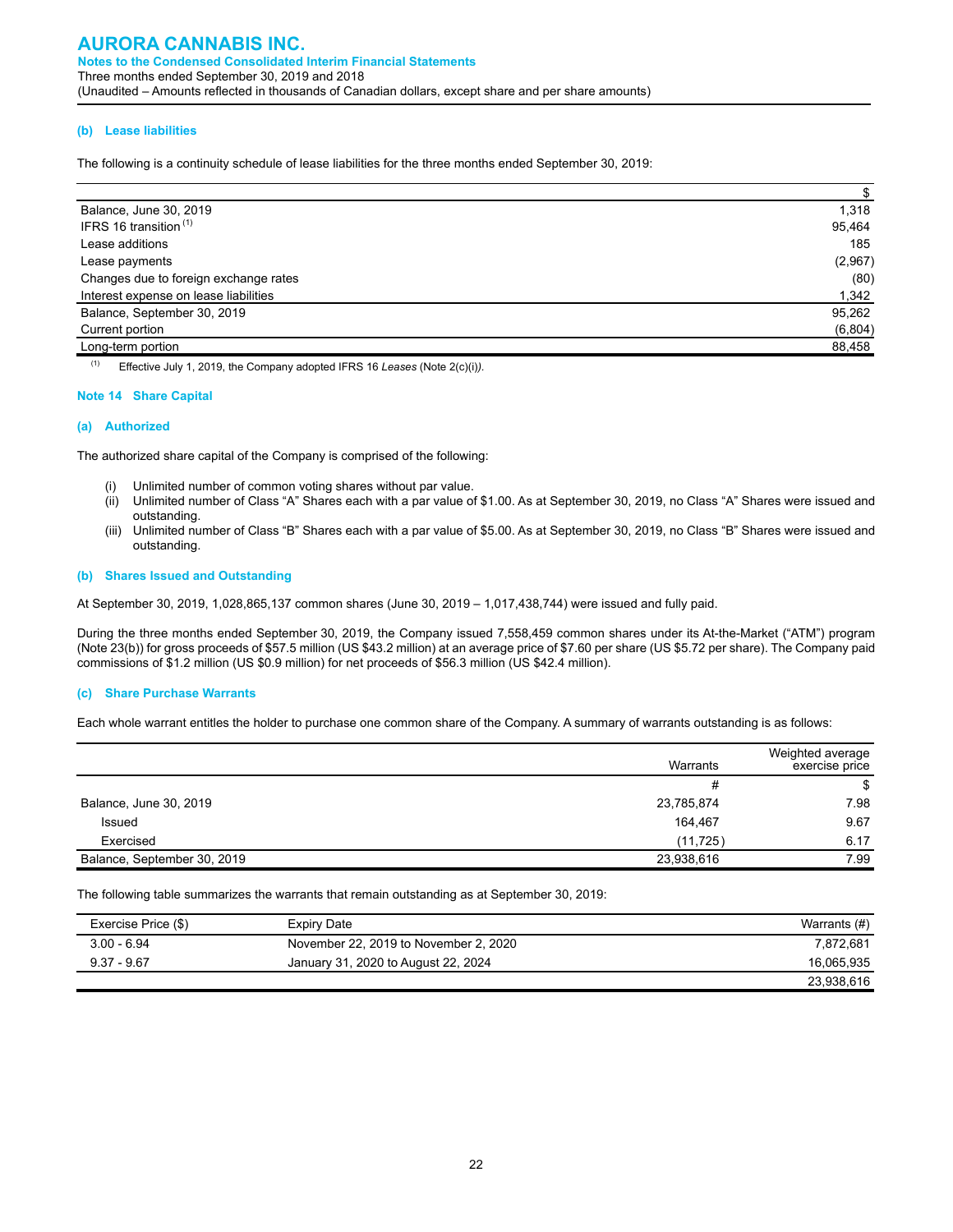#### **Note 15 Share-Based Compensation**

#### **(a) Stock Options**

A summary of stock-options outstanding is as follows:

|                             | Stock<br>Options | <b>Weighted Average</b><br><b>Exercise Price</b> |
|-----------------------------|------------------|--------------------------------------------------|
|                             | #                | S                                                |
| Balance, June 30, 2019      | 68,320,763       | 7.99                                             |
| Granted                     | 5,401,235        | 8.30                                             |
| Exercised <sup>(1)</sup>    | (849, 967)       | 2.84                                             |
| Forfeited                   | (1,337,410)      | 9.38                                             |
| Balance, September 30, 2019 | 71,534,621       | 8.04                                             |

 $(1)$  The weighted average share price during the three months ended September 30, 2019 was \$8.14 (year ended June 30, 2019 - \$10.05).

The following table summarizes the stock options that remain outstanding as at September 30, 2019:

| Exercise Price (\$) | Expiry Date                        | Weighted Average<br>Remaining Life | <b>Options Outstanding</b><br>(# | Options Exercisable<br>(# ) |
|---------------------|------------------------------------|------------------------------------|----------------------------------|-----------------------------|
| $0.30 - 6.99$       | May 23, 2020 - September 30, 2024  | 2.82                               | 18.173.837                       | 11.552.301                  |
| $7.00 - 9.99$       | April 3, 2023 - September 19, 2024 | 4.03                               | 22.365.760                       | 4.654.140                   |
| $10.00 - 10.99$     | January 15, 2023 - March 13, 2026  | 6.06                               | 23.837.213                       | 4.593.663                   |
| $11.00 - 13.63$     | January 2, 2023 - May 28, 2024     | 4.09                               | 7.157.811                        | 1,357,539                   |
|                     |                                    | 4.41                               | 71.534.621                       | 22,157,643                  |

During the three months ended September 30, 2019, the Company recorded aggregate share-based compensation expense of \$18.0 million (three months ended September 30, 2018 - \$19.3 million) for all stock options granted and vested during the period. This expense is reflected in the sharebased compensation line on the statement of comprehensive (loss) income.

Included in the \$18.0 million share-based compensation expense for the three months ended September 30, 2019 is \$3.0 million (three months ended September 30, 2018 - nil) related to 19,961,754 stock options granted to the company of Aurora's strategic advisor, Nelson Peltz. These stock options are exercisable at \$10.34 per share over seven years and vest ratably over a four-year period on a quarterly basis, subject to accelerated vesting based on the occurrence of certain events. The Company has rebutted the presumption that the fair value of the services received can be estimated reliably due to the unique nature of the strategic advisor's services. As such, in accordance with IFRS 2 for share-based payments granted to non-employees, the Company has measured the fair value of the options indirectly by reference to the fair value of the equity instruments granted. The Company will continue to fair value the unvested options at each period until they are fully vested.

Stock options granted during the respective periods highlighted below were fair valued based on the following weighted average assumptions:

|                                                 | Three months ended<br>September 30, 2019 | Three months ended<br>September 30, 2018 |
|-------------------------------------------------|------------------------------------------|------------------------------------------|
| Risk-Free Annual Interest Rate (1)              | 1.56%                                    | 1.55%                                    |
| <b>Expected Annual Dividend Yield</b>           | $0\%$                                    | $0\%$                                    |
| Expected Stock Price Volatility <sup>(2)</sup>  | 78.92%                                   | 80.93%                                   |
| Expected Life of Options (Years) <sup>(3)</sup> | 2.31                                     | 2.96                                     |
| <b>Forfeiture Rate</b>                          | 9.98%                                    | 4.29%                                    |

(1) The risk-free rate is based on Canada government bonds with a remaining term equal to the expected life of the options.<br>(2) Moletility was ostimated by using the average historical valatility of the Company.

(2) Volatility was estimated by using the average historical volatility of the Company.<br>(3) The expected life in vegre represents the period of time that entires grapted are

The expected life in years represents the period of time that options granted are expected to be outstanding.

The weighted average fair value of stock options granted during the three months ended September 30, 2019 was \$3.75 (three months ended September 30, 2018 - \$3.17) per option.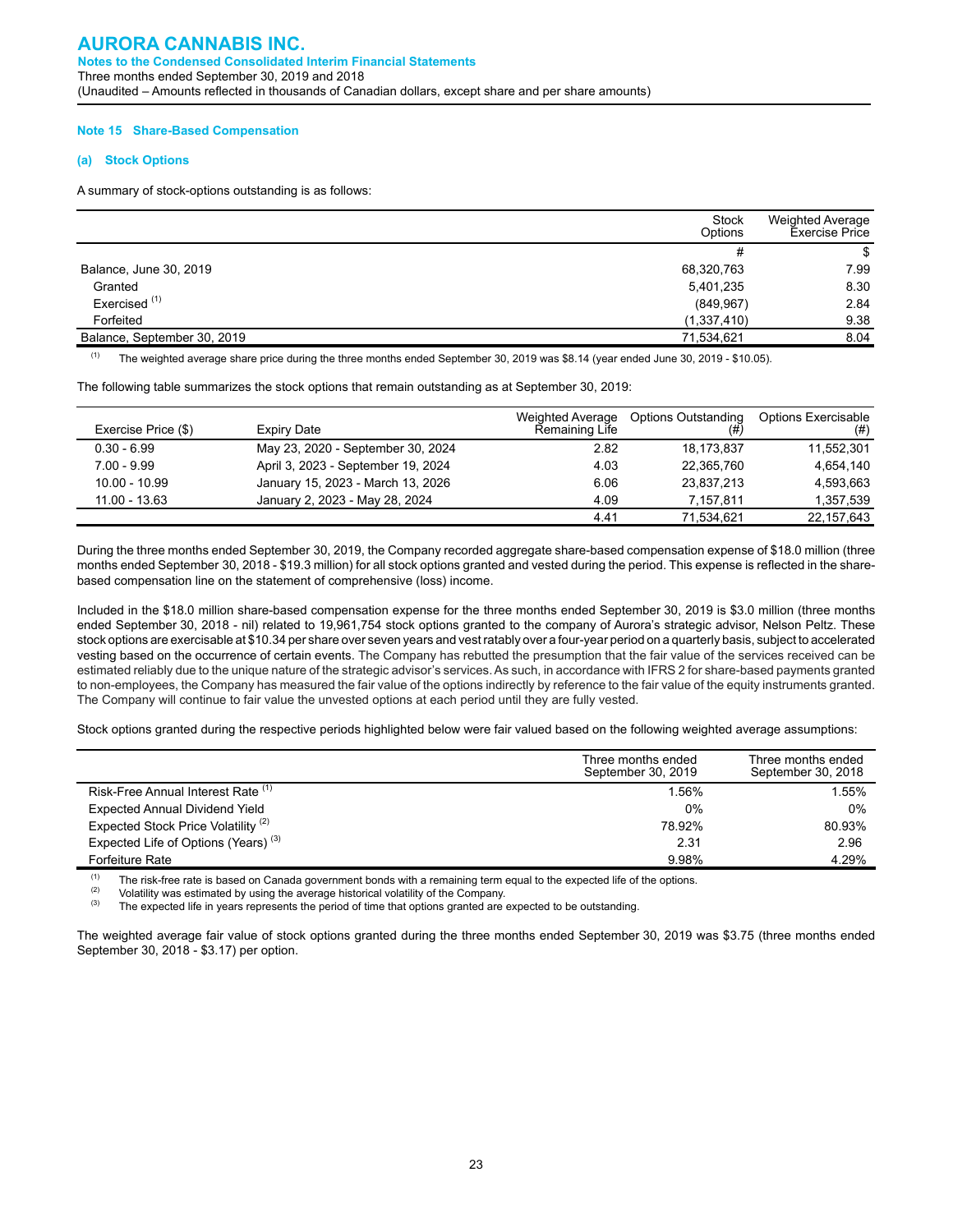#### **(b) Restricted Share Units ("RSU") and Deferred Share Units ("DSU")**

A summary of the RSUs and DSUs outstanding are as follows:

|                             | RSUs and DSUs | Weighted Average Issue<br>Price of RSUs and DSUs |
|-----------------------------|---------------|--------------------------------------------------|
|                             |               |                                                  |
| Balance, June 30, 2019      | 2,030,337     | 4.94                                             |
| Issued                      | 556.335       | 7.91                                             |
| Vested, released and issued | (66, 665)     | 7.39                                             |
| Balance, September 30, 2019 | 2.520.007     | 5.53                                             |

During the three months ended September 30, 2019, the Company recorded share-based compensation of \$1.1 million (three months ended September 30, 2018 - \$1.7 million) for 556,335 RSUs and DSUs (three months ended September 30, 2018 – 623,527) granted and vested during the period. This expense is included in the share-based compensation line on the statement of comprehensive (loss) income.

The following table summarizes the RSUs and DSUs that remain outstanding as at September 30, 2019:

| Weighted Average Issue Price (\$) | Expiry Date                         | Outstanding (#) | Vested (#) |
|-----------------------------------|-------------------------------------|-----------------|------------|
| 2.76                              | September 29, 2020                  | 1.233.336       | 791.664    |
| 7.39 - 8.54                       | August 3, 2021 - September 10, 2022 | 972.003         | 106,333    |
| $9.03 - 10.32$                    | July 12, 2021 - January 15, 2023    | 314.668         | 42.389     |
|                                   |                                     | 2,520,007       | 940,386    |

#### **Note 16 Earnings Per Share**

The following is a reconciliation of basic and diluted earnings per share:

#### *Basic earnings per share*

|                                                      | Three months ended<br>September 30, 2019 | Three months ended<br>September 30, 2018 |
|------------------------------------------------------|------------------------------------------|------------------------------------------|
| Net income attributable to Aurora shareholders       | \$12,756                                 | \$105,462                                |
| Weighted average number of common shares outstanding | 1.021.569.364                            | 845.681.306                              |
| Basic earnings per share                             | \$0.01                                   | \$0.12                                   |

#### *Diluted earnings per share*

|                                                                | Three months ended<br>September 30, 2019 | Three months ended<br>September 30, 2018 |
|----------------------------------------------------------------|------------------------------------------|------------------------------------------|
| Net income attributable to Aurora shareholders                 | \$12,756                                 | \$105,462                                |
| Dilutive effect on income                                      |                                          |                                          |
| Adjusted net income attributable to Aurora shareholders        | \$12,756                                 | \$105,462                                |
| Weighted average number of common shares outstanding - basic   | 1,021,569,364                            | 845,681,306                              |
| Dilutive effect of options outstanding                         | 18,147,462                               | 17,293,149                               |
| Weighted average number of common shares outstanding - diluted | 1,039,716,826                            | 862,974,455                              |
| Diluted earnings per share                                     | \$0.01                                   | \$0.12                                   |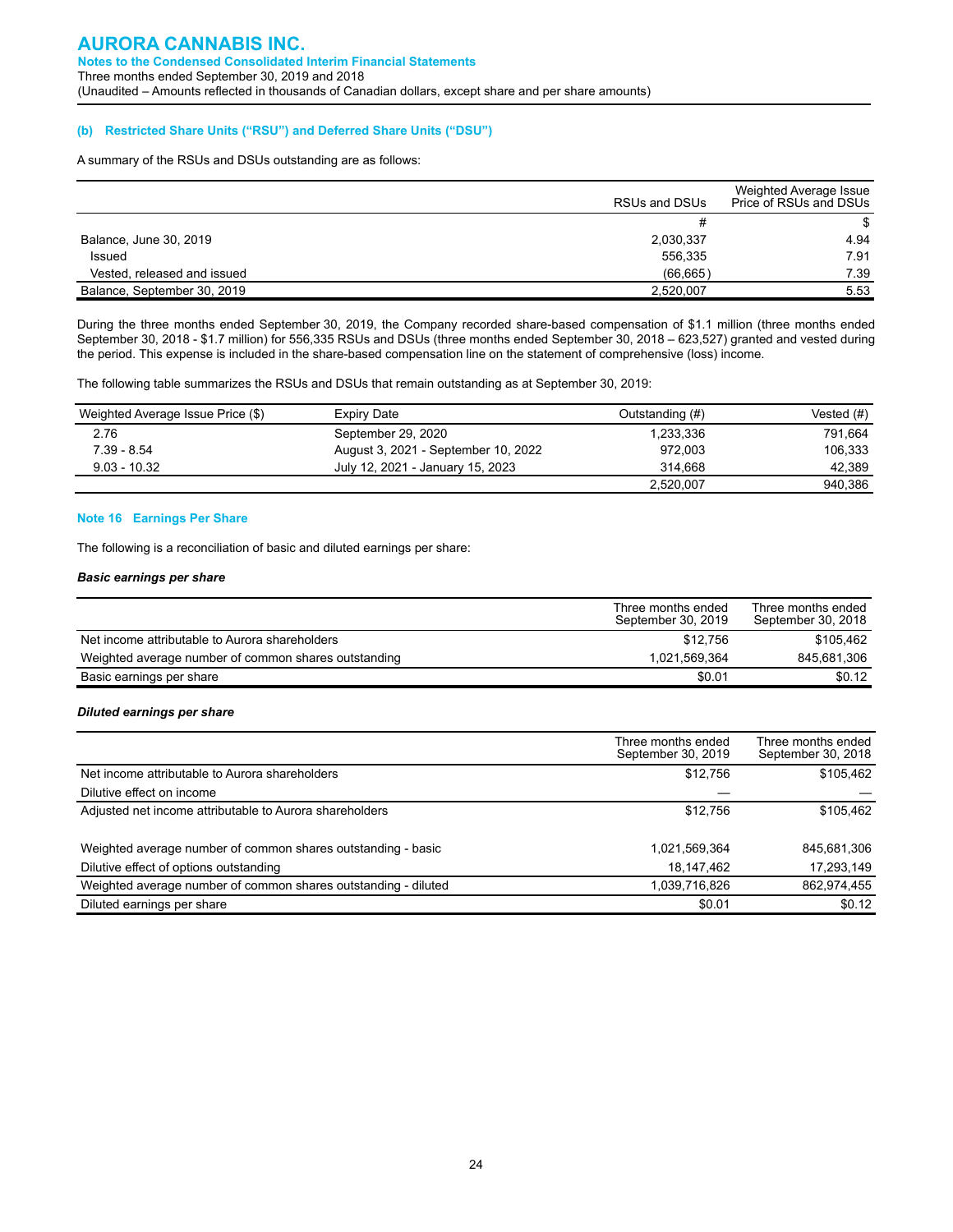#### **AURORA CANNABIS INC. Notes to the Condensed Consolidated Interim Financial Statements** Three months ended September 30, 2019 and 2018 (Unaudited – Amounts reflected in thousands of Canadian dollars, except share and per share amounts)

#### **Note 17 Other Income, Net**

|                                                                   | Note   | Three months ended<br>September 30, 2019 | Three months ended<br>September 30, 2018 |
|-------------------------------------------------------------------|--------|------------------------------------------|------------------------------------------|
|                                                                   |        |                                          |                                          |
| Share of loss from investment in associates                       | 6      | (2, 392)                                 | (2, 115)                                 |
| Gain on deemed disposal of significant influence investment       |        |                                          | 144,368                                  |
| Unrealized gain (loss) on derivative investments                  | 5(b)   | (14, 118)                                | 86.945                                   |
| Unrealized gain on derivative liability                           | 12(ii) | 143.814                                  |                                          |
| Unrealized loss on changes in contingent consideration fair value | 22     | (63)                                     | (1, 373)                                 |
| Gain on debt modification                                         | 13(a)  | 415                                      |                                          |
| Gain on loss of control of subsidiary                             |        |                                          | 410                                      |
| Total other income, net                                           |        | 127,656                                  | 228,235                                  |

#### **Note 18 Supplemental Cash Flow Information**

The changes in non-cash working capital are as follows:

|                                             | Three months ended<br>September 30, 2019 | Three months ended<br>September 30, 2018 |
|---------------------------------------------|------------------------------------------|------------------------------------------|
|                                             |                                          |                                          |
| Sales tax recoverable                       | 3,478                                    | (12, 390)                                |
| Accounts receivable                         | 8.821                                    | 2.178                                    |
| <b>Biological assets</b>                    | (12, 224)                                | 7.154                                    |
| Inventory                                   | (13, 593)                                | (14, 913)                                |
| Prepaid and other current assets            | (17,667)                                 | (8, 281)                                 |
| Accounts payable and accrued liabilities    | (7, 243)                                 | 22,686                                   |
| Income taxes payable                        | (79)                                     | 216                                      |
| Deferred revenue                            | (112)                                    | (503)                                    |
| Provisions                                  | (4,200)                                  |                                          |
| Changes in operating assets and liabilities | (42, 819)                                | (3,853)                                  |

Additional supplementary cash flow information is as follows:

|                                                   | Three months ended | Three months ended<br>September 30, 2019 September 30, 2018 |
|---------------------------------------------------|--------------------|-------------------------------------------------------------|
|                                                   |                    |                                                             |
| Property, plant and equipment in accounts payable | 59,111             | 11.097                                                      |
| Capitalized borrowing costs                       | 9.000              | 935                                                         |
| Interest paid                                     | 17.807             | 257                                                         |
| Interest received                                 | 1.100              | 239                                                         |

#### **Note 19 Commitments and Contingencies**

#### **(a) Claims and Litigation**

From time to time, the Company and/or its subsidiaries may become defendants in legal actions and the Company intends to take appropriate action with respect to any such legal actions, including by defending itself vigorously against such legal claims as necessary. Other than the claims described below, as of the date of this report, Aurora is not aware of any other material or significant claims against the Company.

On November 29, 2017, a claim was commenced against the Company regarding 300,000 stock options with an exercise price of \$0.39 per share issued to a consultant pursuant to an agreement dated March 16, 2015. The agreement was terminated on March 8, 2016, and in accordance with the Company's stock option plan, the unexercised options expired 90 days from the date of the termination of the agreement. The option holder is attempting to enforce exercise rights which the Company believes do not exist. The Company believes the action to be without merit and intends to defend this claim. Examinations for discovery were completed in January 2019 and the parties are currently scheduling court dates. Due to the uncertainty of the timing and the amount of estimated future cash outflows relating to this claim, no provision has been recognized as at September 30, 2019.

On October 3, 2018, a claim was commenced against the Company regarding the failure to supply product under a recently acquired subsidiary's supply agreement. The plaintiff is seeking specific performance of the supply agreement and damages for breach of contract for approximately \$22.0 million (€14.7 million) plus legal costs. In accordance with the terms of the agreement, the Company had terminated the contract due to a breach by the plaintiff. The Company intends to defend this claim. The parties are currently engaged in the document discovery process. Due to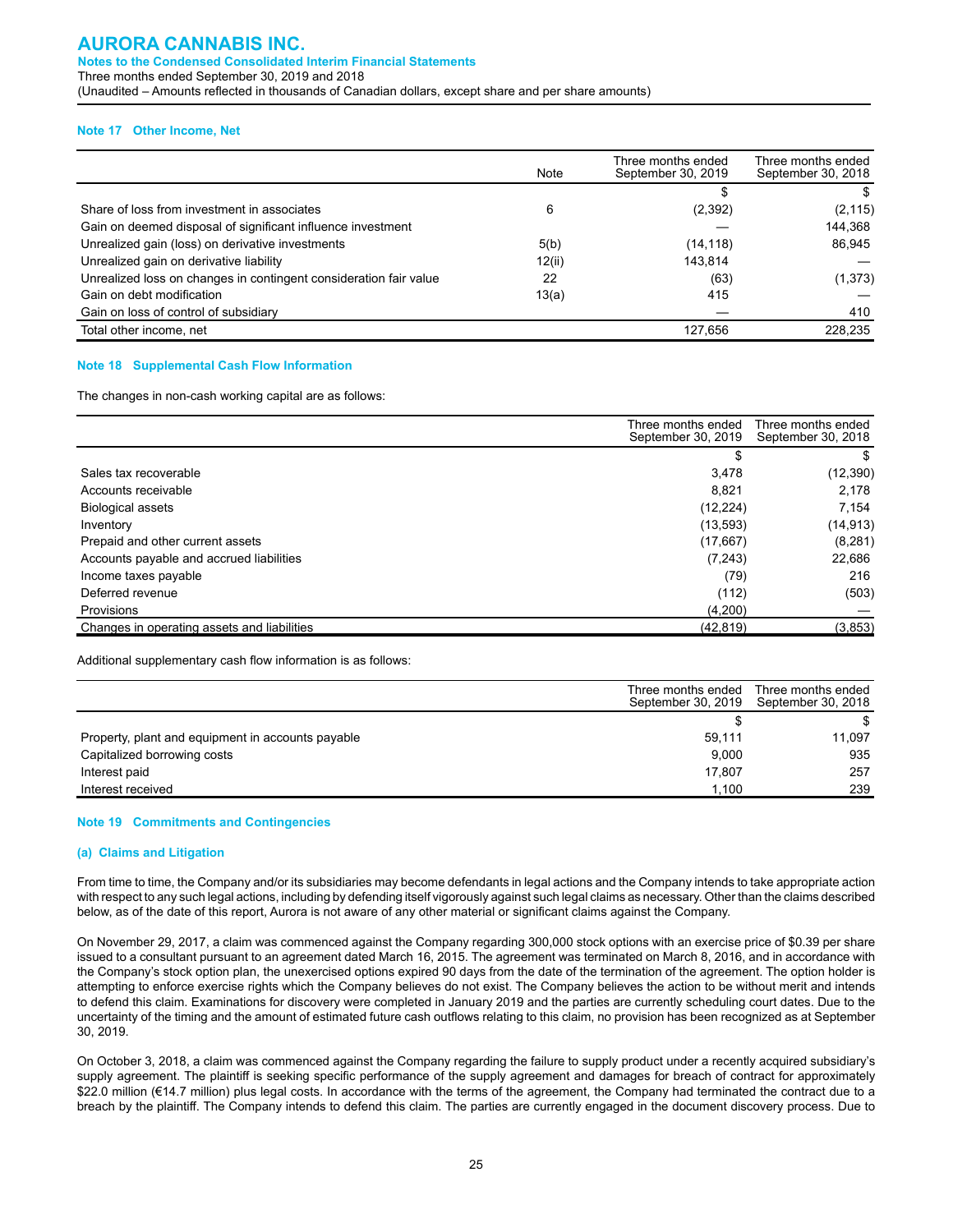the uncertainty of timing and the amount of estimated future cash outflows relating to this claim, no provision has been recognized as at September 30, 2019.

In connection with the acquisition of MedReleaf, the Company assumed a contingent liability associated with a formerly terminated MedReleaf employee. The claimant was seeking performance under the terms of his employment agreement related to a severance obligation. The Company recognized a provision of \$4.2 million as part of the purchase price allocation in the prior year and the amount was fully settled during the three months ended September 30, 2019.

#### **(b) Commitments**

- (i) The Company has various lease commitments related to various office space, production equipment, vehicles, facilities and warehouses expiring between November 2019 and June 2033. The Company has certain operating leases with optional renewal terms that the Company may exercise at its option. The Company also has an option to purchase lands located in Cremona, Alberta which are currently being leased.
- (ii) In connection with the acquisition of MedReleaf, the Company has an obligation to purchase additional intangible assets on December 8, 2019 and December 8, 2020 through the issuance of common shares contingent upon the seller meeting specified revenue targets. The agreed upon purchase price of each intangible asset is \$3.3 million and \$3.0 million, respectively.

In addition to lease liability commitments disclosed in Note 23(b), the Company has the following future capital commitments and license and sponsorship fee payments, which are due in the next five fiscal years:

|                   | \$      |
|-------------------|---------|
| Remainder of 2020 | 209,241 |
| 2021              | 17,071  |
| 2022              | 19,919  |
| 2023              | 20,915  |
| 2024              | 21,961  |
| Thereafter        | 53,316  |
|                   | 342.423 |

#### **Note 20 Revenue**

The Company derives revenue from the transfer of goods and services over time and at a point-in-time from the following revenue streams:

| Three months ended September 30, 2019 | Point-in-time | Over-time | Total  |
|---------------------------------------|---------------|-----------|--------|
|                                       | \$            | \$        | \$     |
| <b>Cannabis</b>                       |               |           |        |
| Revenue from sale of goods            | 82.883        |           | 82,883 |
| Revenue from provision of services    |               | 1,844     | 1.844  |
| <b>Other</b>                          |               |           |        |
| Revenue from sale of goods            | 430           |           | 430    |
| <b>Gross Revenue</b>                  | 83,313        | 1,844     | 85,157 |
|                                       |               |           |        |
| Three months ended September 30, 2018 | Point-in-time | Over-time | Total  |
|                                       | \$            | \$        | \$     |
| <b>Cannabis</b>                       |               |           |        |
| Revenue from sale of goods            | 25.943        |           | 25.943 |

| Revenue from sale of goods         | 25.943 |       | 25.943 |
|------------------------------------|--------|-------|--------|
| Revenue from provision of services |        | 3.216 | 3.216  |
| <b>Other</b>                       |        |       |        |
| Revenue from sale of goods         | 515    |       | 515    |
| Gross Revenue                      | 26.458 | 3.216 | 29.674 |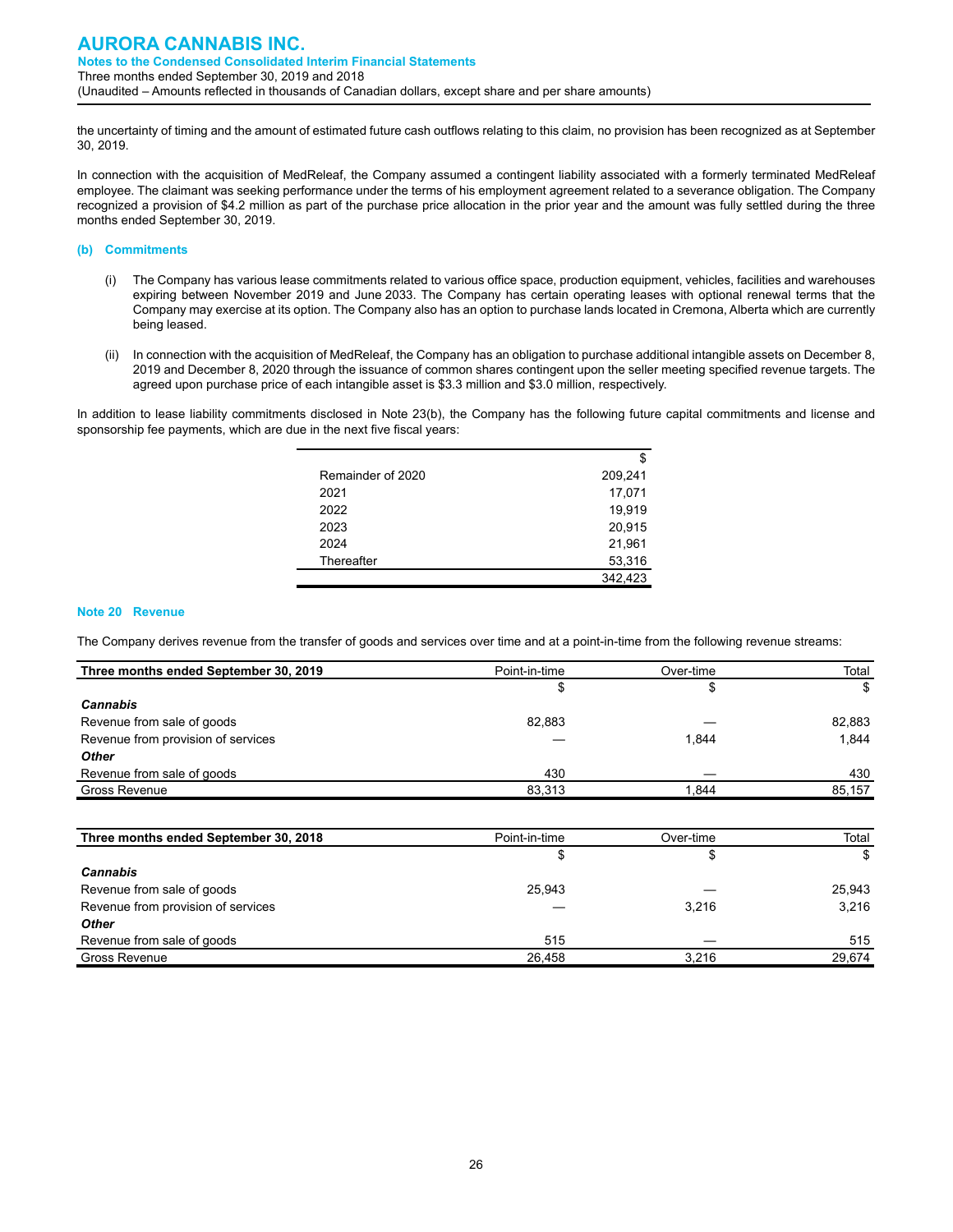#### **Note 21 Segmented Information**

| <b>Operating Segments</b>             | Cannabis  | Horizontally<br>Integrated<br><b>Businesses</b> | Corporate <sup>(1)</sup> | Total   |
|---------------------------------------|-----------|-------------------------------------------------|--------------------------|---------|
|                                       | \$        | \$                                              | \$                       | \$      |
| Three months ended September 30, 2019 |           |                                                 |                          |         |
| Gross Revenue                         | 84.727    | 430                                             |                          | 85,157  |
| Gross profit                          | 53.295    | 413                                             |                          | 53,708  |
| Net (loss) income                     | (64, 372) | (210)                                           | 74,952                   | 10,370  |
| Three months ended September 30, 2018 |           |                                                 |                          |         |
| Gross Revenue                         | 29,159    | 515                                             |                          | 29,674  |
| Gross profit                          | 7.914     | 136                                             |                          | 8.050   |
| Net (loss) income                     | (25,969)  | (225)                                           | 130,375                  | 104,181 |

 $(1)$  Net income from corporate is primarily attributable to the unrealized gain on the derivative liability (Note 12(ii)).

| <b>Geographical Segments</b>                        |           | Canada European Union | Other   | Total     |
|-----------------------------------------------------|-----------|-----------------------|---------|-----------|
|                                                     | \$        | \$                    | \$      | \$        |
| Non-current assets other than financial instruments |           |                       |         |           |
| September 30, 2019                                  | 4,591,763 | 105.004               | 257.220 | 4,953,987 |
| June 30, 2019                                       | 4.442.849 | 82.922                | 226.483 | 4,752,254 |
| Three months ended September 30, 2019               |           |                       |         |           |
| Gross Revenue                                       | 78.981    | 5.620                 | 556     | 85.157    |
| Gross profit (loss)                                 | 48.689    | 5,114                 | (95)    | 53,708    |
| Three months ended September 30, 2018               |           |                       |         |           |
| Gross Revenue                                       | 25.865    | 3.466                 | 343     | 29.674    |
| Gross profit                                        | 6,728     | 1.301                 | 21      | 8.050     |

During the three months ended September 30, 2019, two of the Company's customers represented approximately 22% of the Company's gross revenue. Both customers were Canadian provincial government bodies.

#### **Note 22 Fair Value of Financial Instruments**

Financial instruments are measured either at fair value or at amortized cost. The table below lists the valuation methods used to determine the fair value of each financial instrument.

|                                                                    | Fair Value Method                                                                                                 |
|--------------------------------------------------------------------|-------------------------------------------------------------------------------------------------------------------|
| <b>Financial Instruments Measured at Fair Value</b>                |                                                                                                                   |
| Marketable securities                                              | Closing market price of common shares as of the measurement date (Level 1)                                        |
| Derivatives                                                        | Closing market price (Level 1) or Black-Scholes, Binomial, Monte-Carlo & FINCAD<br>valuation model (Level 2 or 3) |
| Contingent consideration payable                                   | Discounted cash flow model (Level 3)                                                                              |
| Derivative liability                                               | Kynex valuation model (Level 2)                                                                                   |
| <b>Financial Instruments Measured at Amortized Cost</b>            |                                                                                                                   |
| Cash and cash equivalents, restricted cash, accounts<br>receivable | Carrying amount (approximates fair value due to short-term nature)                                                |
| Accounts payable and accrued liabilities                           | Carrying amount (approximates fair value due to short-term nature)                                                |
| Convertible debentures, loans and borrowings                       | Carrying value discounted at the effective interest rate which approximates fair value                            |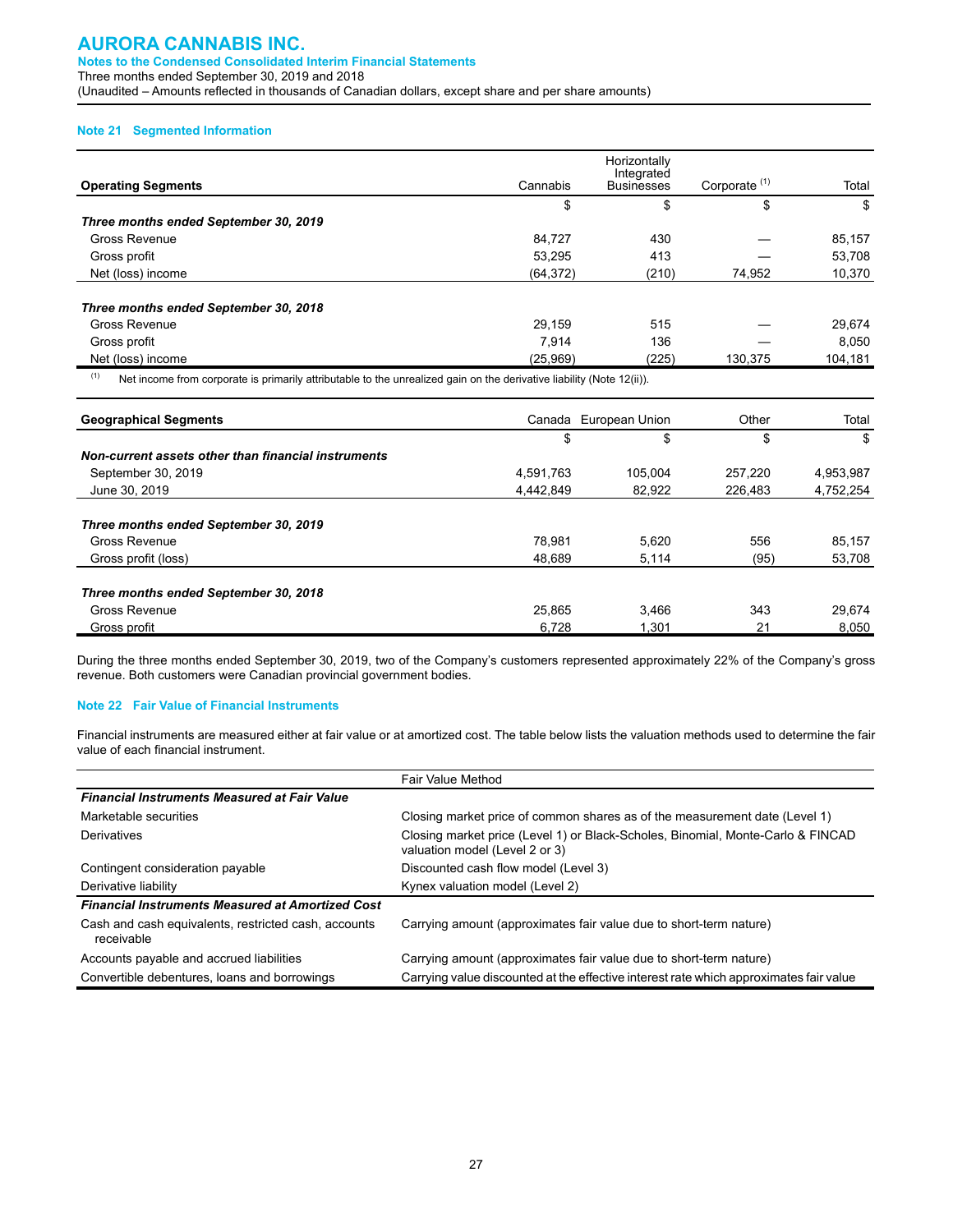The carrying values of the financial instruments at September 30, 2019 are summarized in the following table:

|                                                       | Amortized cost | <b>FVTPL</b> | Designated<br><b>FVTOCI</b> | Total   |
|-------------------------------------------------------|----------------|--------------|-----------------------------|---------|
|                                                       | \$             | S            | S                           | \$      |
| <b>Financial Assets</b>                               |                |              |                             |         |
| Cash and cash equivalents                             | 152.526        |              |                             | 152,526 |
| Restricted cash                                       | 45.002         |              |                             | 45,002  |
| Accounts receivable, excluding sales taxes receivable | 76.411         |              |                             | 76,411  |
| Marketable securities                                 |                |              | 39.404                      | 39,404  |
| Derivatives                                           |                | 71,906       |                             | 71,906  |
| <b>Financial Liabilities</b>                          |                |              |                             |         |
| Accounts payable and accrued liabilities              | 163.579        |              |                             | 163,579 |
| Convertible debentures <sup>(1)</sup>                 | 513,423        |              |                             | 513,423 |
| Contingent consideration payable                      |                | 25,411       |                             | 25.411  |
| Loans and borrowings                                  | 282,305        |              |                             | 282,305 |
| Derivative liability                                  |                | 33,581       |                             | 33,581  |

 $(1)$  The fair value of convertible notes includes both the debt and equity components.

The following is a summary of financial instruments measured at fair value segregated based on the various levels of inputs:

|                                  | Level 1 | Level 2 | Level 3 | Total   |
|----------------------------------|---------|---------|---------|---------|
|                                  | \$      | \$      | \$      | \$      |
| As at September 30, 2019         |         |         |         |         |
| Marketable securities            | 38,404  |         | 1.000   | 39,404  |
| Derivative assets                |         | 49,820  | 22.086  | 71.906  |
| Contingent consideration payable |         |         | 25,411  | 25,411  |
| Derivative liability             |         | 33.581  |         | 33,581  |
|                                  |         |         |         |         |
| As at June 30, 2019              |         |         |         |         |
| Marketable securities            | 142.248 |         | 1.000   | 143,248 |
| Derivative assets                |         | 64.001  | 22.408  | 86.409  |
| Contingent consideration payable |         |         | 28,137  | 28,137  |
| Derivative liability             |         | 177,395 |         | 177,395 |

There have been no transfers between fair value categories during the period.

The following is a continuity schedule of contingent consideration payable:

|                                            | CanvasRx | H <sub>2</sub> | Whistler | Immaterial<br>transactions | Total   |
|--------------------------------------------|----------|----------------|----------|----------------------------|---------|
| Balance, June 30, 2019                     | 1.985    | 1.231          | 24,771   | 150                        | 28,137  |
| Unrealized loss from changes in fair value | 8        | (49)           | 104      |                            | 63      |
| Payments                                   | (1.607)  | (1.182)        |          |                            | (2,789) |
| Balance, September 30, 2019                | 386      |                | 24.875   | 150                        | 25,411  |

The Company's contingent consideration payable is measured at fair value based on unobservable inputs and is considered a level 3 financial instrument. The determination of the fair value of these liabilities is primarily driven by the Company's expectations of the respective subsidiaries achieving certain milestones. The expected milestones were assigned probabilities and the expected related cash flows were discounted to derive the fair value of the contingent consideration. At September 30, 2019, the probability of achieving all milestones was estimated to be 100% and the discount rates were estimated to be 4.44%. If the probabilities of achieving the milestones decreased by 10%, the estimated fair value of the contingent consideration would decrease by approximately \$2.5 million (June 30, 2019 - \$2.8 million). If the discount rates increased or decreased by 5%, the estimated fair value of contingent consideration would increase or decrease by approximately \$0.2 million (June 30, 2019 - \$0.3 million). If the expected timing of the achievement is delayed by six months, the estimated fair value of contingent consideration would decrease by approximately \$0.4 million (June 30, 2019 - \$0.4 million).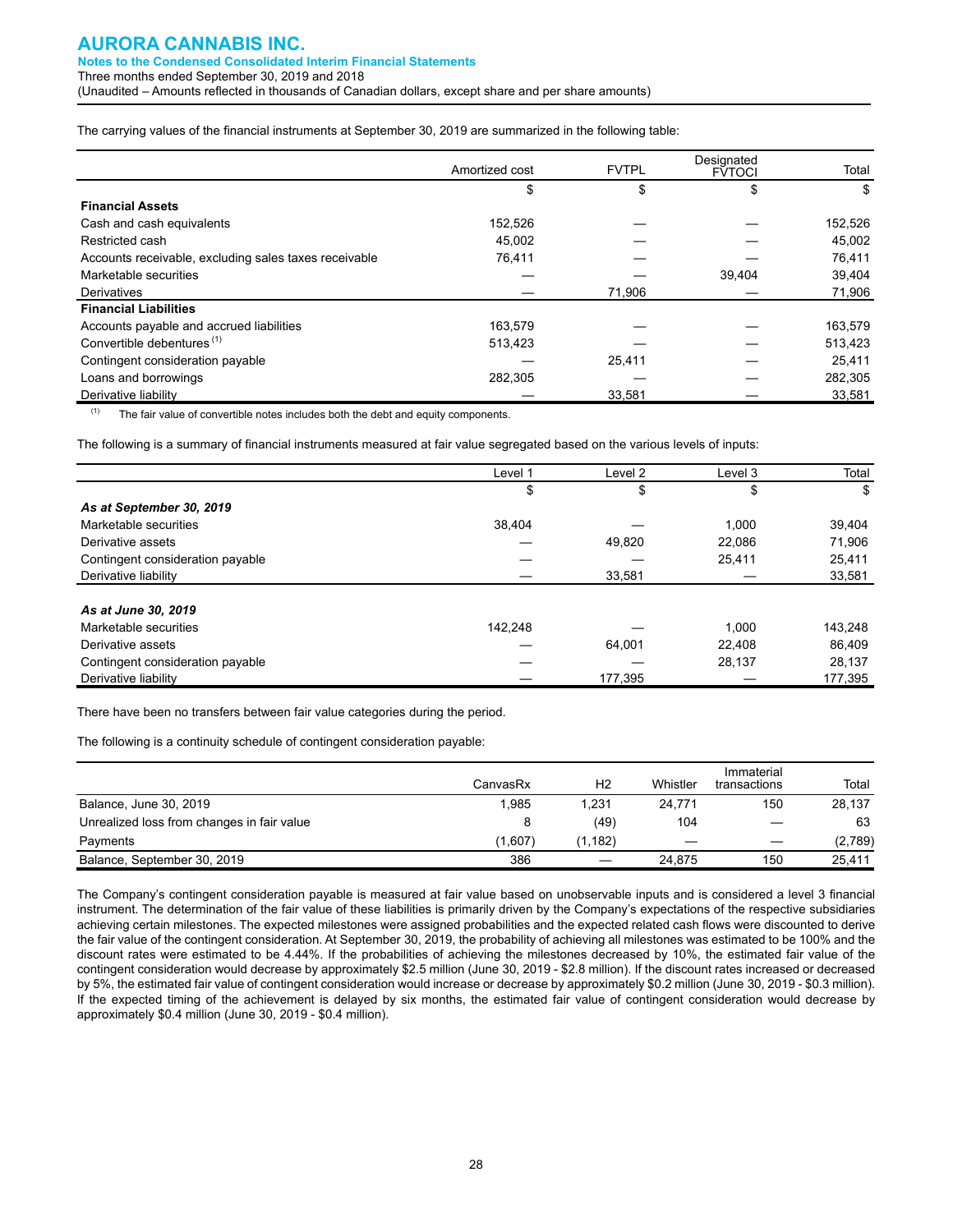#### **Note 23 Financial Instruments Risk**

The Company is exposed to a variety of financial instrument related risks. The Board mitigates these risks by assessing, monitoring and approving the Company's risk management processes.

#### **(a) Credit risk**

Credit risk is the risk of a potential loss to the Company if a customer or third party to a financial instrument fails to meet its contractual obligations. The Company is moderately exposed to credit risk from its cash and cash equivalents, restricted cash, and accounts receivable. The risk exposure is limited to their carrying amounts reflected on the statement of financial position. The risk for cash and cash equivalents and restricted cash is mitigated by holding these instruments with highly rated Canadian financial institutions. As the Company does not invest in asset-backed deposits or investments, it does not expect any credit losses. The Company periodically assesses the quality of its investments and is satisfied with the credit rating of the financial institutions and the investment grade of its GICs.

Accounts receivable primarily consist of trade accounts receivable and sales tax receivable. The Company provides credit to certain customers in the normal course of business and has established credit evaluation and monitoring processes to mitigate credit risk. Credit risk is generally limited for receivables from government bodies, which generally have low default risk, and medical sales direct to patients, where payment is required prior to the delivery of goods. Credit risk for non-government wholesale customers is assessed on a case-by-case basis and a provision is recorded where required. As of September 30, 2019, \$24.5 million of accounts receivable are from non-government wholesale customers. All outstanding wholesale accounts receivable as at June 30, 2019 were collected by November 13, 2019. As of September 30, 2019, the Company recognized a \$2.0 million provision for expected credit losses.

The Company's aging of receivables was as follows:

|                 | September 30, 2019 | June 30, 2019 |
|-----------------|--------------------|---------------|
|                 |                    | \$            |
| $0-60$ days     | 62,683             | 59,725        |
| $61 - 120$ days | 28.511             | 43,768        |
|                 | 91.194             | 103,493       |

#### **(b) Liquidity risk**

The composition of the Company's accounts payable and accrued liabilities was as follows:

|                            | September 30, 2019 | June 30, 2019 |
|----------------------------|--------------------|---------------|
|                            | S                  | S             |
| Trade payables             | 55,440             | 38,671        |
| <b>Accrued liabilities</b> | 71,806             | 79,933        |
| Payroll liabilities        | 27,501             | 17.727        |
| Excise tax payable         | 5,618              | 10,040        |
| Other payables             | 3.214              | 6,513         |
|                            | 163,579            | 152,884       |

Liquidity risk is the risk that the Company will not be able to meet its financial obligations associated with its financial liabilities when they are due. The Company manages liquidity risk through the management of its capital structure and resources to ensure that it has sufficient liquidity to settle obligations and liabilities when they are due. As at September 30, 2019, the Company has a \$360.0 million Credit Facility with BMO, of which \$1.6 million letters of credit are outstanding under Facility A, \$144.4 million is outstanding under Facility B, and \$50.0 million is outstanding under Facility C (Note 13(a)). On April 2, 2019, the Company filed a Shelf Prospectus and a corresponding Registration Statement with the SEC, which allows Aurora to make offerings of common shares, debt securities, subscription receipts, units, warrants or any combination thereof up to US\$750.0 million during the 25-month period that the Shelf Prospectus is effective. In connection with the Shelf Prospectus, the Company also filed an ATM supplement which provides for US\$400.0 million in common shares to be sold by registered dealers on behalf of Aurora in the United States through the NYSE at prevailing market prices at the time of sale. As at September 30, 2019, the Company had raised \$57.5 million (US\$43.2 million) gross proceeds under its ATM program.